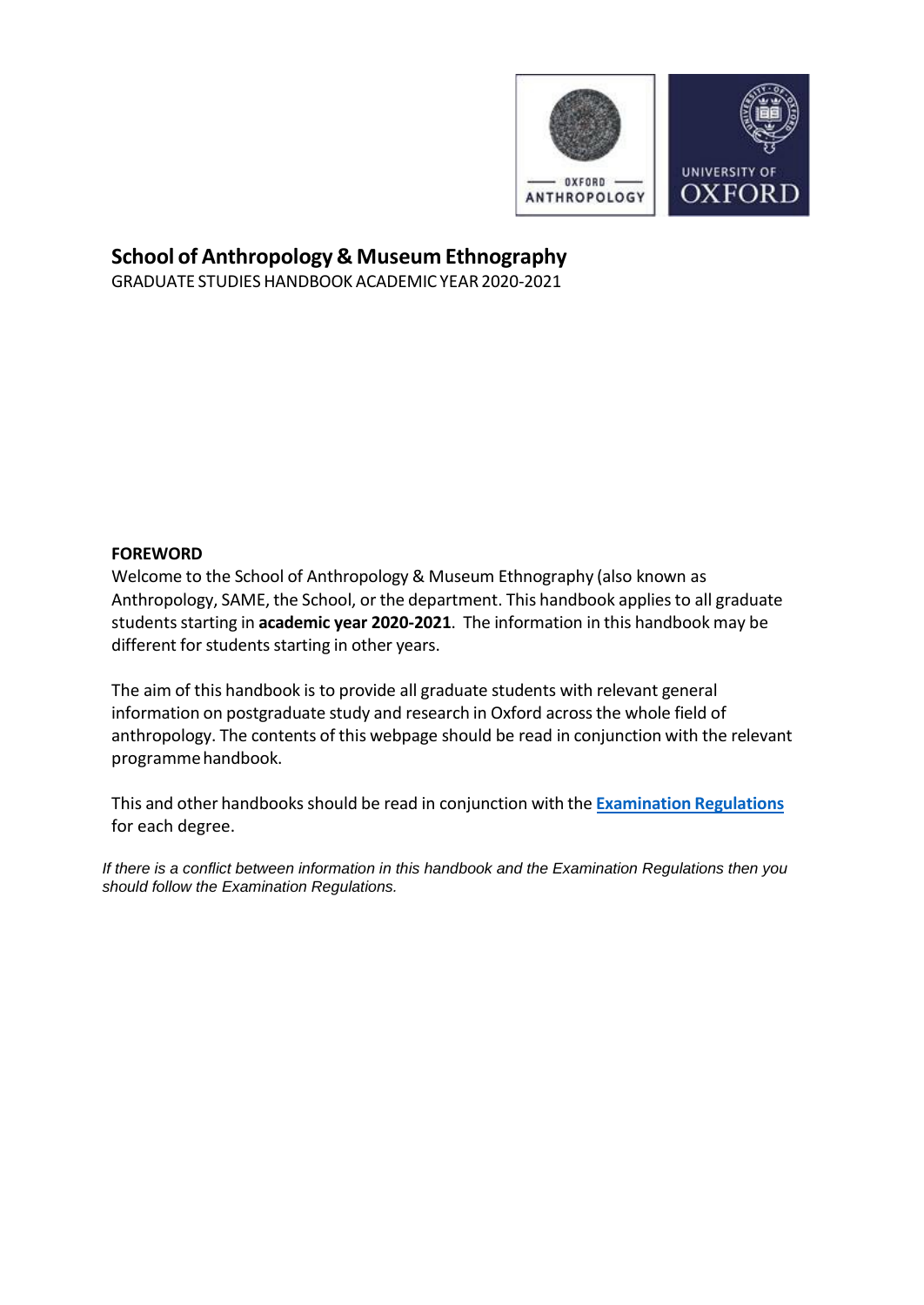# **CONTENTS**

| 1. |                                                                                           |  |
|----|-------------------------------------------------------------------------------------------|--|
|    |                                                                                           |  |
|    |                                                                                           |  |
| 2. |                                                                                           |  |
|    |                                                                                           |  |
|    | 2.2                                                                                       |  |
|    |                                                                                           |  |
|    |                                                                                           |  |
|    |                                                                                           |  |
|    | 2.6 Examinations, illness or other mitigating circumstances, suspension and withdrawal 11 |  |
| 3. |                                                                                           |  |
|    |                                                                                           |  |
|    |                                                                                           |  |
|    | 3.3 Additional regulations regarding supervision of theses and coursework  13             |  |
|    |                                                                                           |  |
|    |                                                                                           |  |
|    |                                                                                           |  |
| 4. |                                                                                           |  |
|    |                                                                                           |  |
|    |                                                                                           |  |
|    |                                                                                           |  |
|    |                                                                                           |  |
| 5. |                                                                                           |  |
|    | 5.1 Graduate Supervision Report Forms (Graduate Supervision Reporting system or GSR) 19   |  |
| 6. |                                                                                           |  |
|    |                                                                                           |  |
|    |                                                                                           |  |
|    |                                                                                           |  |
|    |                                                                                           |  |
|    |                                                                                           |  |
|    |                                                                                           |  |
|    |                                                                                           |  |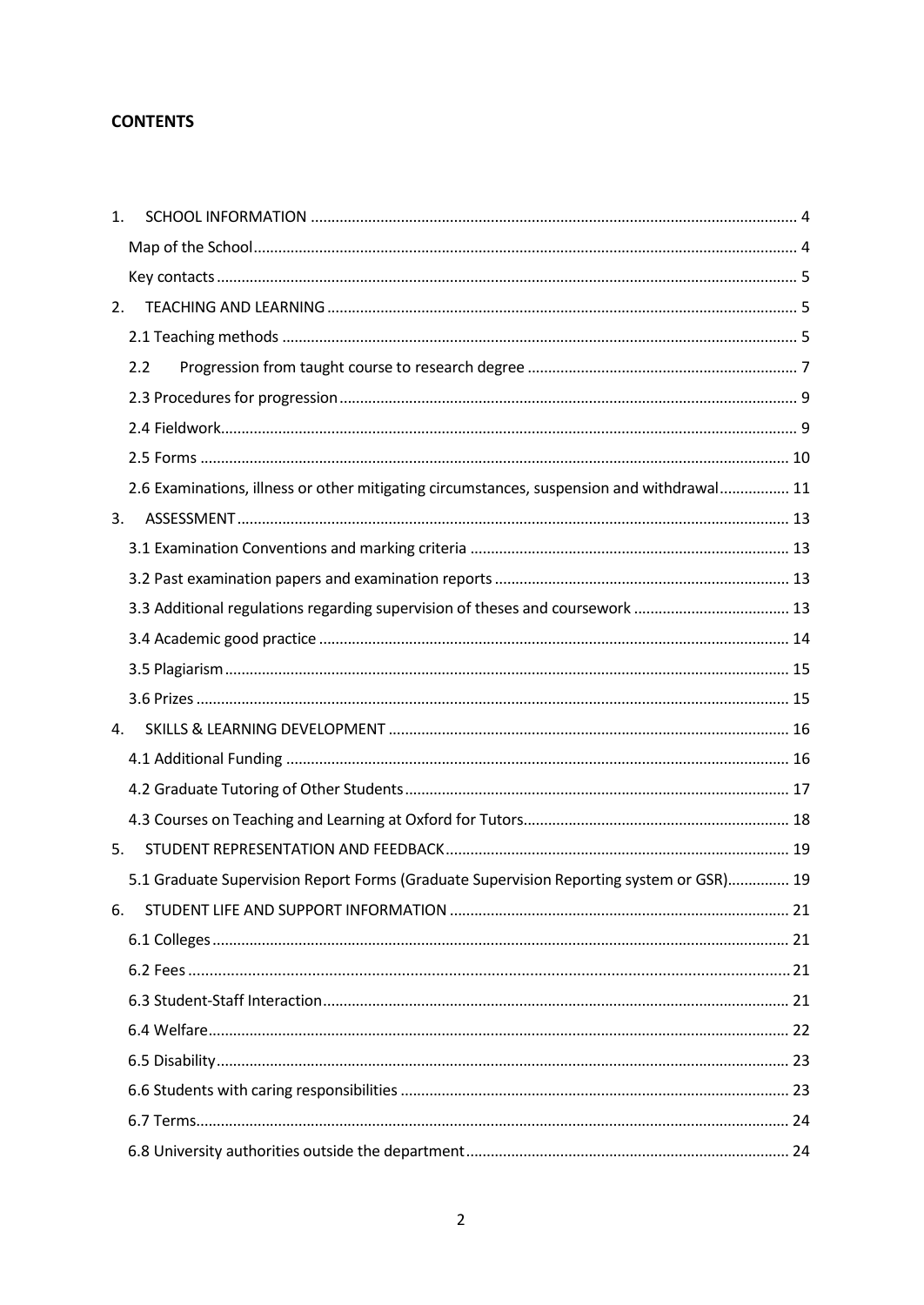| 7. |                                                                                            |  |
|----|--------------------------------------------------------------------------------------------|--|
|    |                                                                                            |  |
|    |                                                                                            |  |
|    |                                                                                            |  |
|    |                                                                                            |  |
|    |                                                                                            |  |
|    |                                                                                            |  |
|    |                                                                                            |  |
|    |                                                                                            |  |
|    |                                                                                            |  |
|    |                                                                                            |  |
|    |                                                                                            |  |
|    |                                                                                            |  |
|    | APPENDIX 1. Feedback on formative and summative assessment for taught-course programmes 32 |  |
|    |                                                                                            |  |
|    |                                                                                            |  |
|    |                                                                                            |  |
|    |                                                                                            |  |
|    | APPENDIX 6: School of Anthropology and Museum Ethnography policy on the audio recording of |  |
|    |                                                                                            |  |
|    | APPENDIX 7: School of Anthropology & Museum Ethnography Family Support Policy  43          |  |
|    |                                                                                            |  |
|    |                                                                                            |  |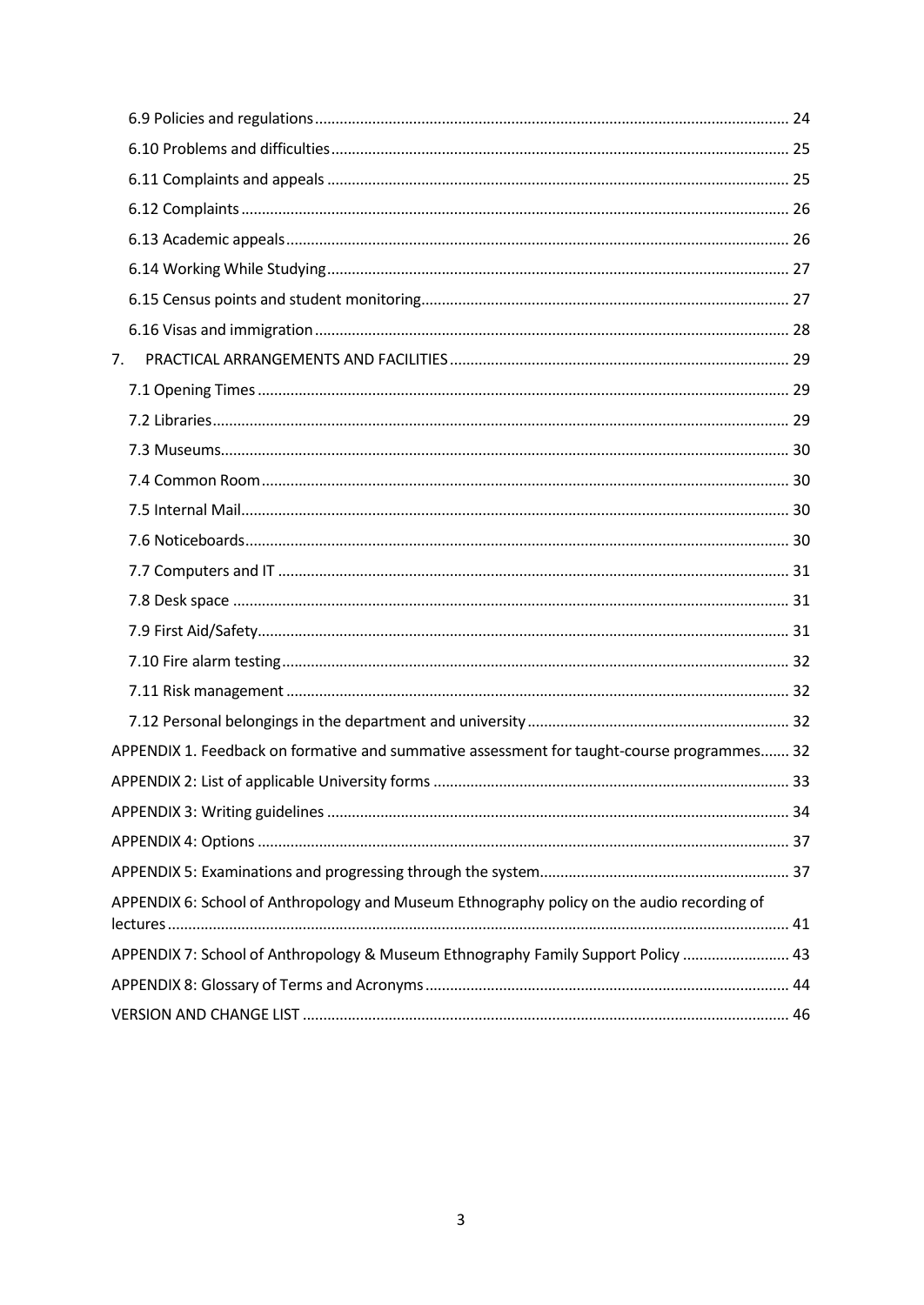### **1. SCHOOL INFORMATION**

<span id="page-3-0"></span>The School is housed in a number of buildings along the Banbury Road. For details and a map of the buildings, click [here.](https://anthro.web.ox.ac.uk/contact-us-0#tab-267711) The main administrative hub of the department is 51 Banbury Road. Here you can find the General Office staffed by people who will be able to answer most of your queries. The office is open from 9am to 5pm (4 pm on Fridays). Lunch break is 1-2pm and we ask that you respect this and refrain from making enquiries during the lunch hour. [During the COVID restrictions please send enquiries and queries to [information@anthro.ox.ac.uk.](mailto:information@anthro.ox.ac.uk)]

### <span id="page-3-1"></span>**Map of the School**



At any time, the School has about two hundred registered graduate students, half of these are registered for postgraduate taught courses(PGTs) and half are research students(PGRs). Intake is around a hundred students a year. Oxford therefore has one of the world's major graduate departments of anthropology.

Our taught course degrees are the Master of Science or MSc (in Social Anthropology, in Visual, Material and Museum Anthropology, in Medical Anthropology, and in Cognitive and Evolutionary Anthropology); and the Master of Philosophy or MPhil (in Social Anthropology, in Visual, Material and Museum Anthropology, and in Medical Anthropology). These courses involve regular tuition and lectures, sat exams and the submission of coursework.

The MSc in Migration Studies is run jointly between SAME and the Oxford Department of International Development (ODID), but is administered by the latter, to which reference should be made for information about this degree.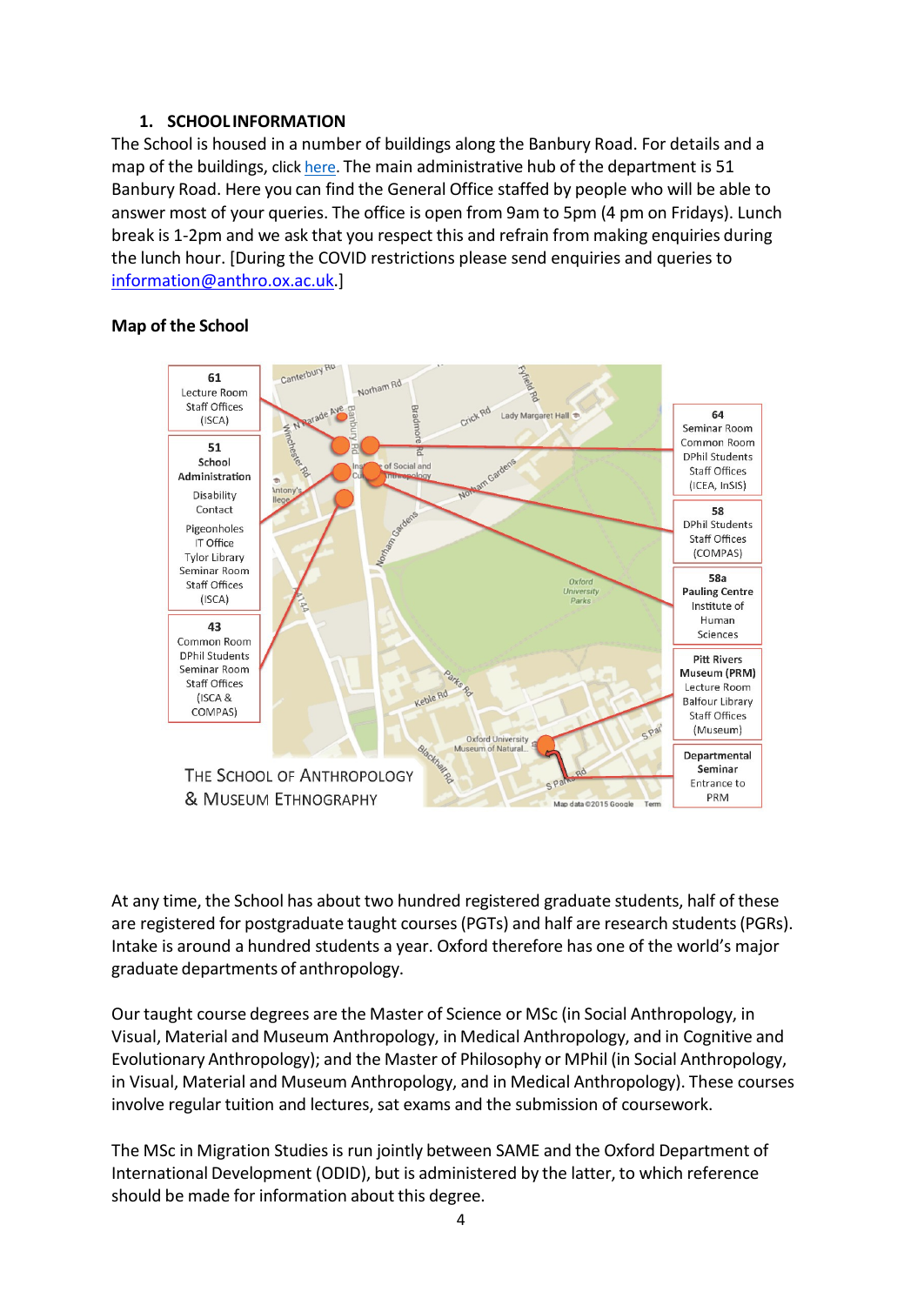The School also hastwo postgraduate research degreesthe DPhil (Doctor of Philosophy, equivalent to the PhD of most other universities) in Anthropology and in Migration Studies. The DPhil in Migration Studies is shared by SAME and ODID, but administered through SAME.

Note that the lower-level MLitt (Master of Letters) degree is also a research degree, not a taught-course degree like the other master's degrees. Its main role isto act as a degree that can be offered to DPhil students whose work is ultimately not judged to be of DPhil standard, though in principle it can also be taken as a stand-alone degree in its own right. In either case it is rarely awarded compared to the DPhil.

#### <span id="page-4-0"></span>**Key contacts**

**Graduate Studies Administrator** : Ms Vicky [Dean,](mailto:vicky.dean@anthro.ox.ac.uk) 01865 274670

**Archaeology and Tylor Anthropology Librarian:** Ms Helen [Worrell,](mailto:helen.worrell@bodleian.ox.ac.uk) 01865 27467

**Tylor Library Assistant and receptionist** : Mr Martin [Pevsner,](mailto:mailtomartin.pevsner@anthro.ox.ac.uk) 01865 274671

**Doctoral Admissions and Research Coordinator (DARC):** Prof. [Elisabeth](mailto:elisabeth.hsu@anthro.ox.ac.uk) Hsu, 53 Banbury Road, top floor, 01865 274692

**DARC for Migration Studies:** Prof. Carlos [Vargas](mailto:carlos.vargas-silva@compas.ox.ac.uk) Silva

**Director of Graduate Studies: Prof. Ramon Sarro** , [DGS@anthro.ox.ac.uk](mailto:dgs@anthro.ox.ac.uk)

**Head of the School of Anthropology and Museum Ethnography:** Dr [Elizabeth](mailto:elizabeth.ewart@anthro.ox.ac.uk) Ewart, 01865 274685

# <span id="page-4-1"></span>**2. TEACHINGANDLEARNING**

A formal statement on the examinations and degrees described in this handbook can be found in the current edition of the University's *[Examination](http://www.admin.ox.ac.uk/examregs/) Decrees and Regulations*.

Students are responsible for their own academic progress and will often need to work independently and to develop strong time management skills. During term time, each programme requires a substantial amount of reading and writing, which may sometimes be hard to combine with other activities or duties. Do talk to your supervisor if you meet with such difficulties.

# <span id="page-4-2"></span>**2.1 Teachingmethods**

**Tutorials:** At the start of the academic year, each student is assigned a supervisor or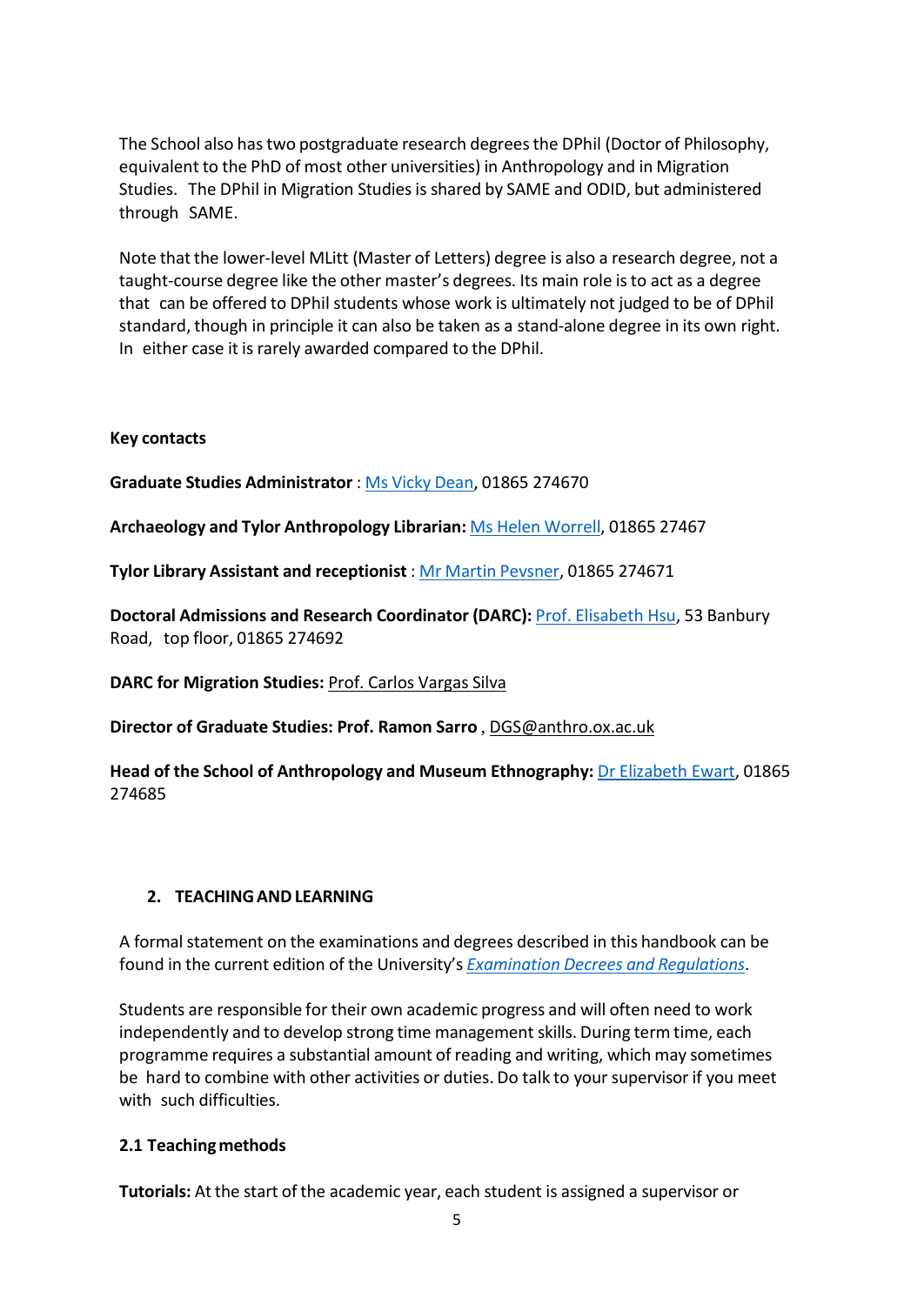academic advisor for the year (the Oxford convention is to use the term 'supervisor' for graduate studies and 'tutor' for undergraduate studies, though in many respects their roles are the same, especially for taught-course degrees). Tutorials are student-oriented meetings with the main supervisor or sometimes with an option specialist acting in a similar role (though most optionsteaching is class-based). They are an important part of the School's taught master's courses. They differ from meetings of research students with their supervisors, which have no such formal designation but are usually simply called 'supervision meetings' or'supervision sessions'.

Tutorials are given to students either individually or in small groups; there are arguments in favour of both arrangements, and the tradition in the School is very much to leave the choice to tutors' preferences. For each tutorial, the supervisor will assign a selection of readings and a topic or question in advance, and the student will write an essay or other piece of work of sufficient length to cover the assignment. In some casessupervisors ask for the piece of work to be submitted in advance, while in others supervisors prefer it to be brought to the tutorial and read out by the student. Again this is a matter of tutor preference. Tutorials are firmly connected with the student writing, presenting and discussing an essay on a regular basis, regardless of the number of students in the tutorial group: in this they differ from seminars, classes or lectures.

The number and frequency of tutorials will differ according to the degree you are doing, but as a rough guide expect a maximum of one a week in term, perhaps with occasional extra tutorials for certain options; for the more specialized degrees especially, however, this figure may well be less. Tutorial teaching normally ends halfway through Trinity Term, to leave time for examinations and revision for them. A notional maximum istherefore twenty tutorials over the year for core teaching, possibly rising slightly in the case of some but not all options, but also possibly fewer, depending on the degree. It can therefore be seen that teaching throughout the school isflexible, depending to some extent on tutor preference and the student's degree; students should not automatically draw conclusions regarding the quality and quantity of the teaching they are being given from such variations.

The tutorial is a distinctive part of Oxford teaching, and you may be unfamiliar with it at first, though experience showsthat most students adjust to it quickly. It is important to realise that tutorial essays in the strict sense (i.e. as opposed to designated coursework) do not contribute to degree results in any way but are essentially a teaching tool. Essays are therefore not normally graded, but they are nonetheless taken very seriously: supervisors will provide written feedback (usually on a printout of the essay) and/or verbal feedback for you to assess your progress, and the contents and standard of the essay will normally enter into the tutorial discussion at some point. Expect constructive criticism from your supervisor and don't be alarmed by it while nonethelesstaking it seriously. The tutorial is also an opportunity for you to discusstopics mentioned in lectures and classes, and your progress and future plans in general, as well as to settle routine administrative matters with your supervisor (signing forms etc.) or raise any concerns. Tutorials provide a principle, sometimes*the* principle means of providing feedback to taught-course students on the work in preparation for the examinations.

**Lectures:** While lectures may not always be linked directly to tutorials on a one-to-one basis,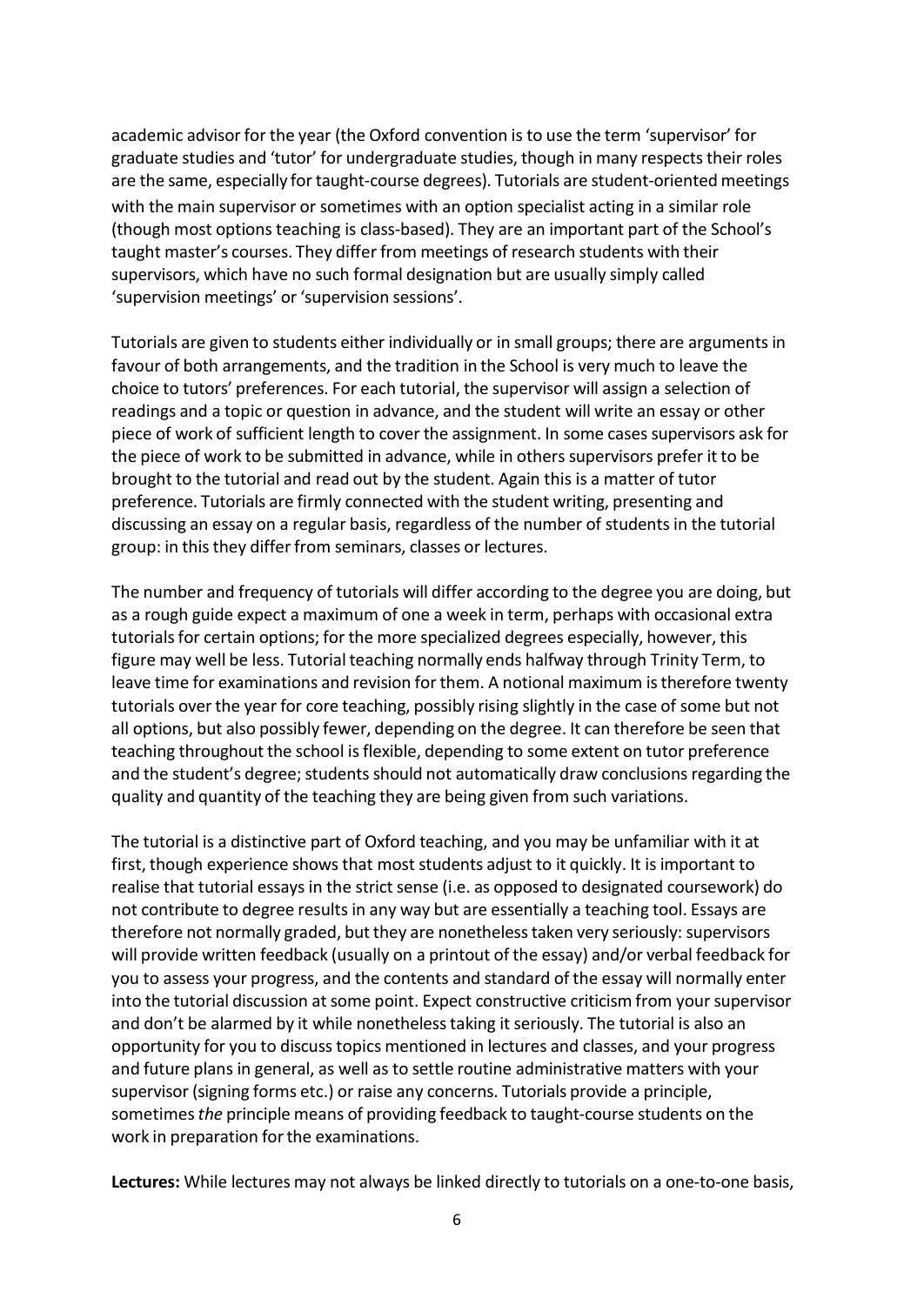they provide additional support for them, as well as being a source of learning in their own right. Main venues for School lectures (normally just under an hour long) are the lecture rooms in the ISCA Annex (61 Banbury Road) and main ICEA building (64 Banbury Road), the Pitt Rivers Museum Research Centre, the Institute for Human Sciences, behind the main COMPAS building in 58 Banbury Road, and the Examination Schools. Other venues are used from time to time, and all the relevant details are to be found on each term's lecture list, issued just before the start of each term. Lectures are fairly formal and do not ordinarily permit discussion. While lectures are not formally compulsory, in many casesthey are unavoidable if the degree one is studying is to be followed properly. Many lectures are now being recorded (aurally only) for podcasts available through Canvas. In general lectures are open to all students, but check the lecture list to make sure there is no definite restriction to a cohort different from your own (as opposed to mere advice on who should attend).

**Classes:** Venue information asfor lectures. Classes are the normal way of teaching options, but they are also used for some core teaching, in addition to tutorials. They normally last one and a half to two hours, but for optionsteaching especially they may sometimes be combined with lectures (e.g. in the first or last hour of a two-hour session). One or two students may be asked to give a short presentation of around fifteen minutes on a selection of readings assigned previously, followed by a class discussion, guided by the member(s) of staff organizing the class. All the students attending the class are expected to have done the assigned readings so that they can contribute to the discussion. Whether such presentations contribute to degree results depends on the degree, but often they are basically a teaching method. While there is no hard and fast distinction, classes often correspond to what are called seminars in other universities (see next paragraph). Research students and secondyear MPhil students have their own classes where they present their theses to their peers. Attendance at classes simply for 'auditing' purposes are a bit more restricted than at lectures, so ask the seminar convenor if you can attend first.

**Seminars:** In Oxford, the term 'seminar' may be used interchangeably with 'class', but seminars may also be usually research-related and involve invited speakers, often senior in standing (including senior research students), and very frequently from outside the University. A number of more research-oriented seminars are put on both within the School and elsewhere in the University. While not directly oriented towards teaching or coursework, these are valuable in learning about current perspectives and recent research results, which students may use to supplement their reading and other learning, as well as to feed into their tutorial essays. In general, these seminars are open to all. The distinction between class and seminar is not always made in practice, and to an extent the two terms are used interchangeably for both teaching and research-related events.

**Other:** Some special teaching methods that follow a hard-science model may be used, especially in ICEA. General courses on research methods in anthropology for all students are provided in Michaelmas and Hilary terms. Allstudents should attend at least some of these (on the advice of supervisors), though only some have to write up the results as a report to constitute an item of coursework forthe degree (see relevant course handbooks).

#### <span id="page-6-0"></span>**2.2 Progression from taught course to research degree**

A description of the mechanisms and criteria for progression appears in th[e Examination](https://www.anthro.ox.ac.uk/examination-conventions-and-marking-criteria)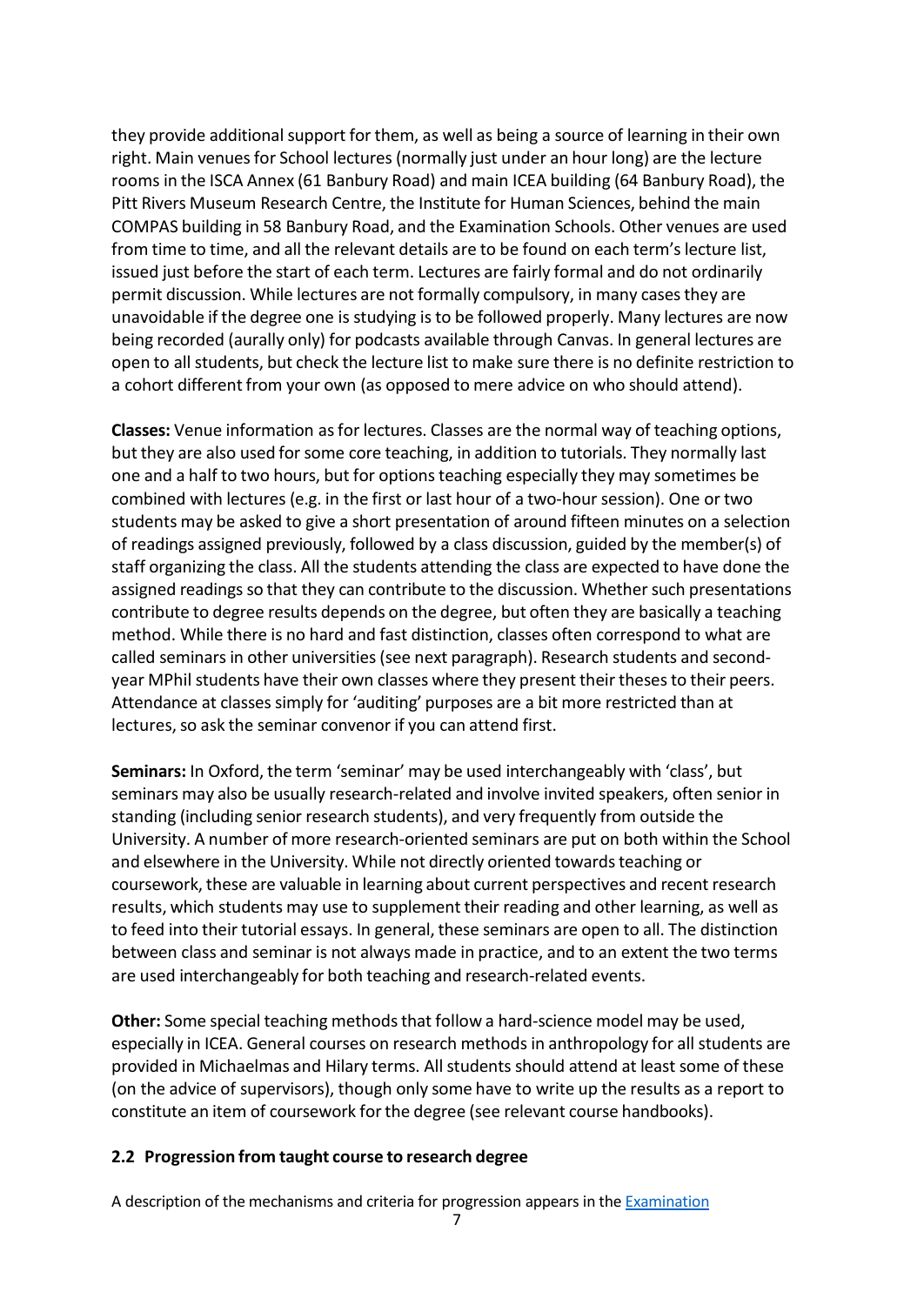#### [Conventions](https://www.anthro.ox.ac.uk/examination-conventions-and-marking-criteria) for each degree.

Taught-course students are initially registered for one of the MSc or MPhil degrees. It is relatively straightforward to transfersideways between subject degrees(e.g. from Social Anthropology to VMMA or Medical Anthropology) after you arrive in Oxford, if approved, provided this is done promptly, and in any case within the first two weeks of Michaelmas Term (leave it any later, and your ability to follow the new course effectively is likely to be seriously affected). Permission to switch in this way is not automatically granted and depends on the agreement of the new course director and the Director of

Graduate Studies. (NB: the above appliesto complete changes of *subjects*, not of *degrees within a subject*, e.g. from MSc to MPhil *within* Social Anthropology, Medical Anthropology, etc.; on this, see paragraphs below.)

After the written examinations in June, students in Social Anthropology, in VMMA, and in Medical Anthropology in effect have a choice between two possibilities, depending on their performance in the examinations and upon their personal situations and preferences: 1) complete the MSc degree, with submission of a thesisin September; or 2) complete the MPhil degree by continuing for a second year and beginning immediately to plan for the MPhil thesis. Studentsin Cognitive and Evolutionary Anthropology do not have this choice, since there is no MPhil degree in this subject; they therefore have to complete a thesis for the MSc degree as above.

Any change of programme requires completion of the change of programme form, GSO.28; see Appendix 2 or [https://www.anthro.ox.ac.uk/forms.](https://www.anthro.ox.ac.uk/forms) Note that it is usually only possible to change programme once (exceptions can be made as detailed on the form).

While on course, or after completing the MSc with a sufficiently good result, the student may apply to be readmitted as a Probationer Research Student (PRS) as a first stage in proceeding towardsthe DPhil or MLitt After completing the MPhil degree, on the other hand, the student may apply for readmission to DPhil or MLitt status directly (not students in Cognitive and Evolutionary Anthropology). In both cases, acceptance will depend upon achieving the threshold mark of 67 in the relevant examinations, proof that a viable research project exists and the agreement of both individualsupervisors and the School as a whole acting in committee. **NB: there is no automatic right to proceed from a taughtcourse to a research degree, however good the final resultin the examinations,since all the above conditions have to be met.** Application is via the usual form for admission to the University, the relevant deadlines for which should be observed (note that anthropology does not use the latest deadline in mid-March).

Although the MPhil is a terminal degree, the MPhil thesis is intended to act as the basis of the doctoral dissertation for students transferring via this route (i.e. as an alternative to the upgrade or transfer text prepared by probationerresearch students). According to the *Examination Regulations*, Ch. 12, § 2, # 1 (ii), 'the subject of the thesis offered by the candidate in the examination for [the MPhil] degree shall be in the broad field of research proposed for the DPhil', i.e. there should not be a radical change of topic between the MPhil and DPhil degrees. Otherwise the same basic criteria for progression apply as in the case of MSc-to-DPhil/MLitt transfers (see above).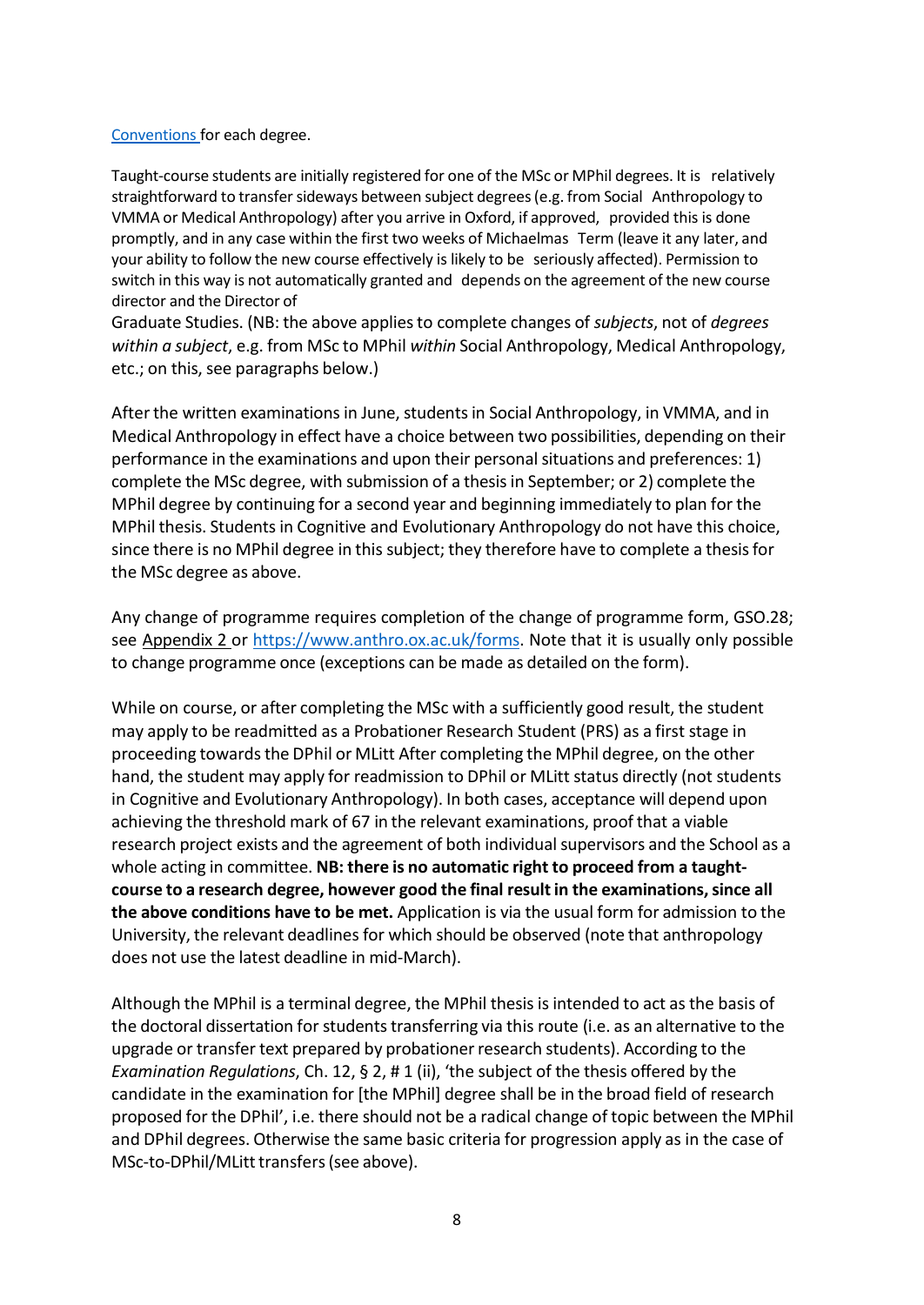No member of the academic staff can be compelled to take any student for supervision. Any supervisor accepting students for doctoral studies should be an established member of the School's academic staff or a recognised anthropologist in another department who is expected to be in post sufficiently long into the future to be able to supervise the entire DPhil project. Supervision by anyone who does not fall into this category (e.g. a temporary appointee) may only be provided jointly with someone who does. The current University code of practice relating to academic supervision applies(see the School's course handbook for research students).

All decisions regarding supervision, progression and transfers are ultimately taken by the School's Teaching Committee, whether acting as such or through the Director of Graduate Studies. All agreed transfersfrom the completion of one of the taught master's degreesto PRS or DPhil student status should be made as described in the sub-section below.

# <span id="page-8-0"></span>**2.3 Proceduresfor progression**

# *Any taught-course degree to a research degree, i.e. DPhil (PRS) or MLitt*

Apply through the University's standard admissions procedures (q.v.).

Students transferring to a doctorate via the MSc route become Probationer Research Students in the first instance (for roughly the first year as a doctoral student, pending transfer to full DPhil student status). Students transferring via the MPhil route have the latter status to begin with. All DPhil but not MLitt students must confirm their status as such subsequently through an interim text before the final viva.

Though it istheoretically possible to transfer from a taught-course degree to the MLitt instead of the DPhil, thisis exceedingly rare, as the MLitt exists mainly as a lower-level degree that can be offered to DPhil students whose work ultimately proves not to be of DPhil standard. Doctoral students who fail to pass one of the interim tests (upgrade or transfer; confirmation of status) may be required to continue as MLitt studentsinstead.

#### *MSc to MPhil and vice versa*

Use form GSO 28 ('Change of programme of study'). MSc students may transfer to the MPhil at any time up to just after the announcement of the final results in September; they should not formally graduate in these cases, and any transcripts for this degree that have been issued to them will become invalid and must be returned as a condition of transferring.

First-year MPhil students may transfer to the MSc at any time in that year up to immediately after the June examinations, so that they can embark immediately on an MSc thesis.

NB: Overseas (i.e. non-home/EU) students should note that any change in degree may affect their immigration and visa status. Consult the Student Immigration Office.

#### <span id="page-8-1"></span>**2.4 Fieldwork**

1) *Fieldwork by MSc or MPhil students*. Fieldwork is not required for these degrees, which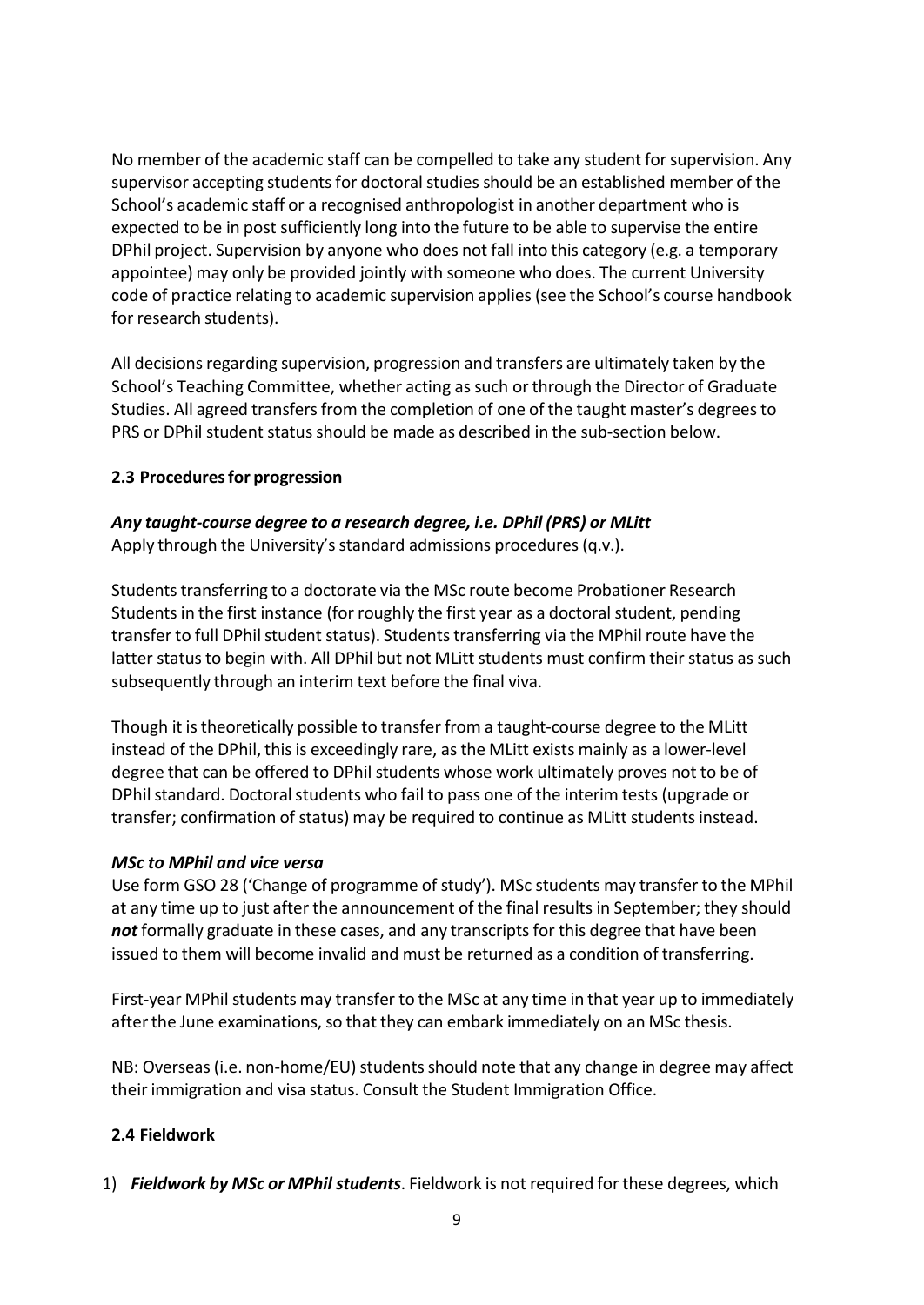may be based solely on library sources, but it is permitted if the opportunitiesto do so are 2) appropriate. In all such cases, the supervisor should be consulted and be satisfied that the field trip is likely to be beneficial to the student's project and/or that the project cannot be completed satisfactorily without such a trip. Fieldwork should be restricted to the vacations, due to the structured nature of these courses, with teaching etc. mostly taking place in term time. Funding for such trips issolely the responsibility of the student concerned (in particular, note that trips will not be funded from the skills training budget maintained by the department). However, the School doesrun an annual competition (in early Hilary Term) which offers modest support for planned fieldwork travel (see the 'Small Grants' tab at [https://www.anthro.ox.ac.uk/funding\)](https://www.anthro.ox.ac.uk/funding).

3) *Fieldwork by PRS students*. PRS studentsshould not embark on major fieldwork or other research for their thesis until they have successfully upgraded to DPhil-student status. However, in consultation with their supervisor, they may embark on brief reconnaissance trips to their prospective fieldwork or other research sites for the purposes of determining the feasibility of projects and improving the content of the texts they present for upgrade. The supervisor should be satisfied that any such trip is likely to be beneficial to the student's project. Such trips should only be undertaken in the vacations, unless there are very compelling reasonsfor a visit in term time; again, the supervisor should be consulted. Funding for such trips issolely the responsibility of the student concerned (in particular, note that trips will not be funded from the skills training budget maintained by the department and described in Section 4).

4) There is no formal requirement that fieldwork be carried out for the MLitt or DPhil degrees, although there is an expectation that the overwhelming majority of students will wish to do so, especially for the latter.

5) Any field trips or other travel related to any of our degreesrequires a Travel Evaluation form, a Full Risk Assessment form and one or more CUREC forms (for ethical review) to be filled in. See details on the anthropology website (go to 'About Us', then 'Safety, Fieldwork and Ethics'). Attention is drawn to ensuring that fieldwork can be conducted safely, especially in conflict areas. Students especially should be aware of the potential for sexual harassment in field situations.

6) Standard university insurance cover (as defined on the insurance website) is available free of charge to students. However, the School will not pay any insurance premiums specifically levied in connection with travel to areas with an increased level of risk and/or for longer than 12 months. Students should therefore be prepared to accept responsibility for such payments themselves, however inflated, and factor this in to their fieldwork planning at the outset.

# <span id="page-9-0"></span>**2.5 Forms**

From time to time you will need to fill in other formstoo for various purposes. A list of the most used forms is given in Appendix 2 to this Handbook (and at [https://www.anthro.ox.ac.uk/forms\)](https://www.anthro.ox.ac.uk/forms). All of the forms are available from the main university page for graduate forms at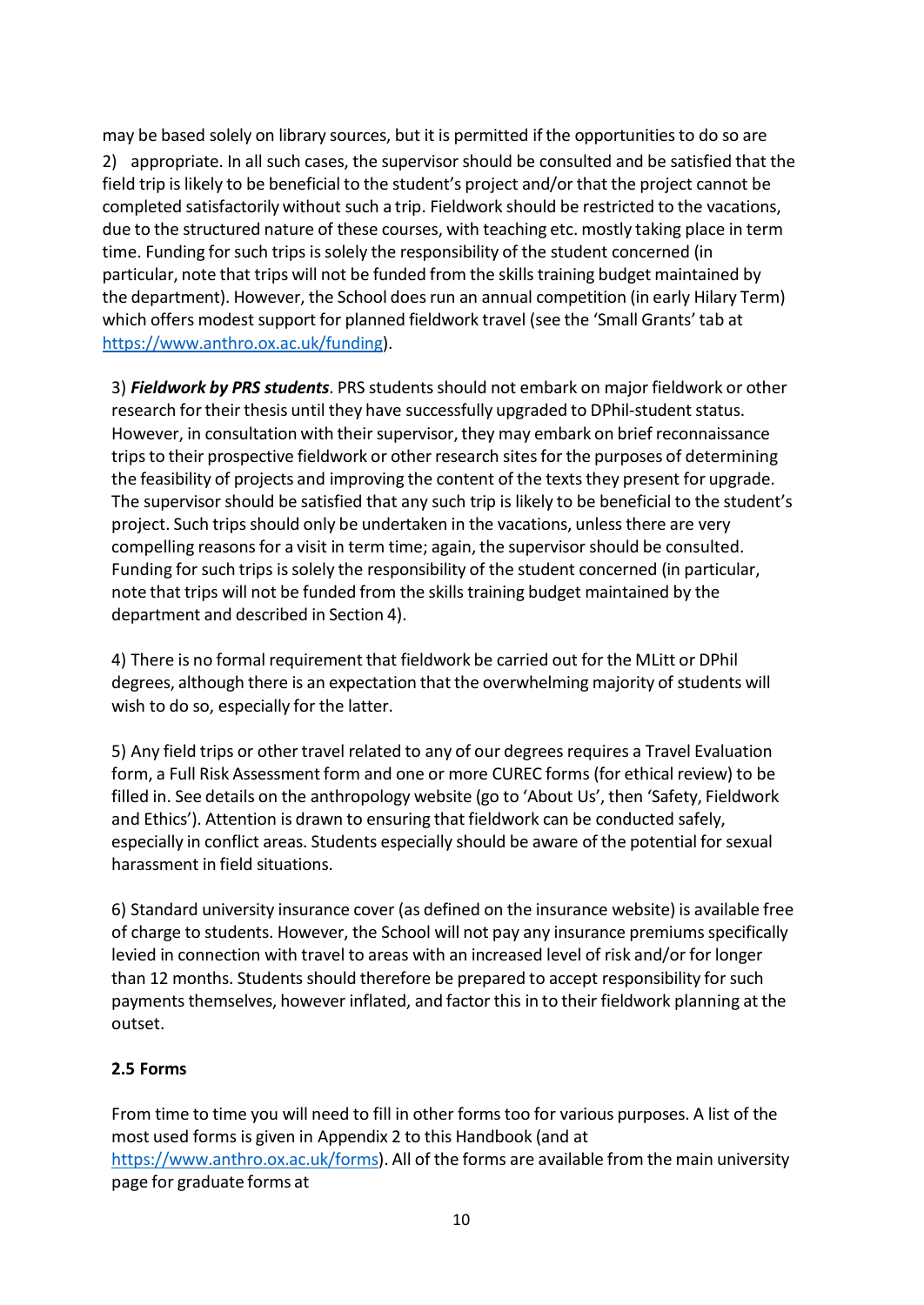[https://www.ox.ac.uk/students/academic/guidance/graduate/progression.S](https://www.ox.ac.uk/students/academic/guidance/graduate/progression)omeadditional forms for exceptional circumstances are linked-to from that page and are located at [https://www.ox.ac.uk/students/academic/guidance/graduate/progression/exceptional.](https://www.ox.ac.uk/students/academic/guidance/graduate/progression/exceptional) In addition, note that taught course students must sign a form provided by their college (normally in Hilary term) to enter for the written examinations. Taught-course students should enter or confirm any options they wish to take on the electronic form in consultation with their supervisor. Doctoral and MLitt students have their own form (GSO 3) to apply for the appointment of examiners and to be examined.

All these forms apart from the college's registration form can be downloaded from the Universitywebsite:

[https://www.ox.ac.uk/students/academic/guidance/graduate/progression?wssl=1.](https://www.ox.ac.uk/students/academic/guidance/graduate/progression?wssl=1) Your supervisor should always be consulted before you fill out any of these forms and will normally have to sign them, as will a representative of your college. In non-routine cases, you should also seek the advice of the Director of Graduate Studies, whose signature is also normally needed (they can be left for the DGS in the general office in 51 Banbury Road). In general, approval of forms is unproblematic, provided the supervisor and DGS are convinced the changes involved are genuinely required, but in no case should this be assumed as a right.

Although there is a form for dispensation from residence requirements, by agreement with the Graduate Studies Office, doctoral or M.Litt. students do not have to fill it in because of the regularity with which such students in anthropology do fieldwork (NB: a concession that could be withdrawn at any time). Dispensation from residence in Oxford during term is not available to master's students. Residence 'in Oxford' means'within 25 miles of Carfax' (i.e. the main crossroads in the city centre).

# <span id="page-10-0"></span>**2.6 Examinations, illness or other mitigating circumstances,suspension and withdrawal**

#### *Entering for the University examinations*

Details of how to enter for the exam as well as other useful exam-related advice and information can be found at the following site: [www.ox.ac.uk/students/academic/exams](http://www.ox.ac.uk/students/academic/exams)

# *Sittingexaminations*

Information on (a) the standards of conduct expected in examinations and (b) what to do if you would like examiners to be aware of any factors that may have affected your performance before or during an examination (such as illness, accident or bereavement) are available on the Oxford Students website:

[www.ox.ac.uk/students/academic/exams/guidance.](http://www.ox.ac.uk/students/academic/exams/guidance)

If a candidate for a taught-course examination feels that his or her preparation for it has been significantly affected by illness, stress, personal orfamily problems, etc., the college should be consulted with a view to taking advice and possibly securing special arrangements to take the examination, asking for an extension, or withdrawing from it temporarily with the permission of the Proctors(**NB: examinersshould not be approached directly for this purpose**). Withdrawal from any part of an examination ordinarily means the student returning at the corresponding point the next year to complete it, there being no entitlement to tuition orsupervision during the period of withdrawal. Permanent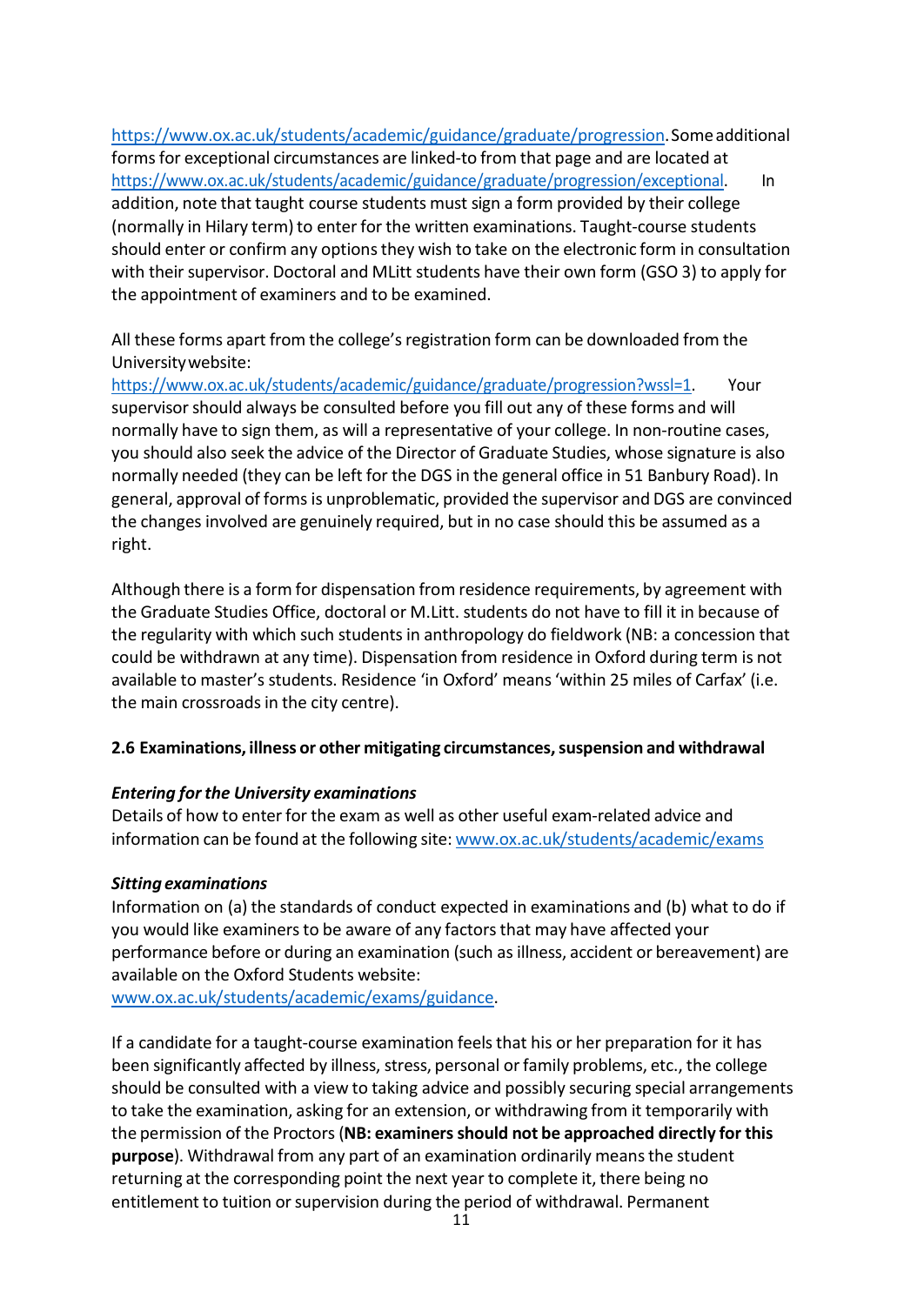withdrawal from any course should be notified on form GSO 29.

Students who have been assessed and diagnosed with a specific learning disability (e.g. dyslexia, dyspraxia, a disability etc.) often take examinations under special arrangements, e.g. using a word processor, taking the exam in a room on their own (often in college), being given extra time, etc.. This is arranged following referral via the university's Disability Advisory Service (DAS; [https://www.ox.ac.uk/students/welfare/disability\)](https://www.ox.ac.uk/students/welfare/disability?wssl=1).

Taught-course students should note that, in the absence of special permission for illnessrelated or other genuine reasons as described above, academic or other penalties may be imposed for late submission of any work for examination purposes or failure to observe word limits and other similar regulations, etc. in such work. Penalties apply to all assessed coursework that is submitted late without the prior agreement of the Proctors (application to whom must be made via your college. School staff cannot give extensions, and examiners should not be approached directly or otherwise). Details of penalties are given in the **Examination Conventions**for each degree (https:/[/www.anthro.ox.ac.uk/examination](http://www.anthro.ox.ac.uk/examination-)conventions-and-marking-criteria).

There is more flexibility regarding the timing of MLitt and DPhil interim assessments (transfer or confirmation of status) and vivas, and these are normally arranged directly with the assessors or examiners. See the Handbook for Research Degrees [\(https://www.anthro.ox.ac.uk/course-handbooks\)](https://www.anthro.ox.ac.uk/course-handbooks).

Sometimes it is advisable for a student to suspend status for a period (limited to six terms, taken up to three terms at a time). Suspension of status means that you will not pay fees, but you will also not be entitled to receive any teaching, supervision, or IT or library facilities while suspended, unless special arrangements are made (e.g. visiting status, enabling use of libraries). The immigration status of overseas (i.e. non-home/EU) students may also be affected, as may exemption from Council Tax.

Suspension will not be granted on the groundsthat you wish to engage, for personal reasons, in some other activity and then return to postgraduate work at a later date. Possible groundsfor suspension include unforeseen financial difficulty; physical or mental incapacity; bereavement or other unexpected domestic crises; acquisition of an ancillary qualification which cannot reasonably be deferred until the post-graduate work is complete; temporary work, such as an internship, which isrelevant to your research and/or proposed career, the opportunity for which is unlikely to recur; and undue delay resulting from difficulties in making arrangements for overseas fieldwork or in carrying it out. You should always let your supervisor know when illness or other causes prevent work on your degree for a significant length of time (NB: there is now a specific University policy regarding maternity, paternity and adoption leave; see

[https://www.ox.ac.uk/students/welfare/childcare?wssl=1\)](https://www.ox.ac.uk/students/welfare/childcare?wssl=1).

#### <span id="page-11-0"></span>**3. ASSESSMENT**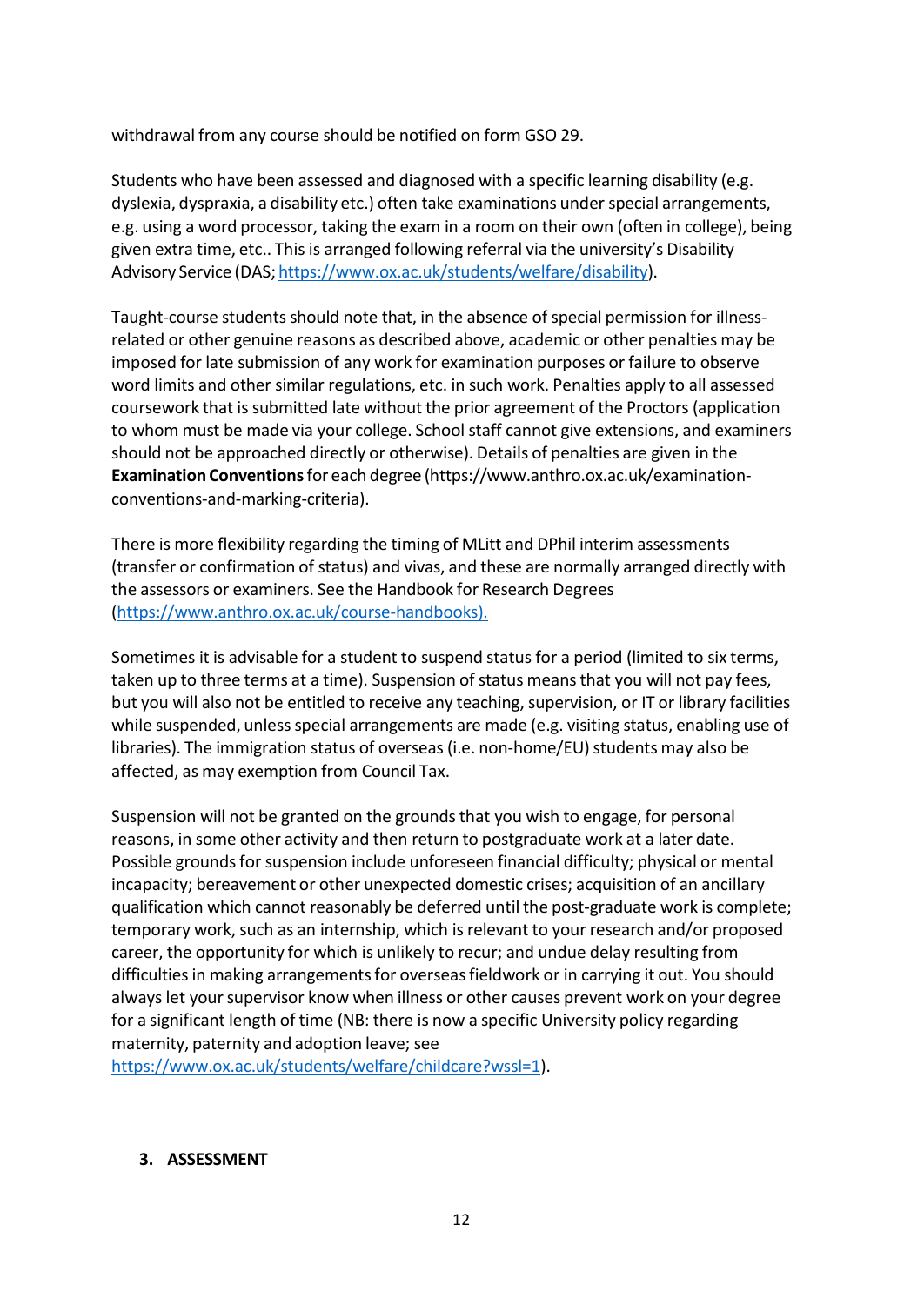# <span id="page-12-0"></span>**3.1 Examination Conventions and marking criteria**

The **[Examination](https://www.anthro.ox.ac.uk/examination-conventions-and-marking-criteria) Conventions**for each of the graduate taught degrees are an essential complement for this handbook, and the relevant documentshould be read in detail. The full Examination Conventions are available at [https://www.anthro.ox.ac.uk/examination](https://www.anthro.ox.ac.uk/examination-conventions-and-marking-criteria)[conventions-and-marking-criteria.](https://www.anthro.ox.ac.uk/examination-conventions-and-marking-criteria)

Examination Conventions are the formal record of the specific assessment standards for the course or courses to which they apply. They set out how your examined work will be marked and how the resulting marks will be used to arrive at a final result and classification of your award. They include information on: submission requirements, marking scales, marking and classification criteria, scaling of marks, progression, resits, use of *viva voce* examinations, penalties for late submission, and penalties for over-length work.

Details of the *marking criteria* used by examinersin assessing coursework and examinations can be found asthe Appendices of the Examination Conventions. These guidelines are definitive, however in the event that any alterations become necessary, details of these changes will be circulated to all students well in advance of the examinations.

The marking criteria refer to the qualities of work required to achieve particular marks, which are in turn awarded the grades of Pass, High Pass, Pass with Merit and Pass with Distinction. Note that the listed criteria are distinct from the threshold marks required for passage from the first to second year of the MPhil (60) or from any master's degree to PRS/DPhil (67).

In order to pass a degree the student must pass all its assessed components. If one or more components are failed, the student will be given the opportunity to re-take them once, though this may result in award of the degree being delayed until the Examination Board next meets, which may not be for up to three terms. Full details of the rules regarding re-sits appear in the Examination Conventions.

#### <span id="page-12-1"></span>**3.2 Past examination papers and examination reports**

Past examination papers going back a number of years are available on the University website, under the code word OXAM: https://weblearn.ox.ac.uk/portal/site/:oxam NB: subjects('Social Anthropology', 'Medical Anthropology', etc.) may only be listed once (under MSc or MPhil) in cases where they have more than one degree: search accordingly. Examiner's reports on examinations taken in previous years are also available on Weblearn.

# <span id="page-12-2"></span>**3.3 Additionalregulationsregarding supervision oftheses and coursework**

1) *Coursework supervision*. Not permitted in the case of take-home essays. This provision also appliesto all MSc theses within SAME, with the exception of consultation on the topic and title, and brief advice given at the planning stage; however, MSc drafts are not read by the supervisor. This does not apply to the longer theses, i.e. those for the MPhil, MLitt or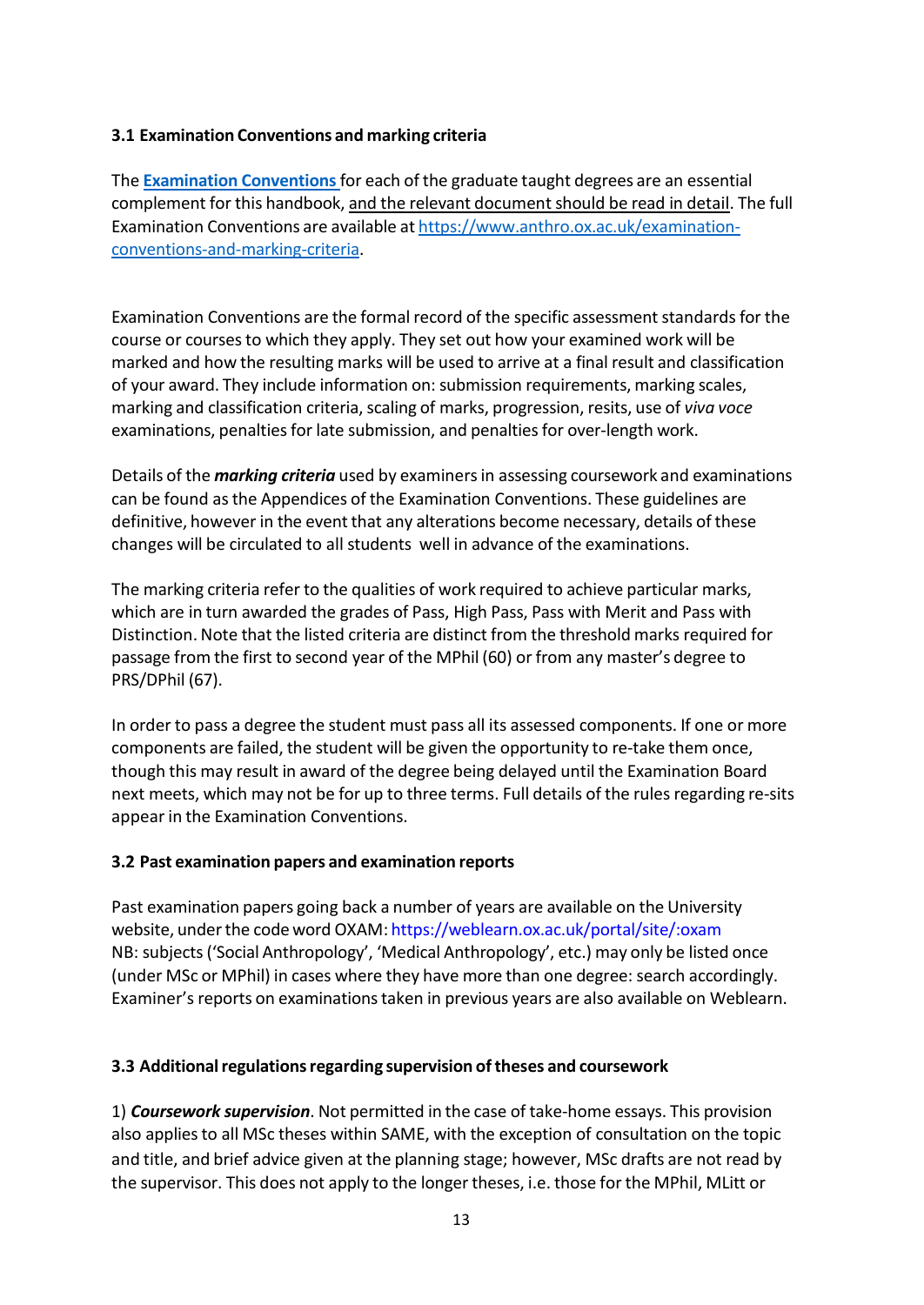DPhil degrees, drafts of which *are* read by the supervisor(s).

2) *Feedback on coursework*. Feedback is given on submitted MSc and MPhil theses after they have been examined and given a final mark. Feedback is a normal part of supervision in the case of MPhil, MLitt and DPhil theses. Feedback is not given for essays and other coursework or for thesesfor which the permitted maximum islessthan 5,000 words. The - Social Sciences Division has issued a protocol for formative (i.e. during teaching) and summative (i.e. relating to the final degree result) feedback. See below, Appendix 1.

# <span id="page-13-0"></span>**3.4 Academic good practice**

Guidance on academic good practice and skills such as time management, note-taking, referencing, research and library skills, and IT literacy can be found at https:/[/www.ox.ac.uk/students/academic/guidance/skills?wssl=1](http://www.ox.ac.uk/students/academic/guidance/skills?wssl=1)

Students writing theses especially should be aware of issuessurrounding **sensitive and confidential information**, such as any that falls under data protection legislation, was given to the student under conditions of confidentiality, or that might endanger the safety or reputation of an informant or other third party. A thesis containing such information may need to have accessto it restricted once it has been deposited in a library (such restriction is normally limited to five years in the first instance). If in doubt, consult yoursupervisor or go to

[http://www.bodleian.ox.ac.uk/ora/oxford\\_etheses/copyright\\_and\\_other\\_legal\\_issues/sensi](http://www.bodleian.ox.ac.uk/ora/oxford_etheses/copyright_and_other_legal_issues/sensi) tive-content.

# *Citation*

For guidance on correct citation formatting please see Appendix 3.

The Bodleian library also subscribes to an online resource that gives guidance on citations and referencing: <https://www.citethemrightonline.com/> Cite them right online shows how to reference a variety of different sources, including many less common ones, using different stylesincluding Harvard, Vancouver & MLA amongst others. It can either be browsed by categories listed in the toolbars at the top of the Cite Them Right webpage or searched by keyword e.g. "EU Directive". It then provide examples of the in text and full citations and a box with the reference format which then can be overtyped and copied and pasted into a document. It also has a Basics section that provides information and tutorials about why to reference, avoiding plagiarism, setting out citations and creating bibliographies.

# *Use of third party proof-readers*

Students have authorial responsibility for the written work they produce. Proof-reading represents the final stage of producing a piece of academic writing. You are strongly encouraged to proofread your own work, asthis is an essential skill in the academic writing process. For pieces of work with a word-limit of 10,000 words or greater it is considered acceptable for students to seek the help of a third party for proof-reading. If you make use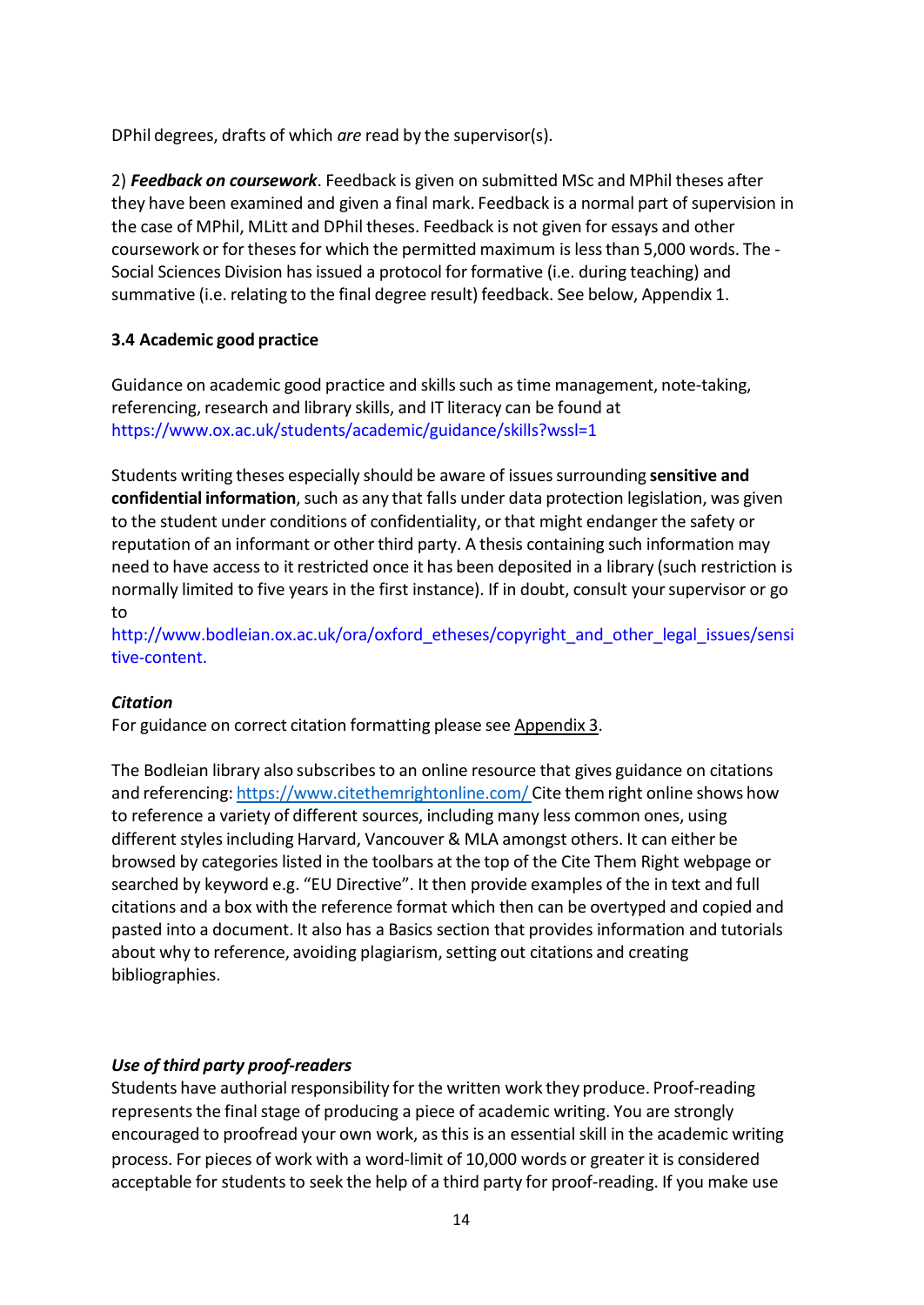of a third party proof-reader (i.e. if proof-reading is carried out by anyone other than you) this must conform with the University Policy on the Use of Third Party Proof-readers: [http://www.admin.ox.ac.uk/edc/policiesandguidance/policyonproofreaders/o](http://www.admin.ox.ac.uk/edc/policiesandguidance/policyonproofreaders/)therwiseit will compromise the authorship of the paper and could therefore be subject to academic penalty. It is your responsibility to provide any proof-reader with a copy of the policy statement to be found at the above address. Within the context of written work, to proofread is to check for, identify and suggest corrections for errors in text (such as typographical, spelling, layout, formatting, punctuation and grammatical errors). A proof-reader should mark up your work with suggested changes which you may then choose to accept or reject. In no cases should a third party proof-reader make material changes to your writing (that is, check or amend ideas, arguments, structure or translation into English), since to do so is to compromise the authorship of the work.

# <span id="page-14-0"></span>**3.5 Plagiarism**

Generally speaking, plagiarism is copying or closely paraphrasing the work of others, even if published, as one's own without acknowledgement or proper citation. For examination purposes especially, but also if committed as part of the learning process, this constitutes a serious offence punishable by academic or other penalties. For good referencing practice, see [http://www.admin.ox.ac.uk/edc/policiesandguidance/pgexaminers/annexef.](http://www.admin.ox.ac.uk/edc/policiesandguidance/pgexaminers/annexef)

There is clear information and advice on how to avoid plagiarism in the Study Skills section of the University website: [http://www.ox.ac.uk/students/academic/guidance/skills/plagiarism.](http://www.ox.ac.uk/students/academic/guidance/skills/plagiarism)

#### <span id="page-14-1"></span>**3.6 Prizes**

A central list of all prizes can be found here [\(www.ox.ac.uk/students/fees-funding/prizes](http://www.ox.ac.uk/students/fees-funding/prizes-and-awards/)[and-awards/\)](http://www.ox.ac.uk/students/fees-funding/prizes-and-awards/). In addition, the School's Awards Committee administers the following awards, following examination of dissertations each year:

**Prof. David Parkin Prize in the best use of Ethnographic Material.** In the presence of suitable candidates, in honour of Prof. David Parkin, the School of Anthropology & Museum Ethnography annually awards prizes for the best use of detailed ethnographic materials to advance anthropological arguments in an MSc dissertation (£200), an MPhil thesis (£300), and a DPhil thesis (£500) submitted for examination within the School in the preceding academic year.

**Dr Nicola Knight Prize in the best use of Quantitative Methods.** In the presence of suitable candidates, in memory of Dr Nicola Knight, the School of Anthropology & Museum Ethnography annually awards prizesforthe best (i.e. most appropriate and competent) use of quantitative methodsin an MSc dissertation (£200), an MPhil thesis (£300), and a DPhil thesis (£500) submitted for examination within the School in the preceding academic year (in the event that no MPhil award is made two MSc awards may, at the discretion of the awards committee, be made).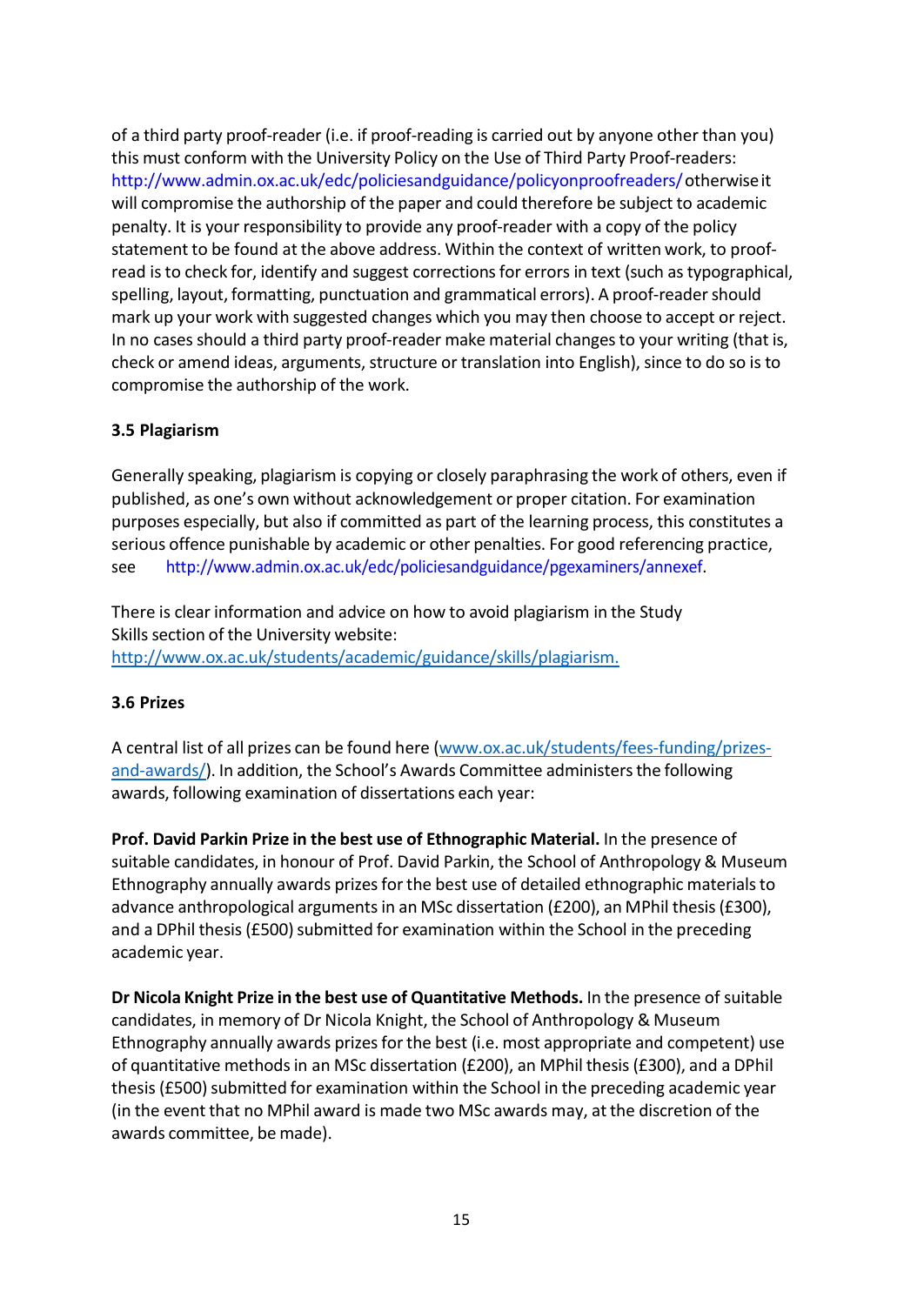### <span id="page-15-0"></span>**4. SKILLS & LEARNING DEVELOPMENT**

All degree courses offerskills development opportunities, including personal and professional skills, many of which are transferable. Core tutorials and classes teach synthesis and analysis of readings, the structuring and presentation of coherent arguments in essays, essay and report writing, oral presentation and the use of aids in giving presentations, fielding questions from audiences after presentations, and oral discussion of ideas. Lectures and classes on techniques in anthropological research methodology include skills such as qualitative social data collection (including interview techniques, participant observation, note-taking and transcription, photo-elicitation and sound recording), the ethics and politics of fieldwork, and research proposal design and grant-writing. The VMMA degrees offer specialist skills training in artefact and display analysis, provenance research and the use of databasesin artefact research. Volunteer opportunities at the Pitt Rivers Museum in education and other departments are frequently available, offering further training in collections management and research or public interpretation.

Students for the MSc in Cognitive and Evolutionary Anthropology receive skills training in the critical production and consumption of quantitative arguments, as well as competence in statistical analysis and research design in the human sciences. Such students also have practicals as part of their coursework for the paper on Quantitative Methods in the Human Sciences.

Under a concessionary scheme, the School is currently able to contribute to the costs of certain externally provided skills training for research students planning to do major fieldwork (i.e. PRS/DPhil and MLitt students, but not students on any of the MSc or MPhil courses). See the separate handbook for research students.

In addition, advice on various matters including time management, good academic practice, research and library skills, referencing can be found here

[http://www.ox.ac.uk/students/academic/guidance/skills.](http://www.ox.ac.uk/students/academic/guidance/skills) For specific IT training, the IT services offer a number of opportunities [http://courses.it.ox.ac.uk/atoz.](http://courses.it.ox.ac.uk/atoz) For registered graduate students whose mother tongue is not English, there are also courses available in "English for Academic Studies" (EAS). These are not purely remedial courses, and students with a high level of English may also take them. The School is not involved in either the provision or financing of these courses. Consult the University's Language Centre at 12 Woodstock Road. Further details can be found at: https:/[/www.lang.ox.ac.uk/academic](http://www.lang.ox.ac.uk/academic-)english. Students should discuss with their supervisor, which opportunities might be most suitable for them. All language training should be discussed well in advance with the supervisor.

# <span id="page-15-1"></span>**4.1 AdditionalFunding**

In general, by the start of the academic year it istoo late for any student just starting in the School to obtain substantial funding for that year, especially as financial guarantees must be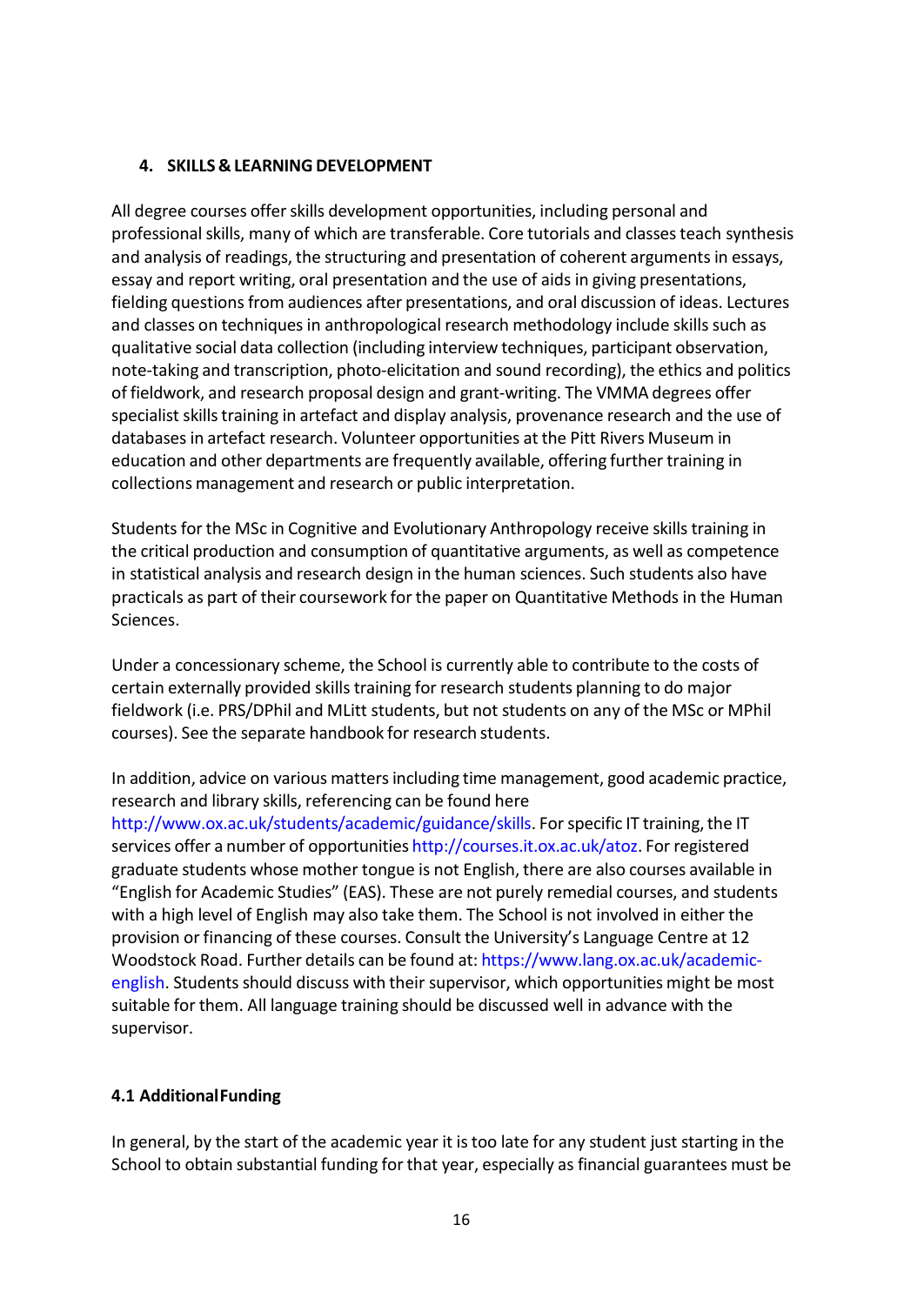given to colleges well before that date. For University funding, see especially the main Universitywebsite.

The only substantial funds earmarked for studentsin anthropology at Oxford are those listed on the School website at https:/[/www.anthro.ox.ac.uk/funding.](http://www.anthro.ox.ac.uk/funding) A number of Oxford colleges also advertise certain awards for which prospective students may be eligible; their websites should be consulted. Outside the University, the Wenner-Gren Foundation in New York makes grants for research expenses to doctoral students in anthropology, but there are many outside sources of funding not restricted to specific disciplines. Doctoral students especially should ensure that any foundation they apply to for funding is prepared to permit long-term fieldwork, as this is not always the case.

# <span id="page-16-0"></span>**4.2 Graduate Tutoring of Other Students**

DPhil students who have completed their fieldwork and have completed the PLTO course (see below) are eligible to contribute to undergraduate tutorial teaching (typically forthe BA degreesin Human Sciences and Archaeology & Anthropology). Post-fieldwork DPhil students who wish their names to be added to the list of potential tutors for these degrees should contact [Sarah-Jane](mailto:sarahjane.white@humsci.ox.ac.uk) White, Undergraduate Administratorfor Human Sciences and/or [Robyn](mailto:robyn.mason@arch.ox.ac.uk) [Mason,](mailto:robyn.mason@arch.ox.ac.uk) Undergraduate Administrator for Archaeology & Anthropology with details of their areas of potential teaching contribution to the course(s). It is helpful to refer specifically to the tutorial topics/subject matter of the coursesthat you would be able to offer by reference to the course handbooks for those degrees (available on the appropriate websites). Appearance on the list is not a guarantee of tutorial work; the appointment of tutors for the courses is undertaken by the college Directors of Studies for those degrees, drawing upon the lists of available tutors. Anyone commissioned to teach tutorials will be required to take the relevant short university course (see below).

Post-fieldwork DPhil students are also eligible to contribute to some elements of the teaching of postgraduate taught courses(MSc and MPhil) in the School of Anthropology & Museum Ethnography, as follows:

1. Advanced DPhil students may occasionally teach parts of courses taken by postgraduate taught course students (MSc, MPhil), e.g. one-off lectures or classes in their special area, or assisting with methods classes, where it is deemed appropriate by the course director 2. They may not normally be involved in marking summative assessments or convening courses.

Teaching opportunities are limited, in no way guaranteed, and are not lucrative enough to live off by themselves. Nonetheless providing such tuition is a way of acquiring some teaching experience, which can count as a transferable skill of use in one's future career. *Any such teaching work, whether paid or not, is subject to approval of right-to-work, which depends upon visa and residency status.*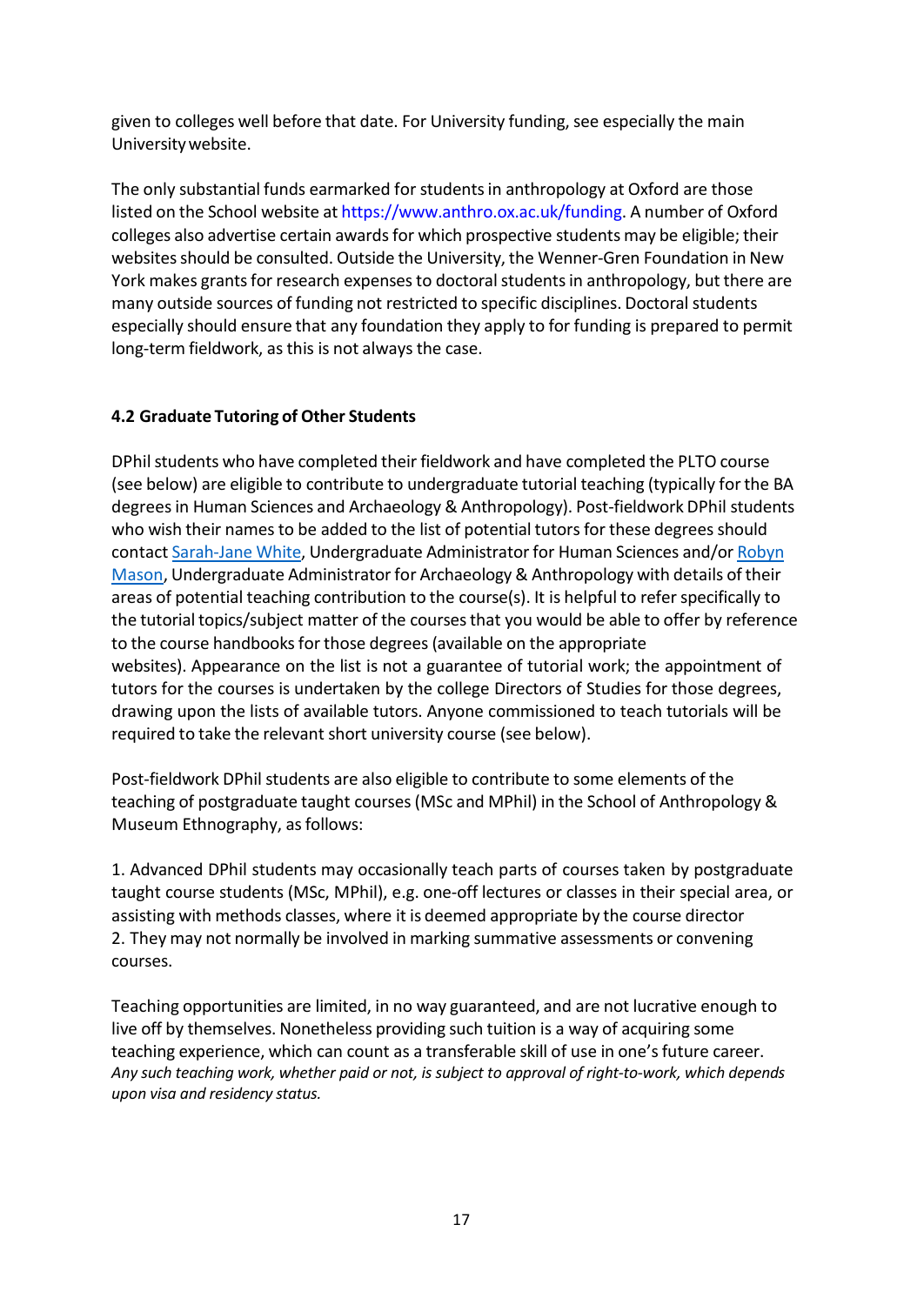# <span id="page-17-0"></span>**4.3 Courses on Teaching and Learning at Oxford for Tutors**

Regardless of their prior experience graduate students are required to attend a "Preparation for Learning and Teaching at Oxford" (PLTO) course on tutorial teaching offered by the University of Oxford. Details are given at [http://www.learning.ox.ac.uk/teaching/,](http://www.learning.ox.ac.uk/teaching/) but the department (SAME) and the Social Sciences Division each offer their own versions of a PLTO course tailored to their subject matter and teaching. The department PLTO course is usually run in Michaelmas Term and/or Hilary Term.

The university also offers more advanced courses detailed at the link above:

- "Developing learning and teaching" (DLT), which is more detailed.
- "Post-Graduate Certificate in Teaching and Learning" (PGCert)

In addition Blackwell's bookshop sells a useful short booklet introducing tutorials.

*The University Policy and Guidance on Tutorial Teaching is to be found at:* [https://academic.admin.ox.ac.uk/files/pguglearningandteachingpdf.](https://academic.admin.ox.ac.uk/files/pguglearningandteachingpdf)

#### **4.4 Careerinformation and advice**

The academic and college environment at Oxford University is rich with opportunitiesfor you to develop many transferable skills that are eagerly sought by employers. Undertaking an intellectually demanding academic course (often incorporating professional body requirements) will equip you for the demands of many jobs. Your course will enable you to research, summarise, present and defend an argument with some of the best scholars in their subject. Under the direction of an experienced researcher, you will extend your skills and experiences through practical or project work, placements or fieldwork, writing extended essays or dissertations. In college and university sports teams, clubs and societies you will have the chance to take the lead and play an active part within and outside the University.

Surveys of our employers report that they find Oxford students better or much better than the average UK student at key employability skills such as Problem Solving, Leadership, and Communication. Hundreds of recruiters visitthe University each year, demonstrating their demand for Oxford undergraduate and postgraduate students, fewer than 5% of whom are unemployed and seeking work six months after leaving.

Comprehensive careers advice and guidance is available from the Oxford University Careers Service (www.careers.ox.ac.uk), conveniently located across the road from SAME at 56 Banbury Road. This resource is available not just while you are here: its careers support is for life. The Careers Service offers tailored individual advice, job fairs and workshops to inform your job search and application process, whether your next steps are within academia or beyond. You will also have accessto thousands of UK-based and international internships, work experience and job vacancies available on the Careers Service website.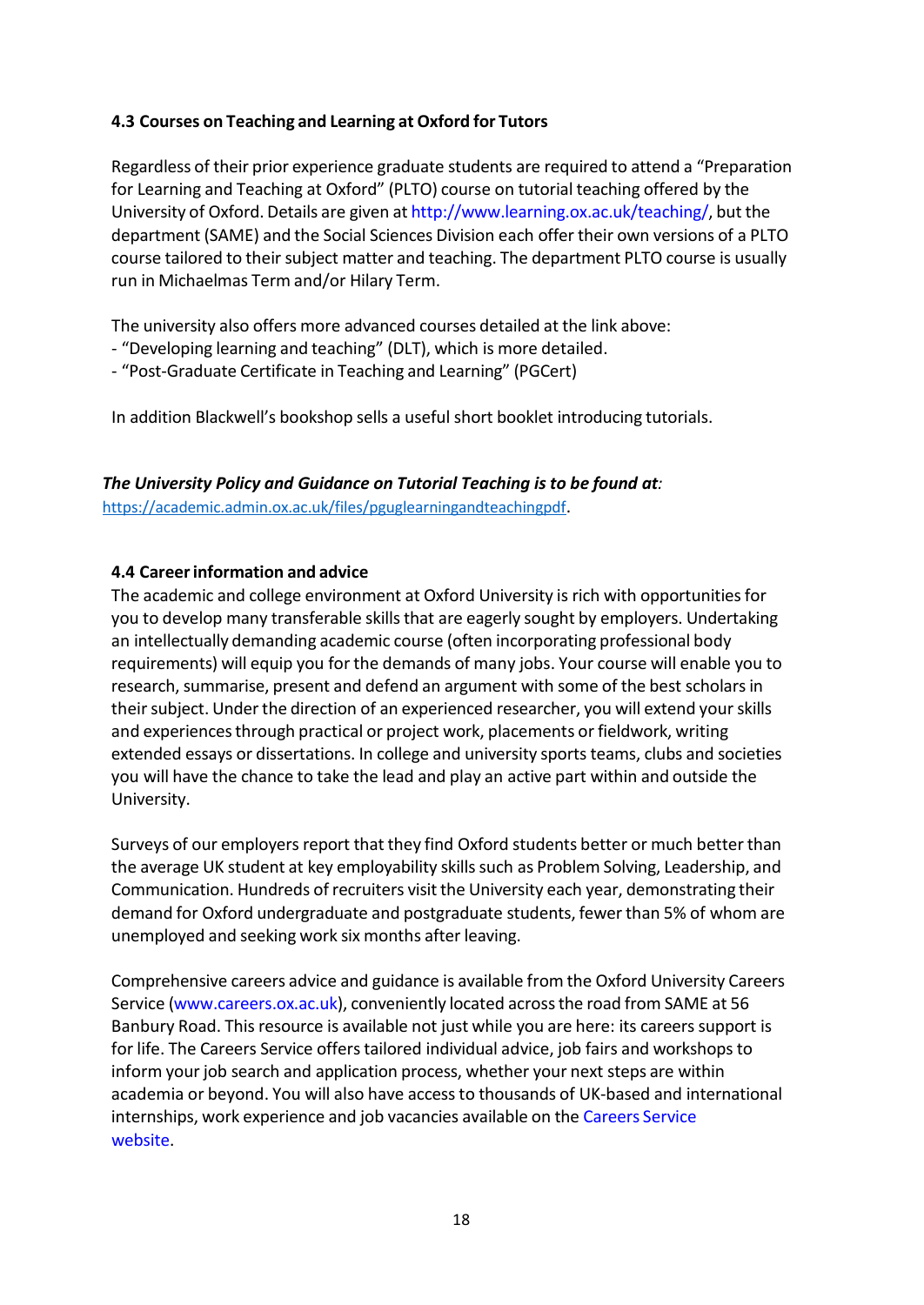# <span id="page-18-0"></span>**5. STUDENT REPRESENTATIONANDFEEDBACK**

Student feedback is provided first of all through the **Graduate Joint Consultative Committee** (usually just called the JCC), which bringstogether members of both the academic and nonacademic staff with student representatives to discuss matters of mutual concern at a meeting held every term. The student representatives are selected entirely and freely by the student body, this being a matter in which no member of staff is allowed to play any part. The committee meetings are normally chaired by a student, and the minutes may be taken by either the chairperson or a member of the non-academic staff. The academic staffshould not occupy any positions on this committee, though they attend its meetings to discuss issues of concern with students. The minutes of JCC meetings are circulated to both students and staff, and student representatives (reps) sit on a number of departmental and divisional committees.

A system of **feedback forms** is also in use for studentsto provide their comments on lectures, classes and, where appropriate, tutorials, as well asthe School's overall administrative and technical provision for its students. Some course directors use their own forms, but a standard form can also be downloaded from the anthropology website [\(https://www.anthro.ox.ac.uk/forms\)](https://www.anthro.ox.ac.uk/forms). One form may be filled in at or just after the end of any course of lectures or classes you have attended as listed on the relevant lecture list (NB: not for tutorials). Note that some courses extend over more than one term (e.g. some options). Formsthat have been downloaded by studentsthemselvesshould be handed in to the general office in 51 Banbury Road. Alternatively individual lecturers may prefer to hand them out themselves and either collect them at the end of the last lecture in the series, or ask students to hand them in to the general office.

In order to preserve your anonymity forms should not be signed or marked with any name. Completed forms will be reviewed by the lecturer concerned in the first instance and are also subject to review by the DGS and/or relevant departmental committees to monitorthe quality of departmental teaching and provision. However, changes pursuant to feedback exercises cannot be guaranteed. There is no obligation on students to fill in forms, though they are strongly encouraged to do so where appropriate.

# <span id="page-18-1"></span>**5.1 Graduate Supervision Report Forms(Graduate Supervision Reporting system or GSR)**

Each term, supervisors have to issue a report on the performance of each of their students. This is done online, and the students, their colleges, the Director of Graduate Studies (DGS) and some departmental administrative staff have accessto them. Before they come to supervisors, however, students are given an opportunity to report on their own progress as they see it and flag up any concernsthey may have. Their reports are reviewed by the supervisor, DGS and college authorities.

Students are prompted directly by e-mail from Student Administration towards the end of each term to make their own reports, after which they have roughly two weeks to do so. Except for ESRC-funded students, student participation in this exercise is voluntary, but is strongly encouraged. Reports are not confidential, in the sense that they may be viewed by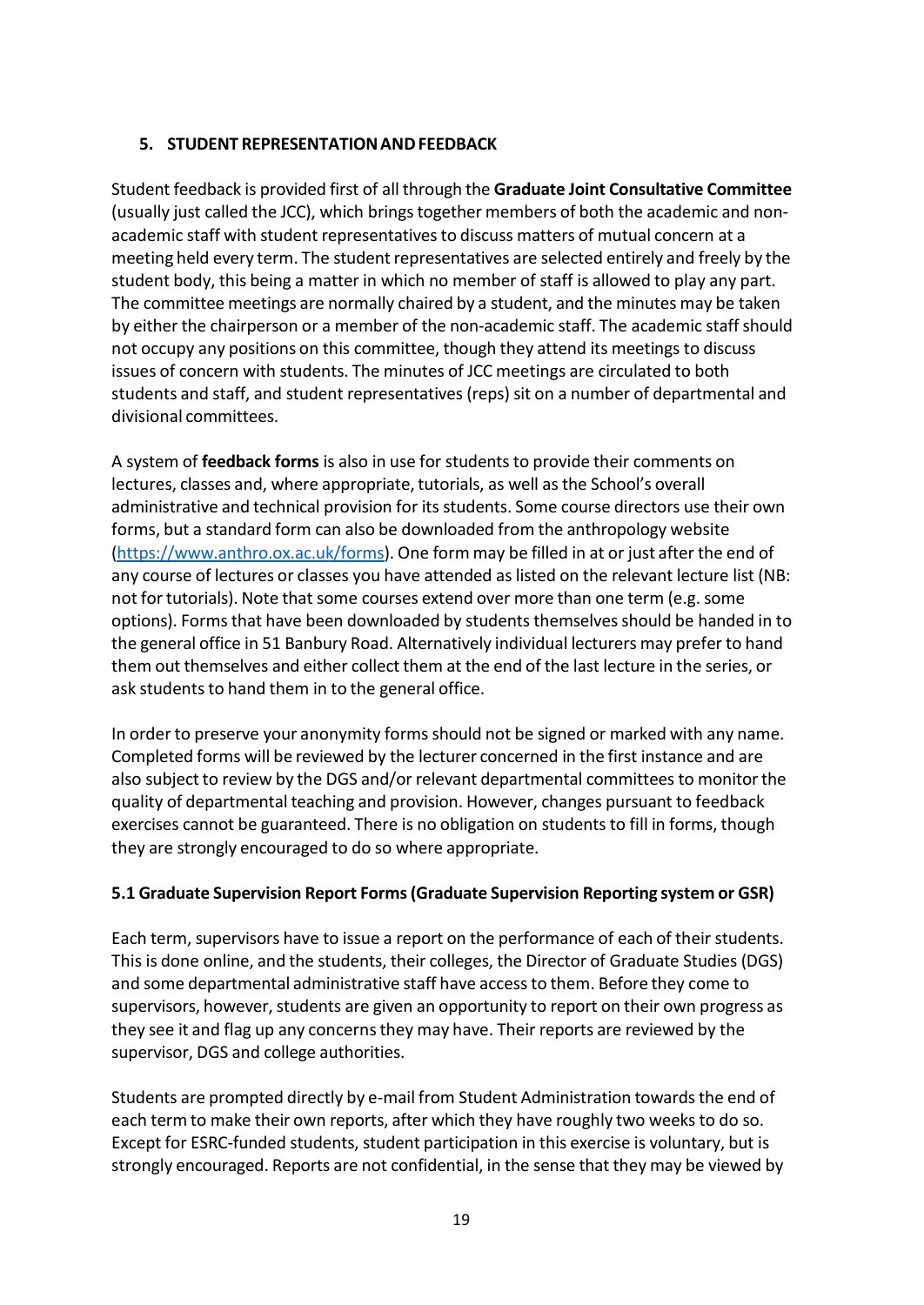students'supervisors, colleges, the DGS and some departmental administrative staff. Nonetheless all students are encouraged to make use of the facility to improve the chances of problems being detected in good time to do something about them.

Thisfacility is not intended for making complaints, for which other arrangements exist (see Section 6.12).

The Social Sciences Division of the University has issued the following advice about graduate supervision reporting:

*At the end of each term, your supervisor(s) will submit a report on your academic progress. To facilitate this reporting, the University operates an online Graduate Supervision Reporting system (GSR). Within this system, you have the opportunity to contribute to your termly supervision reports by reviewing and commenting on your own progress.*

*You are strongly encouraged to take the opportunity to review and comment on your academic progress, any skillstraining you have undertaken or may need to the future, and on your engagement with the academic community (e.g. seminar/conference attendance or any teaching you have undertaken).*

Your supervisor(s) will review and comment on your academic progress and performance during the current term and assess skills and training needsto be addressed during the next term. Your supervisor should discuss the report with you, as it will form the basis for feedback on your progress, for identifying areas where further work isrequired, for reviewing your progress against an agreed timetable, and for agreeing plans for the term ahead.

When reporting on academic progress, students on taught courses should review progress during the current term, and measure this progress against the timetable and requirements for their programme of study. Students on doctoral programmes should reflect on the progress made with their research project during the current term, including written work (e.g. drafts of chapters) and you should assessthis against the plan of research that has been agreed with your supervisor(s).

All students should briefly describe which subject-specific research skills and more general personal/professional skills they have acquired or developed during the current term. You should include attendance at relevant classesthat form part of your programme of study and also include courses, seminars or workshops offered or arranged by your department or the Division. Students should also reflect on the skills required to undertake the work they intend to carry out. You should mention any skills you do not already have or you may wish to strengthen through undertaking training.

If you have any complaints about the supervision you are receiving, you should raise this with your Director of Graduate Studies. You should not use the supervision reporting system as a mechanism for complaints.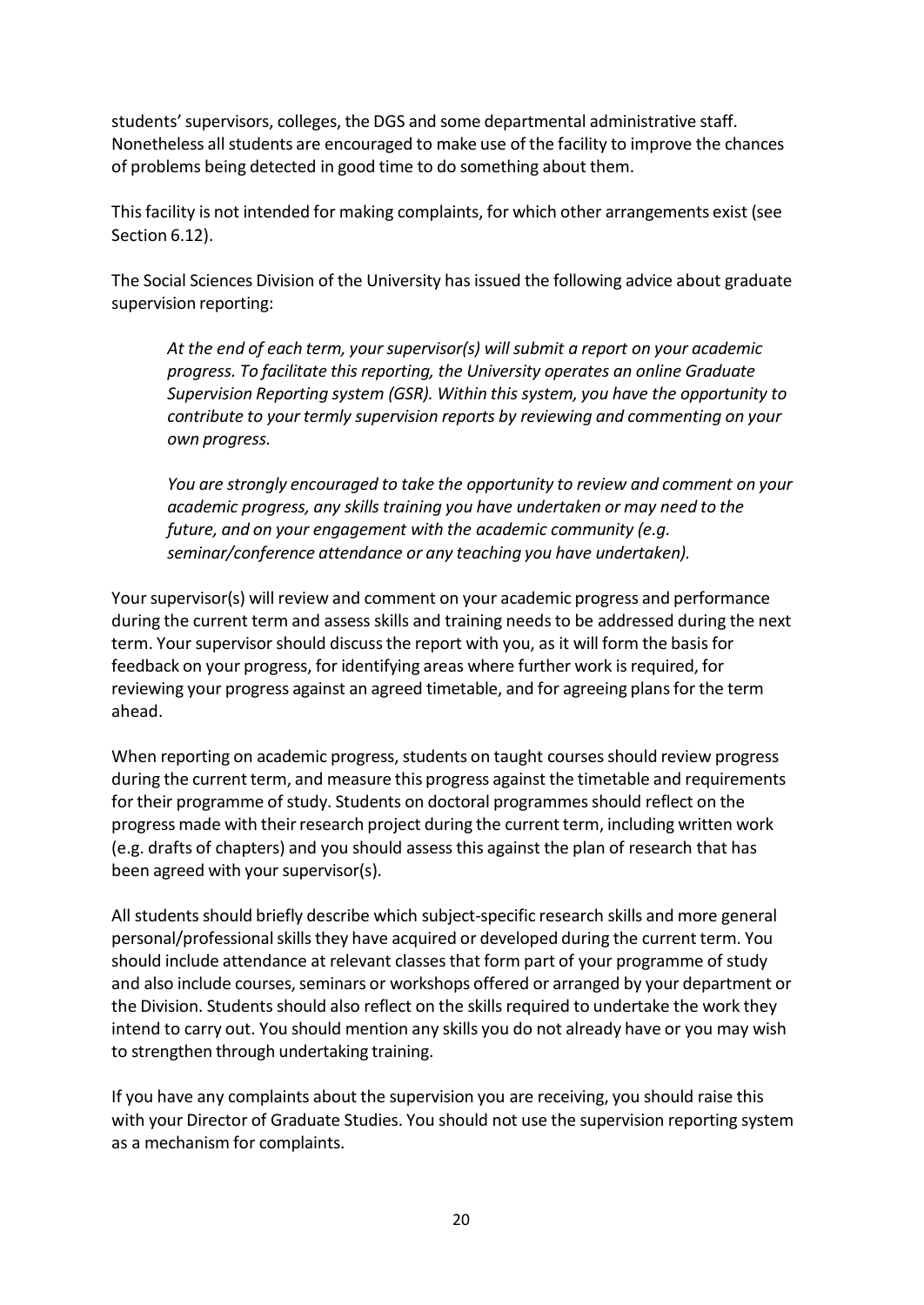Students are asked to report in weeks 6 and 7 of term. Once you have completed your sections of the online form, it will be released to your supervisor(s) for completion and will also be visible to your Director of Graduate Studies and to your College Advisor. When the supervisor's sections are completed, you will be able to view the report, as will the relevant Director of Graduate Studies and your college advisor. Directors of Graduate Studies are responsible for ensuring that appropriate supervision takes place, and this is one of the mechanismsthey use to obtain information about supervision. College advisors are a source of support and advice to students, and it istherefore important that they are informed of your progress, including concerns (expressed by you and/or your supervisor).

# <span id="page-20-0"></span>**6. STUDENT LIFE AND SUPPORT INFORMATION**

# <span id="page-20-1"></span>**6.1 Colleges**

You will have chosen or been chosen by a college, as no one can take a degree in the University without college membership. Most departmental and University academic staff are also members of colleges. At the graduate level especially, colleges typically provide accommodation, ancillary learning facilities like libraries and computers, and some entertainment facilities (sports and other interest-based societies, for example), as well as forming academic communities of staff and students from a variety of disciplines. A lot of undergraduate teaching is also done by and in colleges, including the Archaeology and Anthropology and the Human Sciences degrees(the latter also covering social anthropology), but for graduate anthropology, asfor other graduate subjects, the bulk of the teaching and supervision is done not in colleges, but by the relevant department in its own buildings.

# <span id="page-20-2"></span>**6.2 Fees**

Fees information is available on the main University website. In general a maximum of four years of feesis payable, depending on how long a student is studying at Oxford; beyond this, lower 'continuation charges' may apply. For exact information concerning your own fee status and liabilities, prospective or actual, consult your college, the body responsible for collecting fees across the University, not your supervisor or other departmental official.

A University officer called the Fees Clerk is responsible for determining the fee status of individual students, especially in unusual, unclear or disputed cases. There is also a Fees Panel, which hears appeals on fee-related matters, hardship cases etc. Here too your college should be able to give advice and possibly extend help directly. Some colleges have their own hardship funds, but the School does not.

# <span id="page-20-3"></span>**6.3 Student-StaffInteraction**

During term-time the School of Anthropology holds a **coffee morning**, every Wednesday 11- 11.30am at 64 Banbury Road**.** This is a great opportunity to meet members of staff, postdoctoral researchers, other graduate students and visiting scholars.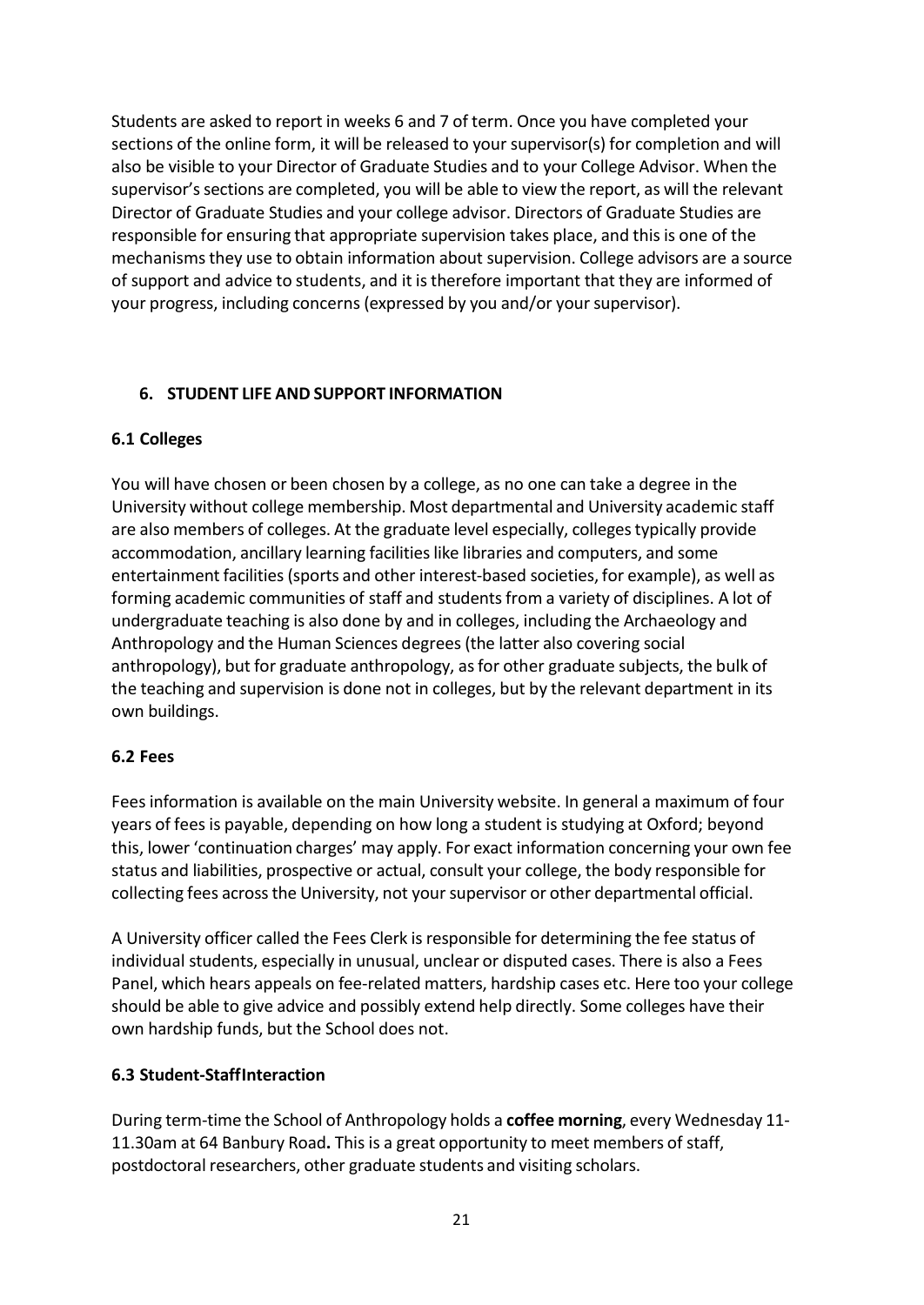Every Friday in term (normally only up to fourth week of Trinity Term) the **Departmental Seminar** hosts a variety of visiting speakers from university departments across the country and overseas. After the seminar it is customary to take the speaker to a nearby pub for a drink. You are very much encouraged to join the speaker and others on these occasions. The individual degrees also run seminar series of their own with similar arrangements; details are to be found in the individual course handbooks.

# **[TheOxfordUniversityAnthropological](https://www.anthro.ox.ac.uk/oxford-university-anthropological-society) Society**

The Oxford University Anthropological Society was founded in 1909, and works to promote an interest in anthropology and to support students and researchersin anthropology at Oxford University. Unlike most student societies, it is run by and for both students and staff ofthe School [\(https://www.anthro.ox.ac.uk/oxford-university-anthropological-society\)](https://www.anthro.ox.ac.uk/oxford-university-anthropological-society);. Membership is not automatic, and you have to opt to join.

The Society organizes a range of events throughout the academic year including seminars with invited speakers, social events and parties, and the School itself holds a post-exams Garden Party in June.

Details of all its activities are normally displayed in the department, on the anthropology website, via email direct to all graduate anthropology students, etc.

# **Journal of the [Anthropology](https://www.anthro.ox.ac.uk/jaso) Society of Oxford**

Oxford also has its own anthropology journal, the *Journal of the Anthropology Society of* **Oxford (JASO)**, strictly an independent organization, though accommodated in the School and drawing on its staff and students both administratively and for contributions. *JASO* was re-launched as a freely downloadable online journal in 2009. It accepts articles of interest to anthropologists from academics and graduate students from anywhere in the world. Its current editors are Dr Robert Parkin and Prof. David Zeitlyn. Depending on the level of contributions, it appears from two to four times a year.

Apart from the numerous opportunitiesfor informal staff-student contact, there is also the staff-student graduate Joint Consultative Committee (JCC). See Section 5.

# <span id="page-21-0"></span>**6.4 Welfare**

Your college will normally be your first port of call for any health and welfare issues. Your college advisor, college secretary, registrar or Senior Tutor are usually the best people to approach. At your college induction you will receive information on how to register with a doctor and other health and welfare related issues. However, should the need arise to discuss welfare issuesin the department, you should feel free to raise these with your supervisor or if that is not appropriate, with the Course Director or with the Director of Graduate Studies.

The School seeks to maintain a culture of mutual respect and takes issues of harassment very seriously. Harassment Advisors are Mark Gunther, Susana Carvalho and Alexandra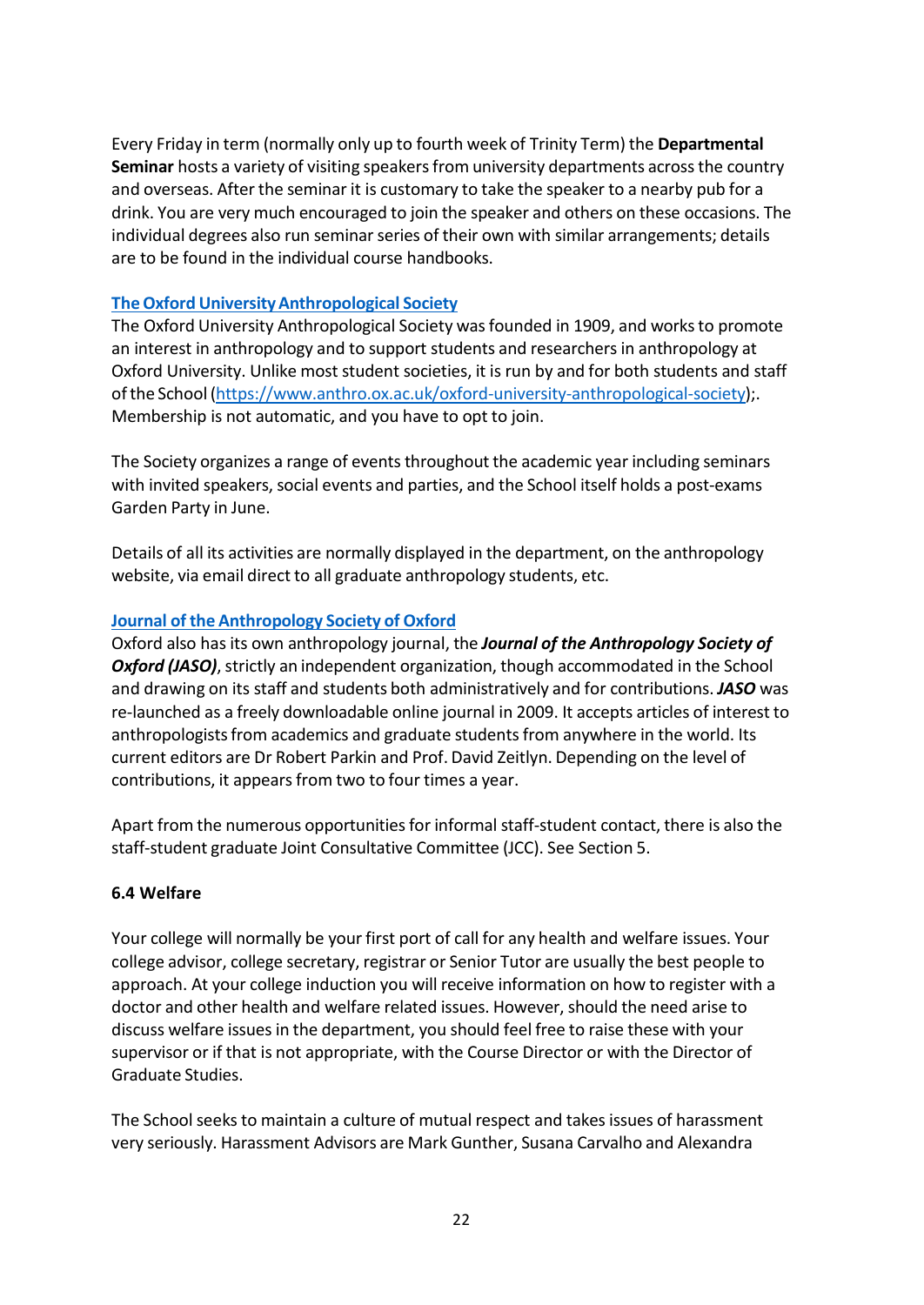Alvergne (emails: firstname.surname@anthro.ox.ac.uk). They are available for confidential advice and can point you in the direction of further support if necessary.

The University also offers a range of Welfare Services, details of which are on their [website,](http://www.ox.ac.uk/students/welfare) including [counselling.](https://www.ox.ac.uk/students/welfare/counselling?wssl=1)

# <span id="page-22-0"></span>**6.5 Disability**

The School assesses and accepts disabled students on the same basis as non-disabled students. The University has an extensive range of support facilities for disabled students (including dyslexia, dyspraxia, etc.). Special arrangements may be made for disabled students for examinations as well as teaching. Information can be obtained through your college or the University's Disability Office. The School's Director of Graduate Studies(Prof. Marcus Banks) has a specific departmental responsibility for ensuring that disabled students receive whatever specialised provision they require. He may be contacted at any time in case of problems.

Induction loops have been placed in some lecture rooms used by the School. The Institute of Human Sciences at 58a Banbury Road has full disabled access, including to the upper floor via a wheelchair lift. There is also disabled access to the ground floors of 43 and 64 Banbury Road.

Disability Advisory Service (DAS) website: [http://www.ox.ac.uk/students/shw/das.](http://www.ox.ac.uk/students/shw/das) See also links and information at [https://www.anthro.ox.ac.uk/prospective-students/supporting](https://www.anthro.ox.ac.uk/prospective-students/supporting-students-with-disabilities)[students-with-disabilities](https://www.anthro.ox.ac.uk/prospective-students/supporting-students-with-disabilities)

The School statement on supporting students with disabilities can be found [here.](https://www.anthro.ox.ac.uk/prospective-students/supporting-students-with-disabilities)

# <span id="page-22-1"></span>**6.6 Studentswith caring responsibilities**

The School is mindful of the fact that students may have wider caring responsibilities and that such responsibilities may affect study. Students are encouraged to discuss their specific needs with their supervisors. Where possible, the School is committed to trying to make arrangements that help students to make good progress with their studies. For example, common room in 43 Banbury Road includes a baby nursing chair and screen, and there is a baby-changing facility in the accessible toilet on the ground floor of 43 Banbury Road. A small box of books and toys is available in the common room at 43 to entertain young children for a short period of time, for example while a parent uses the printer. If you are a student parent and have any additional needs you would like to discuss please feel encouraged to talk to either your supervisor, your college advisor or our Graduate Studies Administrator, Vicky Dean. See also **Appendix 7: School of Anthropology & Museum Ethnography Family Support Policy**.

For further details on University provision in relation to student parents please see information on [University](https://www.ox.ac.uk/students/welfare/childcare?wssl=1) support.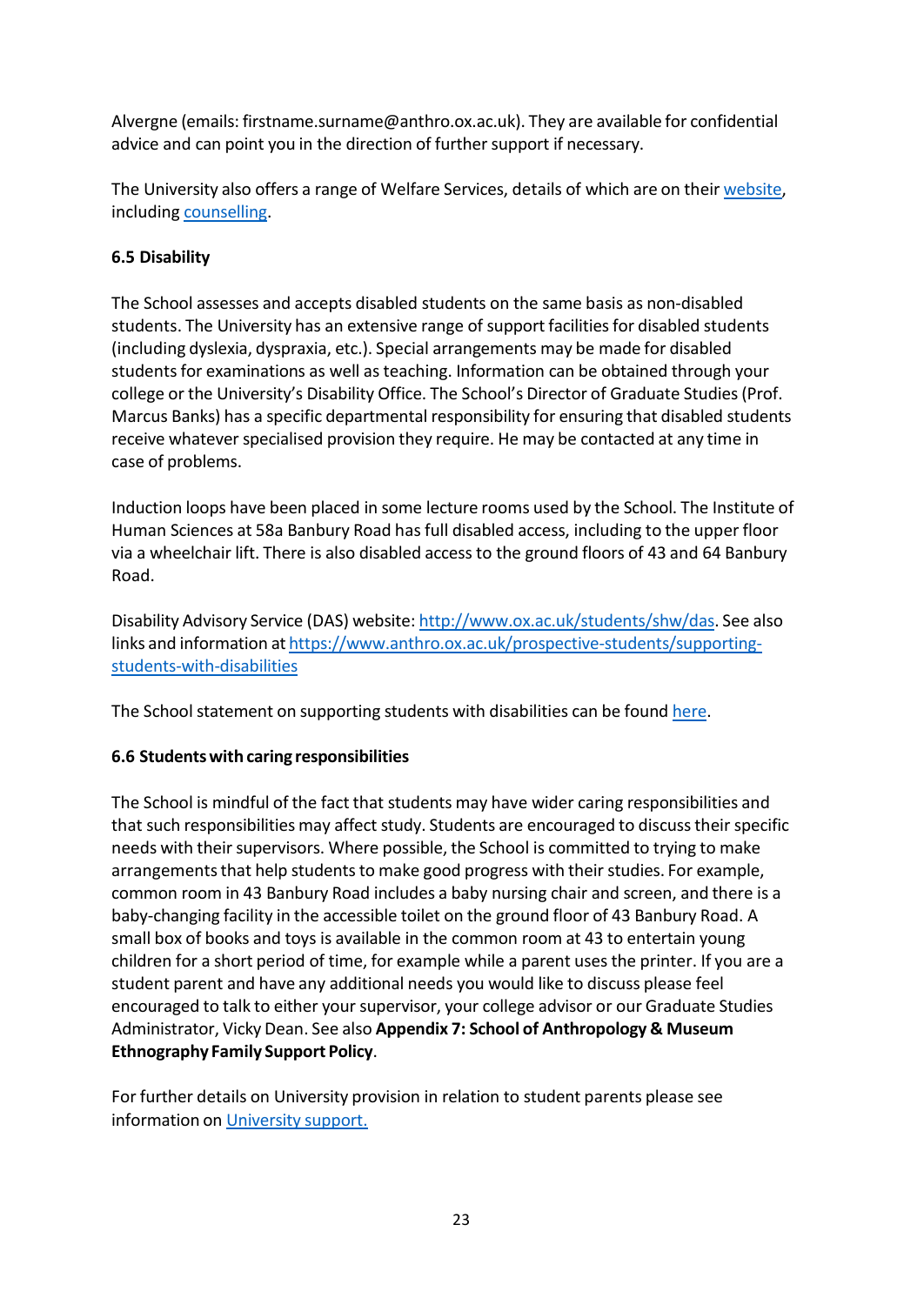# <span id="page-23-0"></span>**6.7 Terms**

The academic year is divided into three terms of eight weeks each ('Full Term'): Michaelmas Term (October to December), Hilary Term (January to March) and Trinity Term (April to June). Exact dates vary from year to year and dates for the current and future years are available at [https://www.ox.ac.uk/about/facts-and-figures/dates-of-term.](https://www.ox.ac.uk/about/facts-and-figures/dates-of-term) The eight-week 'Full Terms' are lecturing terms, but supervision sessions, examinations and the odd tutorial (e.g. postponed because of sickness) may also take place in the further weeks of 'Term' either side of these, or occasionally in vacations. Sat exams are held during or immediately after Trinity term. In numbering weeks, 0<sup>th</sup> week is the week before Full Term, 9<sup>th</sup> week that following it, etc. The Christmas and Easter vacations extend over about six weeks, the so-called 'long vacation' or summer vacation over about fourteen weeks.

# <span id="page-23-1"></span>**6.8 University authorities outside the department**

There are a number of these, but note particularly:

- 1) The **Proctors**, the University's chief disciplinary officers, with powers to interpret and enforce the University's regulations, to hear certain classes of appeals and complaints, and to govern the conduct of examinations. There are two Proctors, 'senior' and 'junior', who change every year in the Easter vacation. Their responsibilities are divided, but their powers are equal. Any applications by taughtcourse students to extend deadlines, suspend their studies for a significant period or otherwise vary the terms of their degree should be made to the Proctorsthrough their (the student's) college, not to the School (which nonetheless may be asked to support such applications). Different arrangements apply to research students in these cases, detailed in the Handbook for Research Degrees.
- 2) The **Education Committee**, which is concerned with educational policy within the University, but is also the relevant body for petitionsto have the regulations set aside for particular students in particular cases. Again, the college should be involved in the making of any such petition, but the School may also have a role in initiating or supporting it.
- 3) The **Graduate Studies Officers**, who administerthe degree system. They come below 1) and 2) in the University hierarchy, meaning that in general their powers are administrative rather than judicial and restricted by the regulations as they exist.

# <span id="page-23-2"></span>**6.9 Policies and regulations**

The University has a wide range of policies and regulationsthat apply to students. These are easily accessible through the A-Z of University regulations, codes of conduct and policies available on the Oxford Students website: [www.ox.ac.uk/students/academic/regulations/a-z.](http://www.ox.ac.uk/students/academic/regulations/a-z)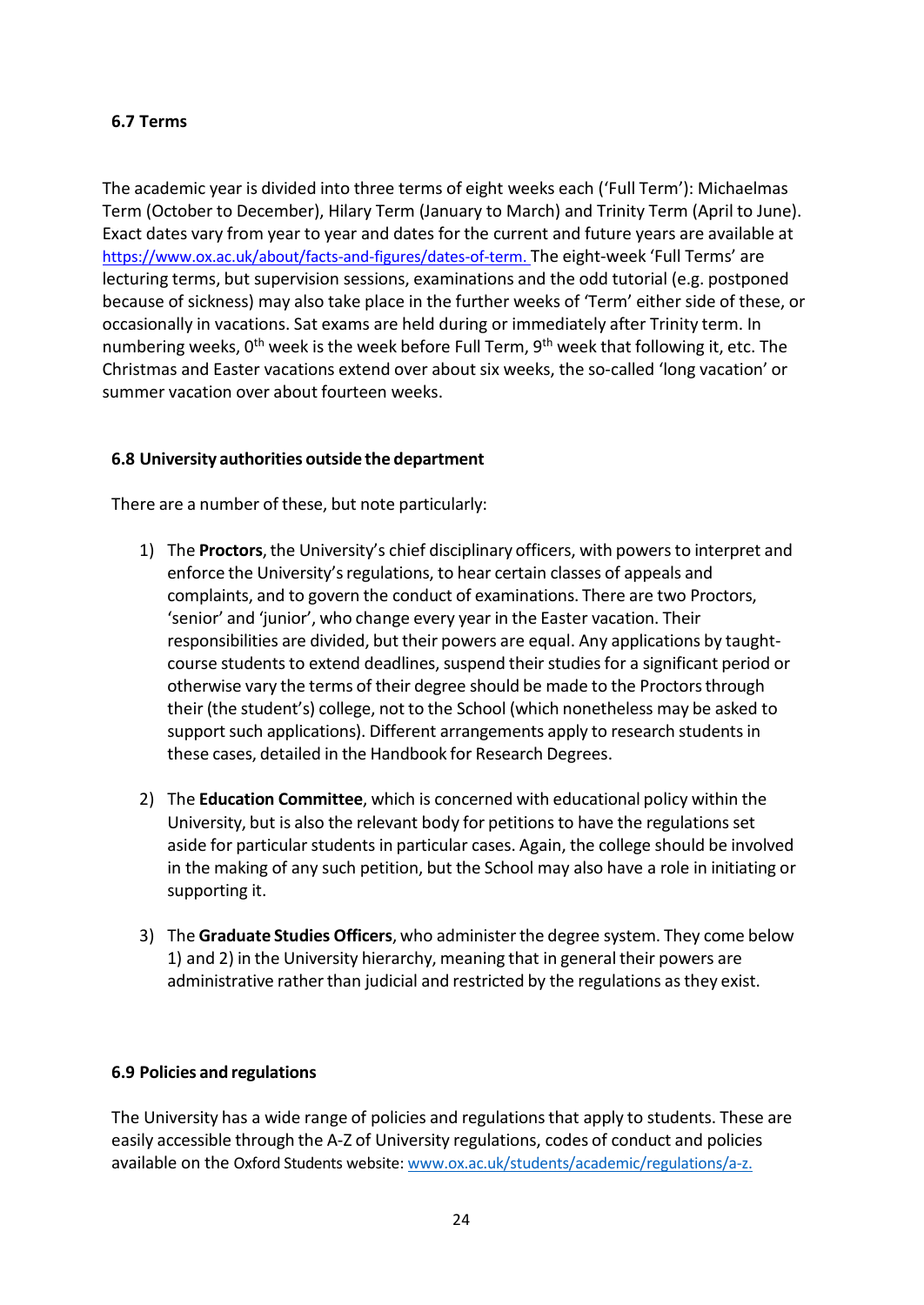# <span id="page-24-0"></span>**6.10 Problems and difficulties**

We very much hope that your time at the School istrouble-free; however, problems do sometimes arise. Most problems arise out of misunderstandings and failures of communication; the sooner you talk to someone about them, the sooner they can be resolved.

*Academic problems:* Ideally, the first person you should turn to is your supervisor. Don't be afraid to let him or her know if you are finding your work difficult to manage, or that you do not really understand what is expected of you. If for some reason you do not want to approach your supervisor, or have done so but felt that you did not get a satisfactory answer, you are always welcome to discuss academic or administrative problems with the Director of Graduate Studies for the School or the Head of School. Another possible source of advice is your college adviser or college senior tutor, who should be separate from your tutor or academic supervisor. Occasionally a change of supervisor is indicated asthe only effective solution to a problem. Although this depends on the availability of an alternative supervisor, in such casesthe student should not fear being placed at a disadvantage in any way for the future: it is accepted that supervisor-student relationships are not always satisfactory and may sometimes become unworkable.

*Personal problems:* Again, you may wish to talk first of all to your supervisor, especially if the problem is affecting your work, or else to the Director of Graduate Studies or the Head of School (as above). Your college should have given you details of the various college officers who have responsibility for pastoral care. Finally, the University runs a free and completely confidential [Counselling](https://www.ox.ac.uk/students/welfare/counselling?wssl=1) Service.

# <span id="page-24-1"></span>**6.11 Complaints and appeals**

The University, the Social Sciences Division and the School of Anthropology & Museum Ethnography all hope that provision made for students at allstages of their course of study will make the need for complaints (about that provision) or appeals (against the outcomes of any form of assessment) infrequent.

Nothing in the University's complaints procedure precludes an informal discussion with the person immediately responsible for the issue that you wish to complain about (and who may not be one of the individuals identified below). This is often the simplest way to achieve a satisfactory resolution.

Many sources of advice are available within colleges, within the department and from bodies like Student Advice Service provided by OUSU or the Counselling Service, which have extensive experience in advising students. You may wish to take advice from one of these sources before pursuing your complaint.

General areas of concern about provision affecting students as a whole should be raised through Joint Consultative Committee or via student representation on the department's committees.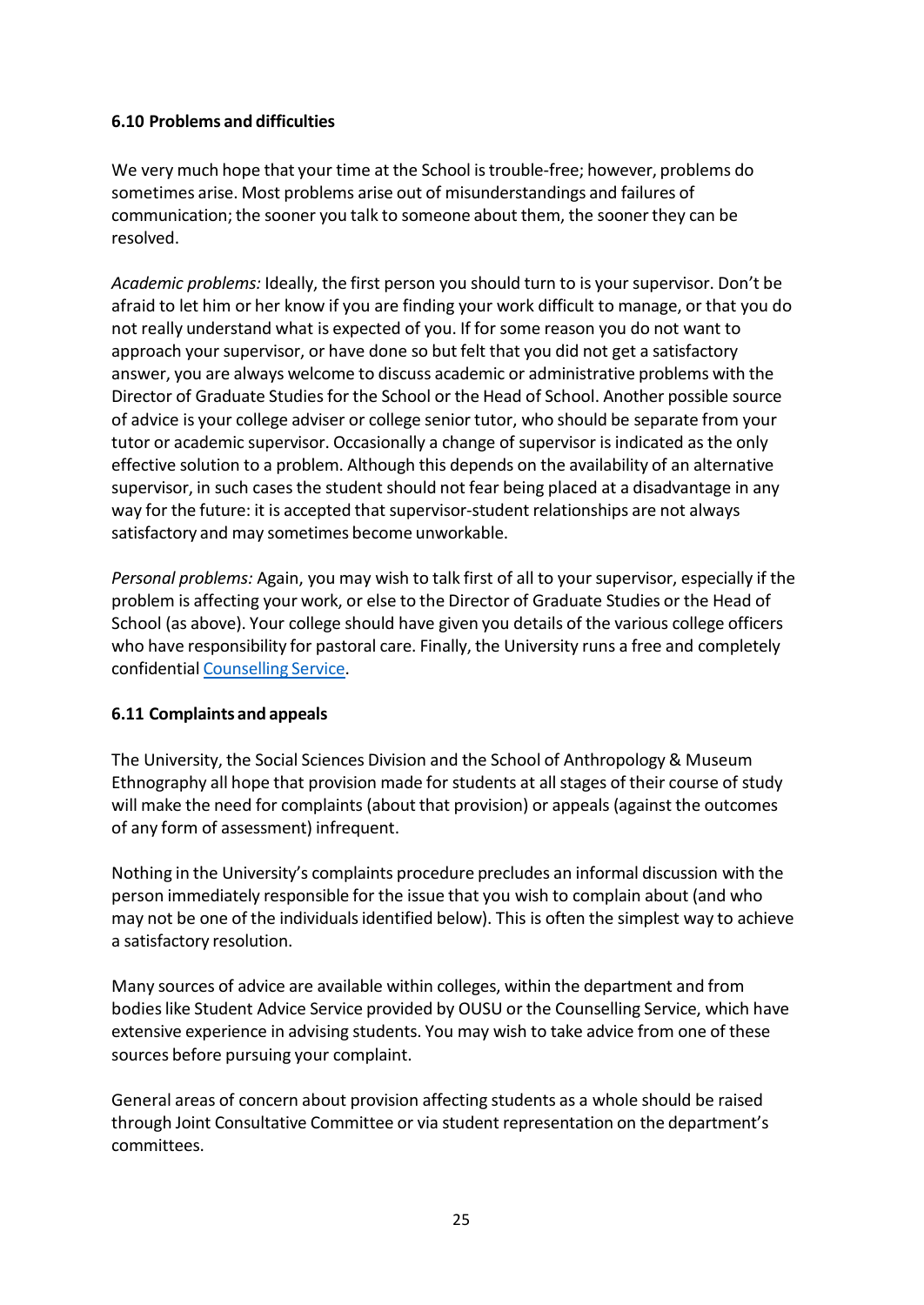# <span id="page-25-0"></span>**6.12 Complaints**

If your concern or complaint relates to teaching or other provision made by the department, then you should raise it with the Course Director of your course or with the Director of Graduate Studies(Professor Marcus Banks) as appropriate. Within the departmentthe officer concerned will attempt to resolve your complaint informally.

If you are dissatisfied with the outcome, then you may take your concern further by making a formal complaint to the University Proctors. The procedures adopted by the Proctorsfor the consideration of complaints and appeals are described on the Proctors' webpage [\(www.admin.ox.ac.uk/proctors/complaints/proceduresforhandlingcomplaints\)](file://Anthro-File/Academic_Admin$/Academic%20Coordinator/Handbooks/Handbooks%202019-20/www.admin.ox.ac.uk/proctors/complaints/proceduresforhandlingcomplaints), the Student Handbook [\(www.admin.ox.ac.uk/proctors/info/pam\)](file://Anthro-File/Academic_Admin$/Academic%20Coordinator/Handbooks/Handbooks%202019-20/www.admin.ox.ac.uk/proctors/info/pam) and the relevant Council regulations [\(www.admin.ox.ac.uk/statutes/regulations/247-062.shtml\)](http://www.admin.ox.ac.uk/statutes/regulations/247-062.shtml).

If your concern or complaint relates to provision made by your college, you should raise it either with your tutor or with one of the college officers, Senior Tutor, Tutor for Graduates (as appropriate). Your college will also be able to explain how to take your complaint further if you are dissatisfied with the outcome of its consideration.

# <span id="page-25-1"></span>**6.13 Academic appeals**

An academic appeal is defined as a formal questioning of a decision on an academic matter made by the responsible academic body.

For taught graduate courses, a concern which might lead to an appeal should be raised with your college authorities and the individual responsible for overseeing your work. It must not be raised directly with examiners or assessors. If it is not possible to clear up your concern in this way, you may put your concern in writing and submit it to the Proctors via the Senior Tutor of your college.

As noted above, the procedures adopted by the Proctors in relation to complaints and appeals are described on the Proctors' webpage

(www.admin.ox.ac.uk/proctors/complaints/proceduresforhandlingcomplaints), the Student Handbook

[\(www.admin.ox.ac.uk/proctors/info/pam\)](http://www.admin.ox.ac.uk/proctors/info/pam)) and the relevant Council regulations [\(www.admin.ox.ac.uk/statutes/regulations/247-062.shtml\).](http://www.admin.ox.ac.uk/statutes/regulations/247-062.shtml))

Please remember in connection with all the academic appeals that:

- The Proctors are not empowered to challenge the academic judgement of examiners or academic bodies.
- The Proctors can consider whether the procedures for reaching an academic decision were properly followed; i.e. whether there was a significant procedural administrative error; whether there is evidence of bias or inadequate assessment; whether the examiners failed to take into account special factors affecting a candidate'sperformance.
- On no account should you contact your examiners or assessors directly.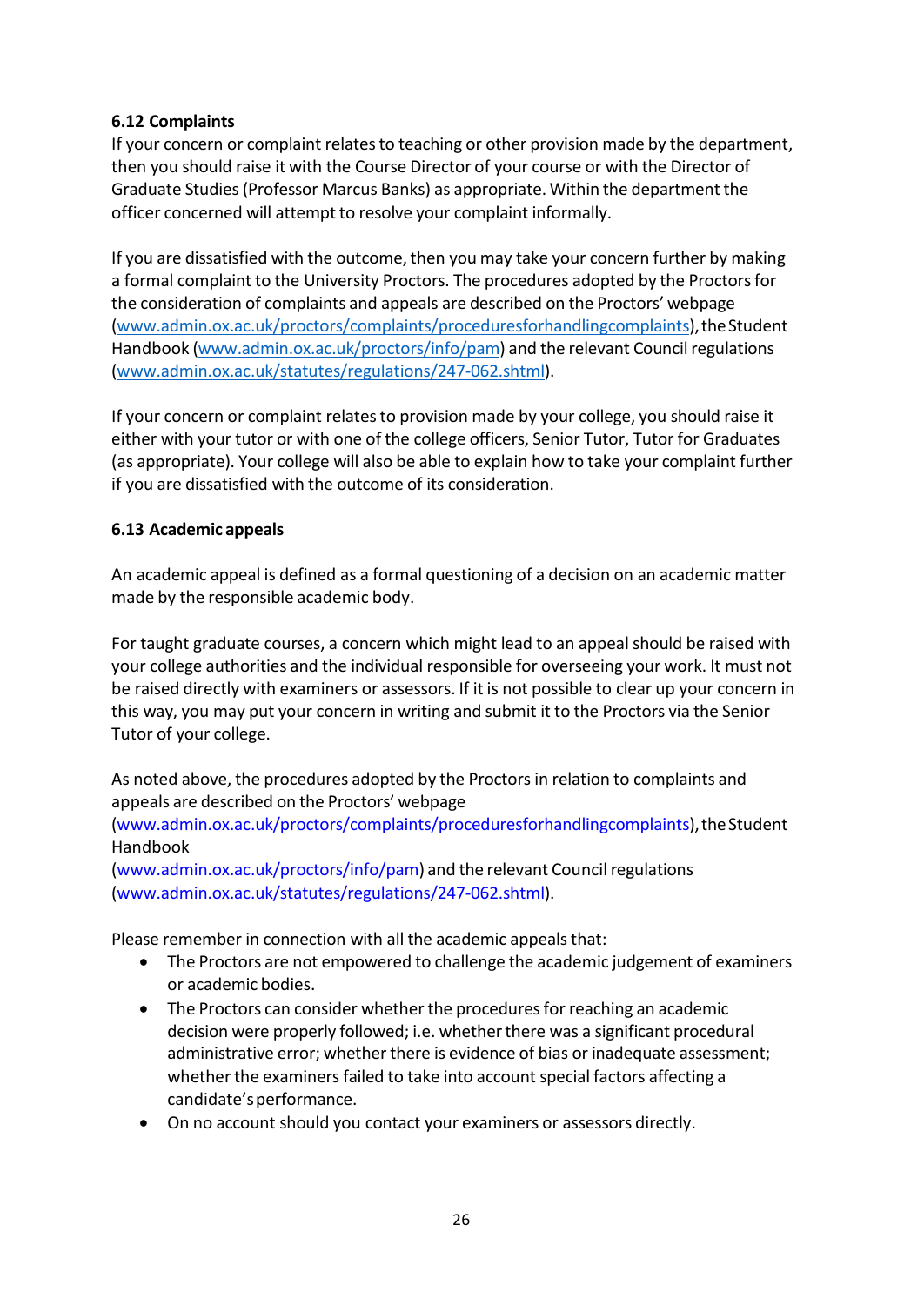### <span id="page-26-0"></span>**6.14 WorkingWhile Studying**

The School, like the University as a whole, takesthe view that full-time courses require fulltime study and that studying at Oxford does not allow sufficient time to earn one's living from paid employment simultaneously. However, the teaching mentioned in Section 2.8 is a partial exception, and other considerations may also be important, especially for doctoral students in the later stages of writing up, by which time one's funding may well have dried up. The School's Teaching Committee hastherefore drawn up guidelinesfor students wishing to take paid employment during term time, appended below. Note that it is not possible to study for any postgraduate taught degree (MSc, MPhil) within the School on a part-time basis in order to facilitate working while studying.

### *Guidelines on studentstaking paid employment during term time*

The School is concerned that all students recognize that registration for master's or doctoral degrees entails full-time commitment, at least to match the period of full fee payments. After that period is ended, it is recognized that in practice students may need to seek at least part-time employment while finishing the writing up of their theses. **However, it is expected that work will also continue on the thesis unless this has become impossible**, when they should apply for suspension of status or withdraw.

In practice, it is accepted that employment may have to be sought for financial reasons outside term times, but in all casesit is hoped that this employment where possible will be related to the student's academic interests or career development. It is also understood that a few hours' casual paid work at weekends during term time may be essential forsome students.

However, the School wishes to make it clear that students taking a master's course, or during the PRS period, are expected to commit themselves on a full-time basis to their academic work during term time weekdays. Students who have completed their field research for the DPhil and are writing up may, with the permission of their supervisors, undertake a limited number of hours' paid employment per week if this is connected with their academic interests or career development (for example, undergraduate tutorial teaching, assistance with relevant research projects, etc.) In no case should this exceed four hours per week during the full fee-paying period, and beyond that, this should not exceed six hours per week. The latter figure is the norm for post-doctoral junior research fellows in the colleges.

Please note that overseas students who are on student visas may be given advice that they can work for up to twenty hours per week. Thisis a Home Office provision relating to eligibility for student visas (some follow part-time courses, for example) and is nothing to do with academic obligations to a University. [Text approved by School's Graduate Teaching Committee,14.3.05.]

# <span id="page-26-1"></span>**6.15 Census points and student monitoring**

The University has introduced a system of so-called 'census points' to increase its monitoring of students and ensure that they are working on their degrees in accordance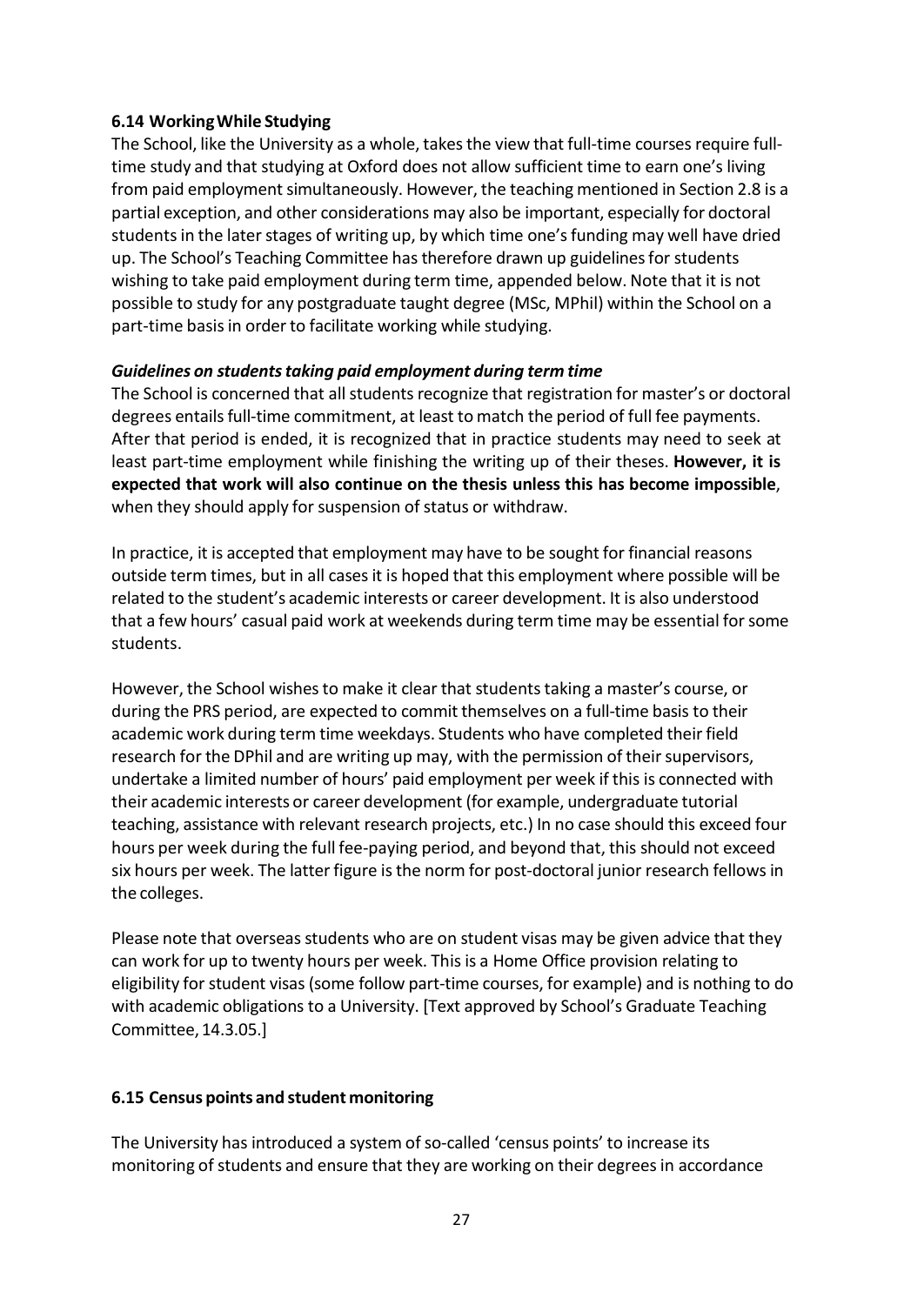with the UK's immigration regulations for non-EEA students. There are now ten monthly census points covering the academic year from October to July. Supervisors are asked to report contacts with all their studentsin accordance with each census point, such contacts preferably being in person, or if not by e-mail (especially for research students). The only exception is initial (re-)registration at the start of each academic year for the first census point. Asthe immigration authorities also require a mixture of 'attendance events' to be recorded, attendance at seminars, lectures and tutorials is in effect now made compulsory.

Universities are subject to audit, meaning that the censusinformation collected may from time to time have to be released to the immigration authorities. However, audits are primarily designed to ensure that the University is properly monitoring students rather than to action specific cases. In any case, only if a student cannot be recorded as attending a course for ten census points in a row is the University obliged to inform the immigration authorities. Clearly periods of sickness will be taken into account in recording census points: the main thing is that the student can be accounted for in some sense at each census point.

The University has decided to apply this policy to all students, not just non-EEA ones, in the interests of equity. Its main aim is to satisfy immigration reporting requirements for non-EEA students to ensure that student visas are not being abused for other purposes. These requirements also apply to non-EEA students who are conducting fieldwork or writing up outside the UK while they are in possession of such a visa, asthe latter gives them leave to enter the UK at any time.

In practice, to prevent action being taken under this heading, all students should make sure they contact their supervisors at least once a month, and at least by e-mail if face-to-face contact is impossible, to give an account of their recent and current activities and to assure their supervisors that they are continuing to work on their projects. If such work is not possible for any reason, they should inform their supervisors promptly so the situation can be properly discussed. It is accepted that some students in the field will be in remote areas without the possibility of such communication, at least for certain periods, and account will be taken of such circumstances. The key point to remember is to keep your supervisor informed of what you are doing and where you are doing it on a regular basis. This is obviously almost automatic for taught-course students who are following a structured course with regular meetings with their supervisors, though the monitoring requirement applies with equal force to research students.

#### <span id="page-27-0"></span>**6.16 Visas and immigration**

The UK immigration and visa system is complex and requires professional advice. The main source of such advice within the University is the Student Immigration Office, though the School's administrative staff may be able to give some advice by virtue of their administering the system for the School. However, do *not* expect your supervisor or other academic staff to be able to give you advice on these complex matters.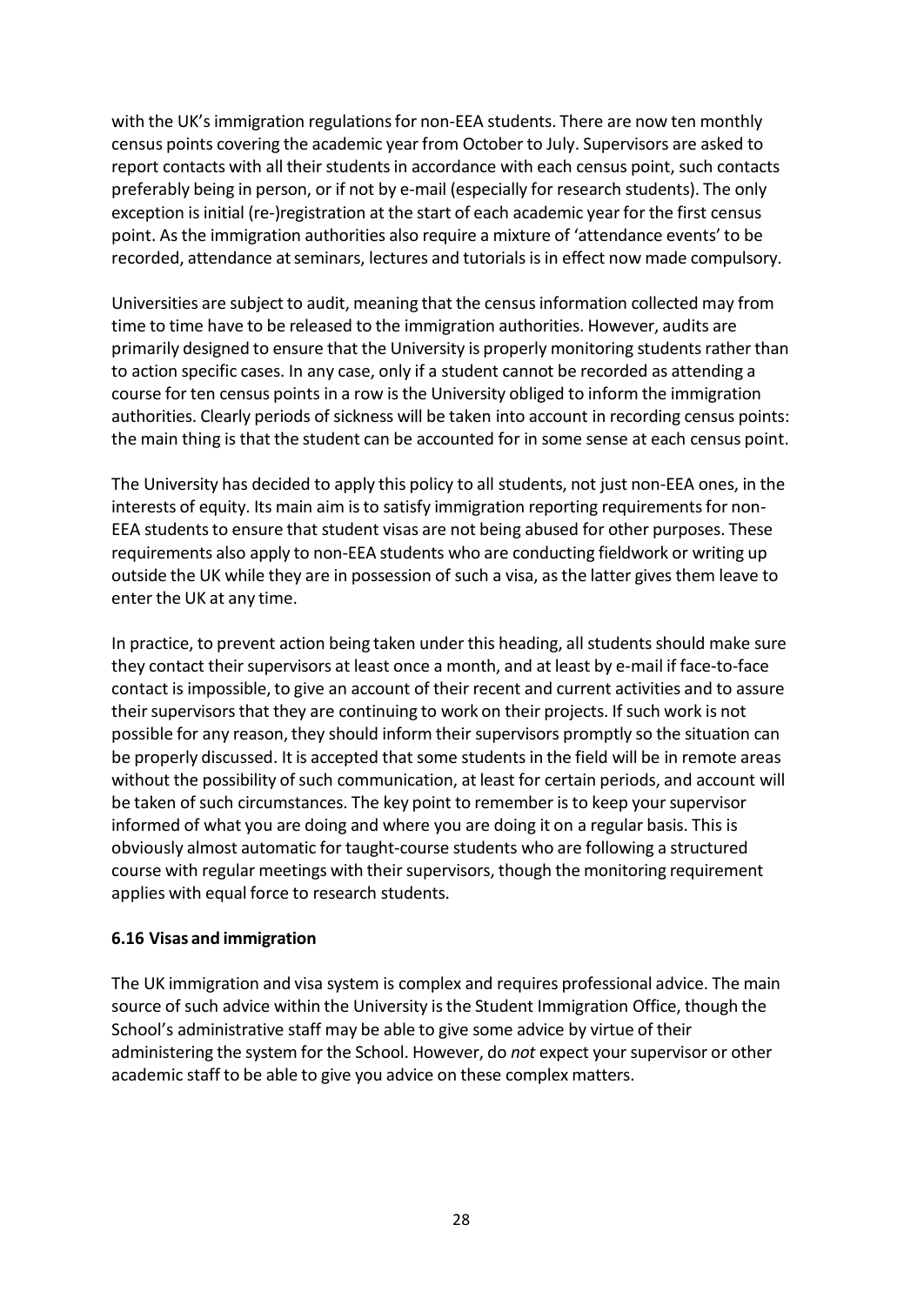### <span id="page-28-0"></span>**7. PRACTICALARRANGEMENTSANDFACILITIES**

Please check locally for any changes imposed by the COVID-19 restrictions.

### <span id="page-28-1"></span>**7.1 Opening Times**

The main building at 51 Banbury Road is open from 9.00am to 5.30pm, Monday to Friday in term time (also Saturday afternoons, library only); and from 9.00am to 12.45pm and from 2.15pm until 5.30pm in most of the vacations on Monday-Friday only (the building and library are entirely closed for some days in every vacation; see notices posted on the main library door for up-to-date information). The above timings are subject to variation at short notice, and library staff are not always available. In August most key School facilities (including the Tylor and Balfour Libraries) are open on a skeleton basis only, if at all (exact information will be posted). Students are granted access to School buildings at other times by arrangement (e.g. to use desk space allocated to students).

### <span id="page-28-2"></span>**7.2 Libraries**

The University's library and museum collections constitute a research resource of world importance. The two main librariesfor anthropology are the Tylor Library (51 Banbury Road) and the Balfour Library (Pitt Rivers Museum). Many other librariesin the University also include anthropology stock, such asthe Bodleian Library (the main University library), the Social Sciences library, the Indian Institute (II), the Institute of Human Sciences (IHS) Library, the Radcliffe Science Library (RSL, part of the Bodleian), the Wellcome Institute, and individual college, departmental and faculty libraries. All the librariesin Oxford are linked through an electronic library and information system (OLIS), which includes an on-line catalogue and provides accessto both remote and locally mounted datasets. Many libraries are 'read only' (i.e. do not permit borrowing, so materials have to be read in the library itself), including the Bodleian, IHS, II and RSL.

Where borrowing is permitted, care should be taken to follow the regulations and procedureslaid down for doing so. Anyone who is found to have violated the regulations by removing books without properly recording the fact is liable to have library access withdrawn, either for a certain period or indefinitely. It is normally not permitted to borrow periodicals or other serials, nor pamphlets or unpublished materials. Any outstanding library fines normally have to be paid before one can take one's degree.

The **Tylor Library** [\(http://www.bodleian.ox.ac.uk/anthropology\)](http://www.bodleian.ox.ac.uk/anthropology)) islocated at 51 Banbury Road and you will want to familiarise yourself with thislibrary early in your time here. Do make every effort to attend the library induction session offered at the start of the year. Generally, the library is open Monday – Friday 9.30am - 5.30pm and Saturday 1pm - 4pm.

The **Social Sciences Library (SSL) (**[http://www.bodleian.ox.ac.uk/ssl\)](http://www.bodleian.ox.ac.uk/ssl)) islocated in the Manor Road Building on Manor Road and is open Monday – Friday 9am - 10pm, Saturday 10am - 6pm, Sunday 12noon - 6pm. Note that out of term opening hours are different and you should check their website to find out about these.

The **Radcliffe Science Library (RSL)** is located on Parks Road, adjacent to the Natural History Museum. It contains a good collection of relevant materials and a lot of very pleasant study space. Monday – Friday 8:30am - 10pm, Saturday 10am - 4pm, Sunday 11am - 5pm.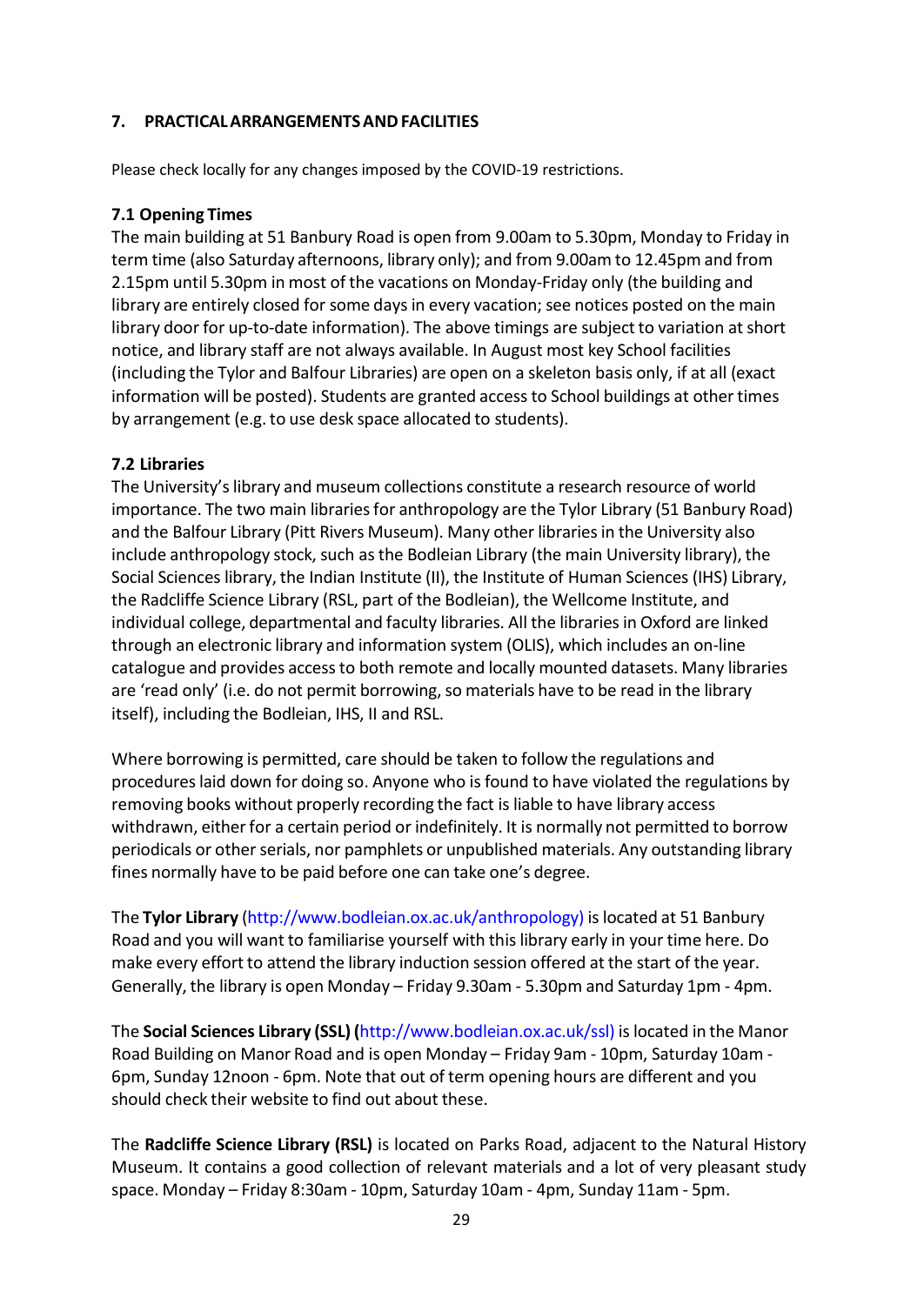The **Balfour Library (**[http://www.prm.ox.ac.uk/balfour.html\)](http://www.prm.ox.ac.uk/balfour.html)) islocated in the Pitt Rivers Museum on Robinson Close and contains collections relating particularly to visual and material anthropology as well as museum ethnography. The Balfour library also housesthe **department's video collection**. Films are available to view at the library and may not be borrowed.

We also subscribe to an online database of **ethnographic films** and documentariesrelating to anthropology which can be accessed at the following web address: <http://search.alexanderstreet.com/anth>

# <span id="page-29-0"></span>**7.3 Museums**

The **Pitt Rivers Museum** (PRM), located at the back of the University Museum of Natural History, is one of the two leading ethnographic museums in the UK and houses a marvellous collection of ethnographic artefacts as well as being of historical importance to the development of anthropology. All students will certainly want to make repeat visits to it over the course of their degree, and it provides an outstanding resource for VMMA students in particular. In addition to nearly half a million ethnographic objects, it also has an extensive photo archive of some 125,000 itemsfrom the nineteenth and twentieth centuries, and many other special holdings in the areas of material culture theory, museum history and praxis, and material culture in ethnographic contexts. The Pitt Rivers Museum Research Centre for study and other activities can be accessed either from the Museum itself or from South Parks Road.

Other major museums in Oxford of possible interest to anthropologists include the **Ashmolean Museum of Art and Archaeology**, the **Museum of the History of Science**, the **University Museum of Natural History** and the **Bate Collection of Musical Instruments.**

# <span id="page-29-1"></span>**7.4 Common Room**

The School common room for students on the ground floor of 43 Banbury Road, with coffee and tea-making facilities in the kitchen nearby, is available during institute opening hours during term and by arrangement during some vacations.

# <span id="page-29-2"></span>**7.5 InternalMail**

You will find staff mailboxes (pigeonholes) in the ground-floor lobby of 51 Banbury Road. Students are encouraged to have mail sent to them at their college and not to give correspondentsthe School address. University staff do not normally forward mail to students, so if you go away (e.g. on fieldwork), make sure significant individuals or organisations in the University have your contact details.

# <span id="page-29-3"></span>**7.6 Noticeboards**

The main SAME building at 51 Banbury Road has a number of notice boards in the main lobby and along the central corridor on the first floor. There are also notice boards in 43, 58, 61 and 64 Banbury Road. These advertise seminarseries and occasional lectures both within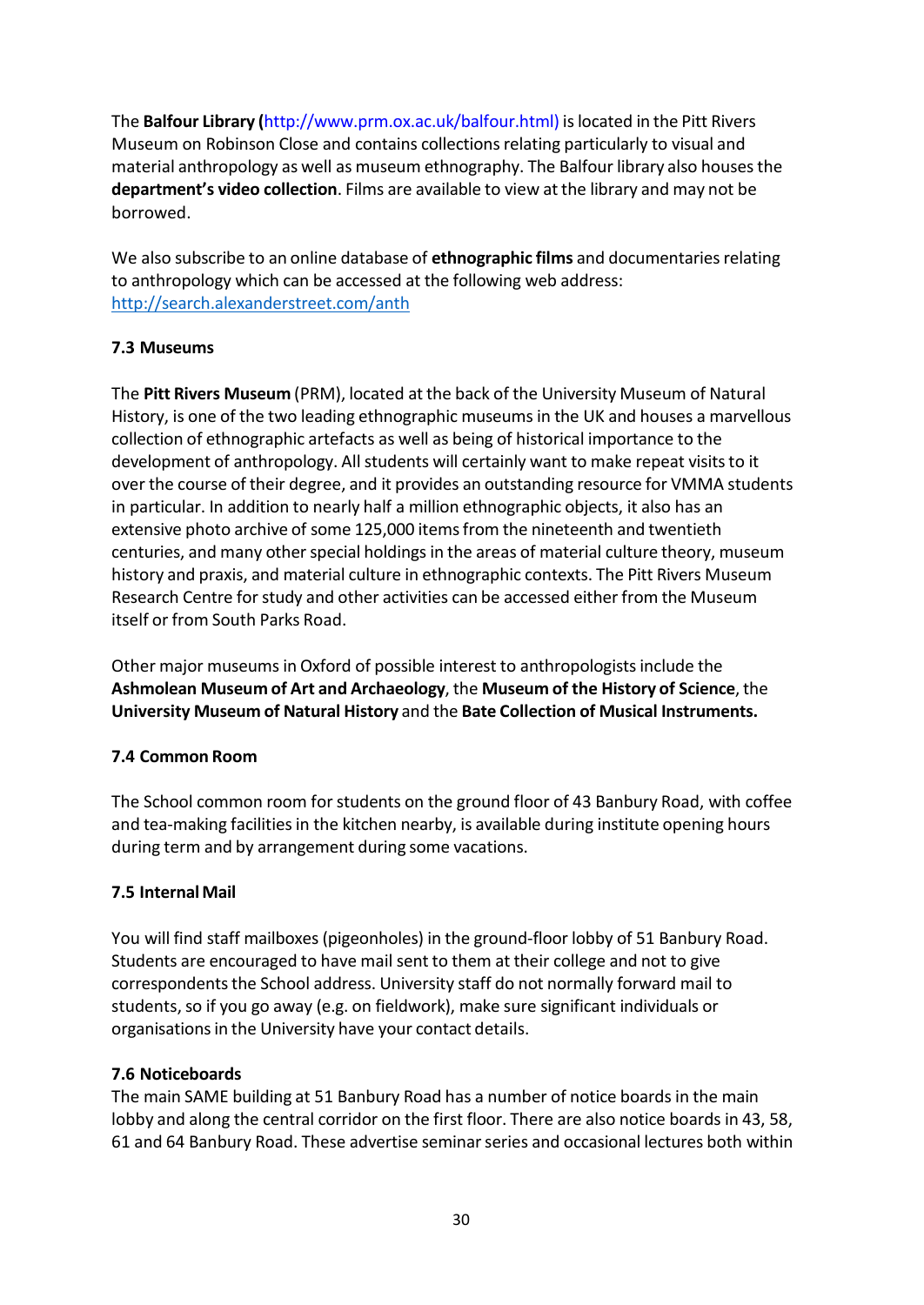and outside the School, future conferences, grants and awards, job opportunities etc. Official information is usually displayed in the lobby of 51 Banbury Road.

# <span id="page-30-0"></span>**7.7 Computers and IT**

The IT Officers for the School are responsible for the School's computing facilities, including those available to students, which are accommodated in 43 Banbury Road). Most colleges also provide computing facilities. Graduate students also have accessto the University Computing Service (including the Humanities Computing Unit, which can provide advice on specialist fonts).

All students have an allowance of free printing within the school, using the student printer located in the basement of 43 Banbury Road; not more than 1000 pages may be printed in a calendar month. Students with a desk in 64 Banbury Road may print to the printer in the common room in that building. For environmental reasons all members of the school are encouraged to avoid any unnecessary printing.

# <span id="page-30-1"></span>**7.8 Desk space**

Students may use the desk space in the Tylor Library for individual study. The Radcliffe Science Library and the Social Sciences Library also have plentiful areas for study; college libraries may also be a good place to work. There is limited desk space for students in 43 Banbury Road. Desks in the computer room are used on a 'first-come first-served' basis each day and should be cleared overnight. Desk space in the DPhil student room is allocated by the students themselves and is generally restricted to those who are writing up postfieldwork; access is via swipe card. Lockers are available for temporary storage of books etc. A deposit will be levied for locker keys. There is also a common room and a kitchen in no. 43, with 24-hour accessto all parts dedicated to students. Students of the DPhil in Migration Studies may be able to use desk space in the COMPAS building (58 Banbury Road) and should contact the director of the DPhil in Migration Studies should this be required.

# <span id="page-30-2"></span>**7.9 FirstAid/Safety**

The School has a Statement of Safety that details its plans for dealing with fire, accident, incident, etc. Please familiarize yourself with the emergency procedures and evacuation points for the areas in which you will be working.

In case of sudden illness, accident or near miss during working hours, contact a First Aider or the Departmental Safety Office, Neil Clarke (General Office). A First Aid Box is available in all kitchens.

All plug-in electrical equipment used in the School must have passed an electrical safety test. This is a legal requirement. This INCLUDES privately-owned items.

All accidents and near misses must be reported in the Accident Book, held in the General Office.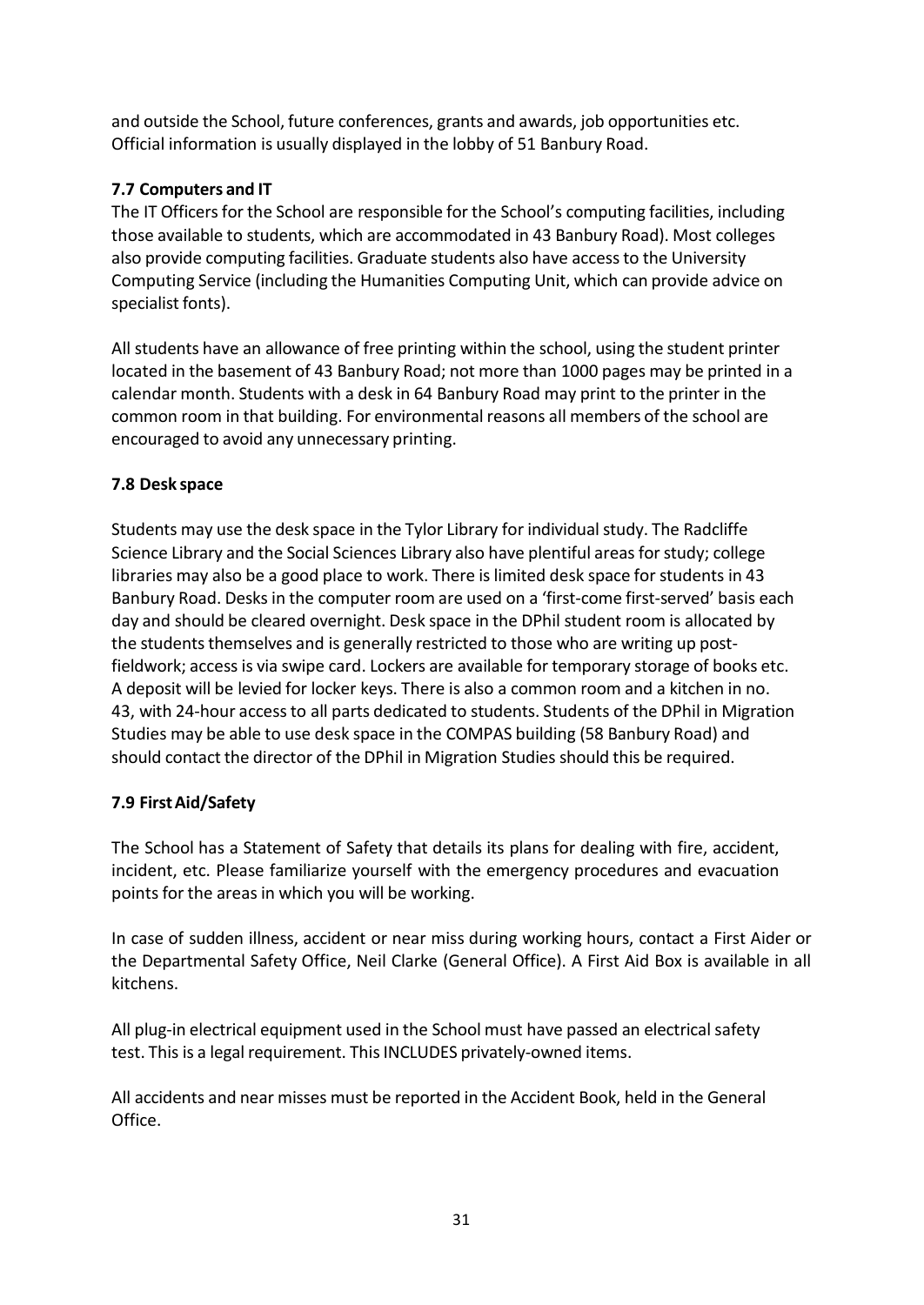# <span id="page-31-0"></span>**7.10 Fire alarm testing**

We test the fire alarms in all our buildings weekly. If the alarm sounds for a short period there is no need to evacuate the building. If the alarm becomes continuous you should make your way safely and promptly to the nearest exit and wait in the designated area (usually at the front of each building).

### <span id="page-31-1"></span>**7.11 Risk management**

Life in the School is generally considered to be low risk office-working. The risk increases for those who work alone from time to time. If you intend to work out-of-hours regularly please contact Neil Clarke to discuss risk assessment and mitigation.

Our more risk-significant activities involve fieldwork. Therefore see our Travel webpages [\(https://www.anthro.ox.ac.uk/safety-fieldwork-and-ethics\)](https://www.anthro.ox.ac.uk/safety-fieldwork-and-ethics)for advice and information.

# <span id="page-31-2"></span>**7.12 Personal belongingsin the department and university**

You are advised that personal property is not covered by university or departmental insurance policies. You are asked to ensure that any personal property brought to work is well secured and preferably covered by an extension to your home contents insurance policy.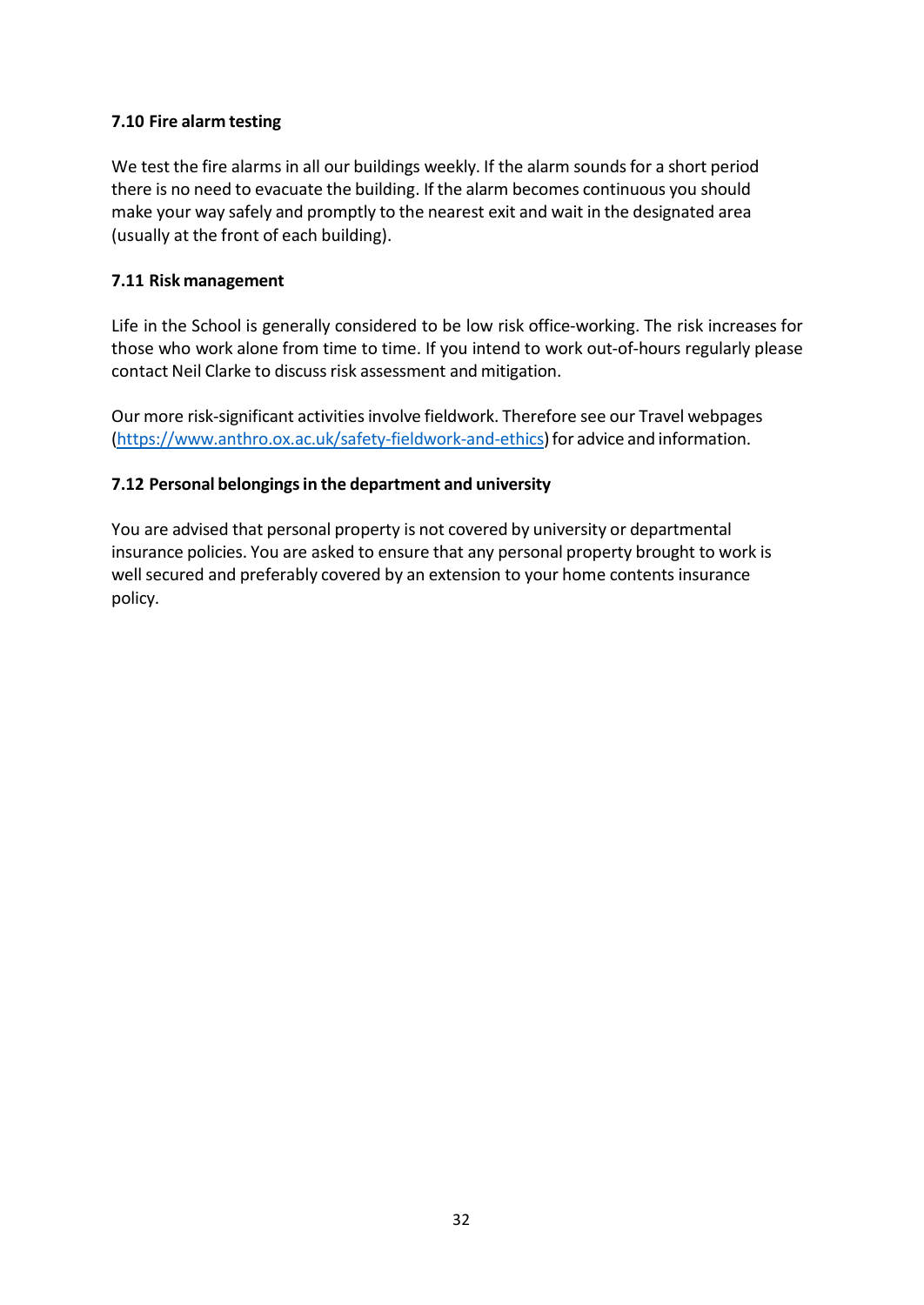# <span id="page-32-0"></span>**APPENDIX 1. Feedback on formative and summative assessmentfor taught-course programmes**

Feedback on both formative and summative assessment is an important element of all programmes at Oxford and may be provided informally and/or formally. Feedback on formative assessment e.g. course essays or assignments, should provide guidance to those for whom extended pieces of writing are unfamiliar forms of assessment, will indicate areas of strength and weakness in relation to an assessment task, and will provide an indication of the expectations and standards towards which students should be working. Feedback on summative assessment e.g. theses and dissertations, should provide a critical review of the work and provide suggestions for improvements and future development of the topic of research to enable students to develop their work for doctoral study if appropriate.

Students can expect to receive feedback on their progress and on their formatively assessed work as a regular part of tutorials and supervision meetings, including marking up essays or draft chapters of theses. All students will also receive formal written feedback on any dissertation or thesis of 5000 words or over, submitted in the final term of the course, normally by e-mail after the completion of the marking.

# <span id="page-32-1"></span>**APPENDIX 2: List of applicable University forms**

GSO [Graduate Studies Office] numbers can normally be found in the top right-hand corner of the first page of the form. Forms are available in the SAME general office or can be downloaded from

[https://www.ox.ac.uk/students/academic/guidance/graduate/progressiona](https://www.ox.ac.uk/students/academic/guidance/graduate/progression)nd [https://www.ox.ac.uk/students/academic/guidance/graduate/progression/exceptional.](https://www.ox.ac.uk/students/academic/guidance/graduate/progression/exceptional)

# **MSc to MPhil or vice versa; DPhil to DPhil (e.g. between departments)**

GSO 28 ('Change of programme of study'). This form is for transfers between different taught courses or different research degrees(including between departments).

# **MSc to PRS or MPhil to DPhil**

Standard admissions form for all University courses.

# **MLitt or PRS to DPhil**

GSO 2 ('Application to transfer status'). This is the form to use for upgrading research students.

GSO 2B ('Application for deferral of transfer of status')

# **Confirmation of DPhil student status**

GSO 14 ('Application to confirm DPhil status'). GSO 14B ('Application for deferral of confirmation of DPhil status').

# **Other (research students only apart from GSO 25 and 29)**

GSO 3 appointment of examiners (for doctoral and MLitt vivas) GSO 6 change of title (also possible via GSO 3 if final title) GSO 15 extension of time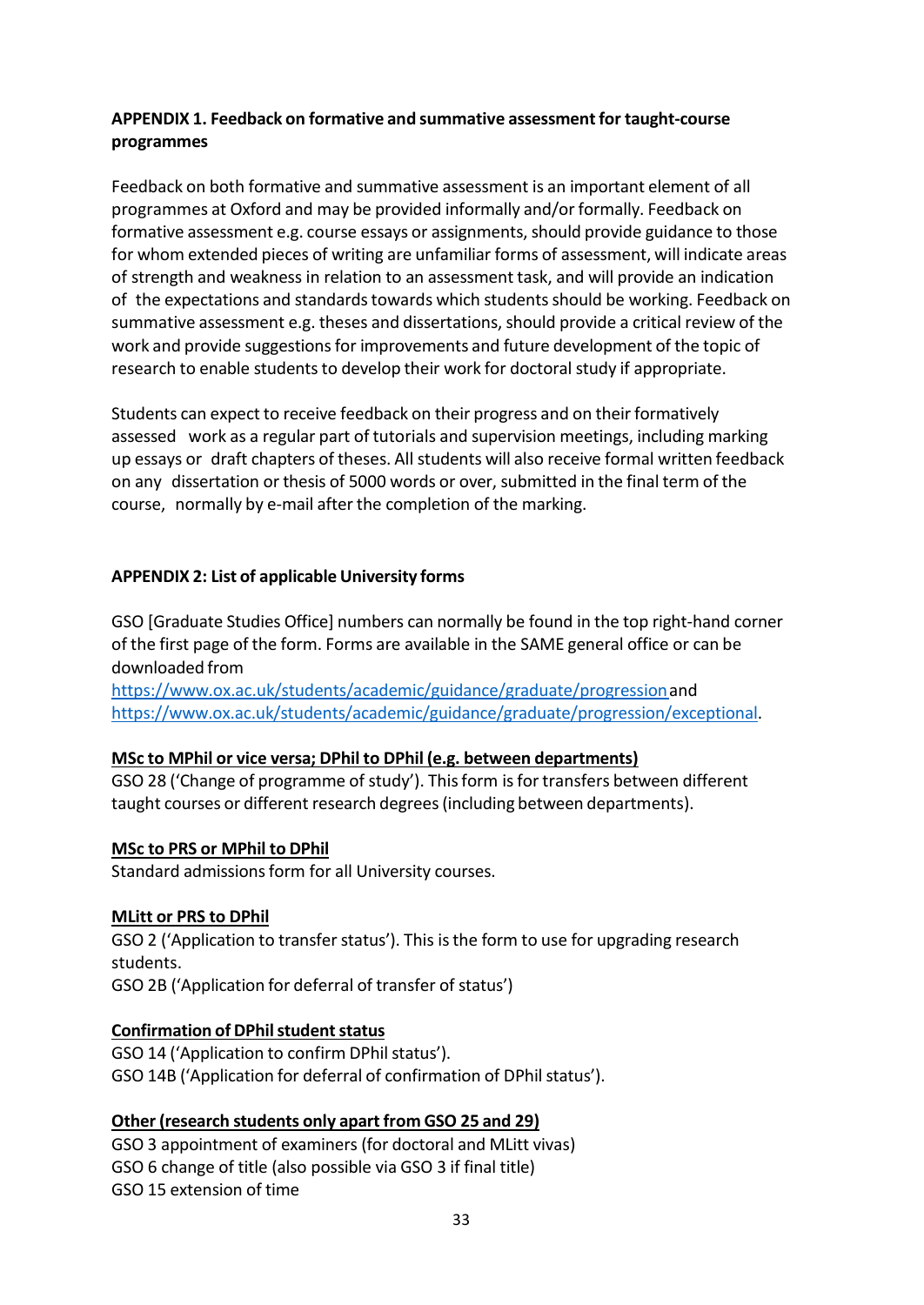GSO 17 suspension of status

GSO 17a confirmation of return from suspension of status (obligatory to return from suspension)

GSO 18 extension of time to complete minor corrections(post-viva, 3 months only)

GSO 23 reinstatement to the register of graduate students(e.g. after lapsing)

GSO 25 change of supervisor or appointment of further supervisor(s)

GSO 29 notification of withdrawal from programme of study

NB: the 'student number' on these forms is *not* the University card number, but a special number usually of four to six figures, which may start with any number. If in doubt, ask in the SAME general office or leave blank.

The student is primarily responsible for filling in these forms at the appropriate times and in the appropriate circumstances, as well as making sure that they are signed by the whole range of individuals or authorities indicated on them (usually oneself, as well as the current or any new supervisor, the college, the director of graduate studies, and possibly others). Once the form is complete, it should be returned to the Departmental Office for copying and signing. The copies will then be filed in SAME and the originals sent by SAME staff to the Graduate Studies Office.

# <span id="page-33-0"></span>**APPENDIX 3: Writing guidelines**

In writing theses and coursework, the following conventions and guidelines may be adopted as standard in anthropology today:

# Editorial

- 1) The *Oxford dictionary for writers and editors* and *Hart's rules* give appropriate guidance on spellings and other detailed aspects of the editing and preparation of manuscripts in UK English. American spellings and punctuation are acceptable, provided consistency is observed throughout (for American English,see the *Chicago manual of style*).
- 2) An abstract of up to 250 words is required for MPhil and MSc theses. A preface is not required, though one may be provided (outside the word count), for example, to record any acknowledgements.
- 3) Although there is no rule for master's theses, double-sided printing using doublespacing is recommended. Doctoral theses should be double-spaced (main text), with notes and set-off quotes single-spaced. Theses should be paginated throughout.
- 4) Times New Roman or similar is a good choice for the main typeface. There is rarely any need to mix typefaces. The main text and bibliography should be 12 point in size, set-off quotes 11 point, footnotes or endnotes 10 point. Your word-processing program will probably automatically set footnotes or endnotes in a smaller type size than the main text.
- 5) Single quotation marks should be used for quotations, double quotation marks reserved for quotations within quotations. This applies whether the quoted material is from published sources or from field notes, and whether a single word or phrase, or one or more complete sentences. The convention that has grown up of using double quote marksfor quoted words and single quote marks for glosses etc. is best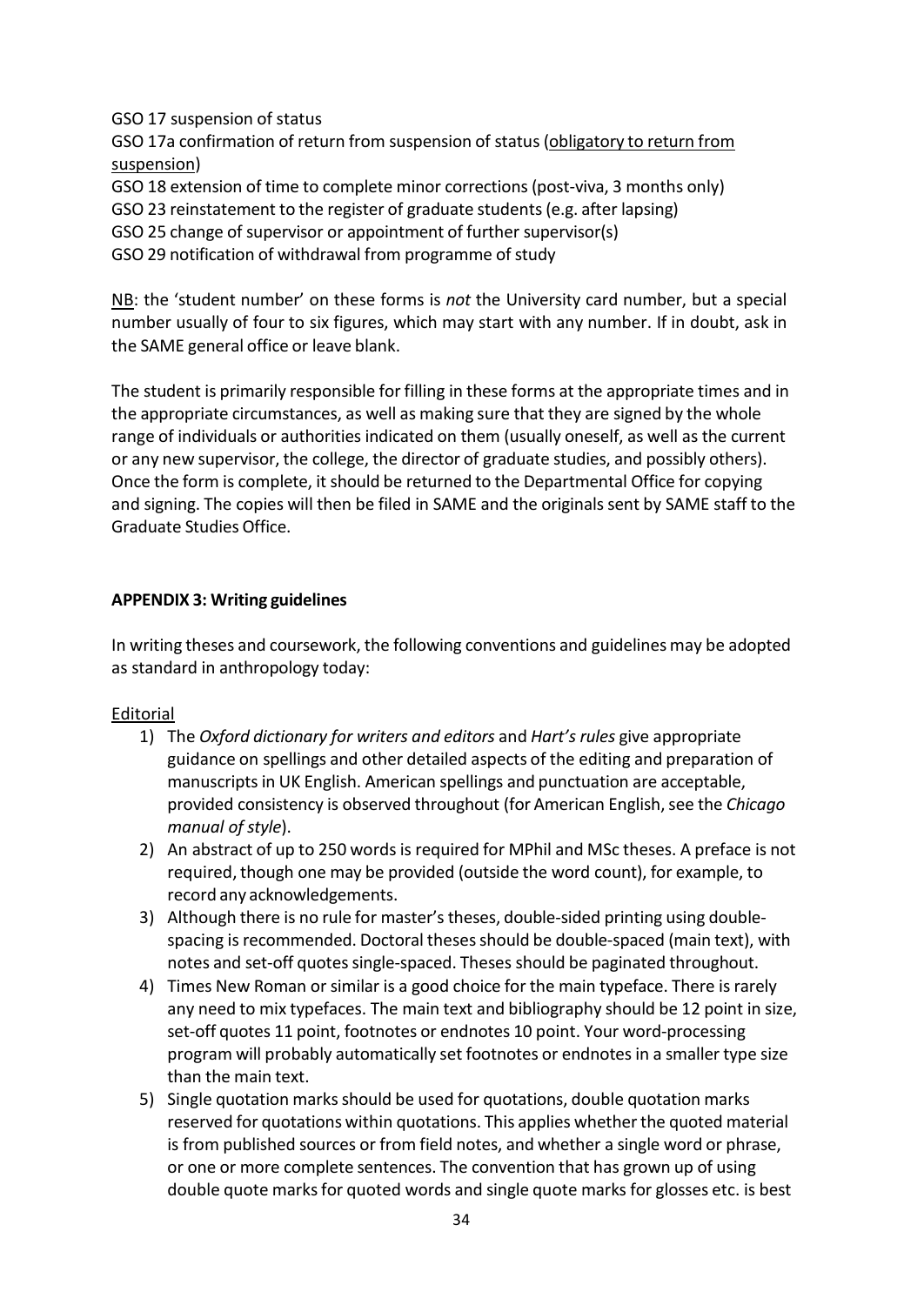avoided, especially as publishers still tend to prefer the former system.

- 6) Longer quotations of more than about five lines should be set off from the main text in 11 point type size and indented. They should not be preceded or followed by quote marks, though these should be used within the set-off quote if required (e.g. for a quote within the set-off quote). If a set-off quotation has a reference, it should be placed in brackets *after* the final full stop, and not have a full stop of its own.
- 7) Quotations should normally be in ordinary type, not italics, except for original emphasis or your own special emphasis. The origin of any emphases in quoted passages should be indicated (e.g. 'emphasis in the original', versus 'my emphasis').
- 8) The omission of words from a quotation should be indicated by three points (four at the end of a sentence). Matter you yourself have added to a quotation should be placed in square brackets.
- 9) Italics should be used for foreign words cited singly or in small groups, but not for longer quotations that consist of continuous text (which should be treated like ordinary quotations in English). Italics should also be used for book or journal titles cited in the text, but article titles should be in ordinary type within single quote marks.
- 10) Exceptions to 9) include names of rituals and organisations, and personal names: even if in a foreign language, these tend to be treated as proper nouns in English, i.e. put in ordinary type with an initial capital letter. In general, any foreign word which would, if in English, be considered a proper noun should treated as if it were English.
- 11) Footnotes are preferable to endnotes, the latter being subject to restrictions on their use under the *Examination Regulations* (q.v.). Footnotes should be kept to a minimum and should normally consist of supplementary text, not of references alone, though references belonging to the text of the footnote itself should, of course, be inserted.
- 12) Footnotes should be in 10-point type size (NB: your word-processing program may well automatically set a smaller type size than the main text).
- 13) Footnote or endnote numbers *in the text* should be in superscript: thisis usually done automatically by word-processing programs. They should come *after* any nearby punctuation (fullstops, commas, etc.).
- 14) All pages of the main text should be numbered using arabic numerals. Roman numbers may (but need not) be used for front matter (generally up to and including the contents page).
- 15) Section headings should be carefully and consistently distinguished from one another according to their position in what is basically a hierarchical schema (of sections, sub-sections etc.) by differential numbering and/or lettering, different type sizes or type styles(bold, underlining, italics etc.), though not normally different typefaces. The device '1., 1.1., 1.1.1.', etc., issometimes useful (see, e.g., *JASO* 1986, pp. 87 ff.). Although there is an increasing tendency among publishers not to number sections, sub-sections, etc. *within* a chapter, numbering does make cross-referencing easier.

# Bibliographical

1) The 'Harvard' system of listing full referencesin the bibliography and placing only short references in the text, usually in parentheses [e.g. (Smith 2000: 10), where 2000 isthe date of publication and 10 the page number], is now standard in anthropology. If no date is given, put 'n.d.'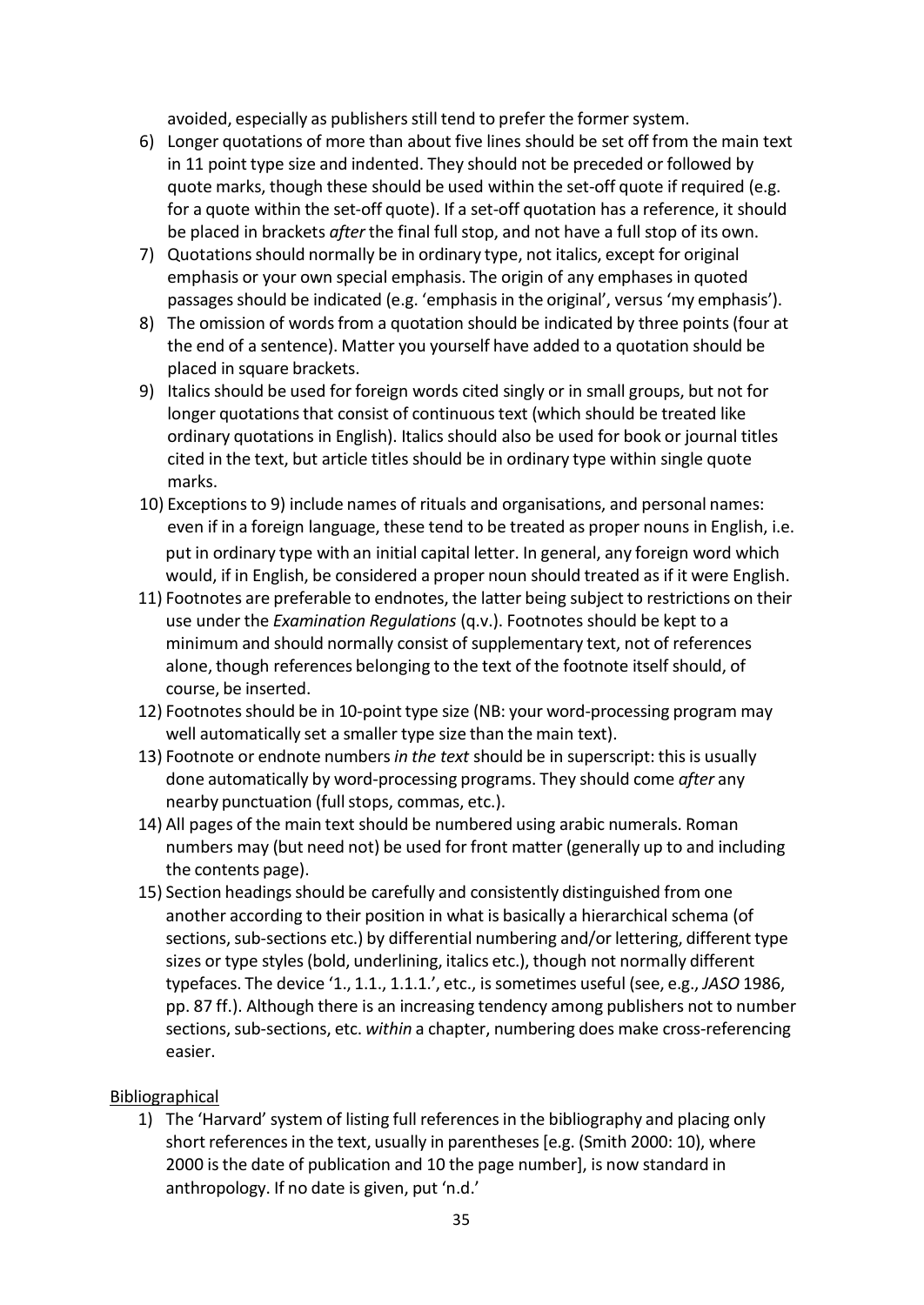- 2) Short references should not have commas within them, and the page number is best preceded by a colon rather than a comma: thus 'Smith 2000: 10' is clearerthan 'Smith, 2000, 10'.
- 3) A number of short references may, however, be separated by commasif without page numbers(e.g. Smith 2000, Jones 2005, Brown 2007); if page numbers are given, then it is clearer to separate such references with semi-colons(e.g. Smith 2000: 10; Jones 2005: 20; Brown 2007: 50).
- 4) In the text, the abbreviation 'et al.' (note position of full stop!) is used for multiauthor references with more than two authors, the first author's name coming beforehand: e.g. 'Smith, Jones and Brown 2000' can be cited as 'Smith et al. 2000' (no commas needed, NB). Do not use in the bibliography at the end, but give all names, however many. Do not use for only two authors, but give both names in such cases: e.g. 'Smith and Jones 2000'.
- 5) 'Ibid.' (= ibidem, 'the same') may be used in textual referencesto indicate a repeat reference (with or without a fresh page number), but should be used with care, as it may confuse the reader. For example, if a completely different reference is introduced in the intervening passage in a subsequent draft, the 'ibid.' will automatically be read as referring to it and not the previous reference. 'Op. cit.' (= 'in the place cited') is now virtually redundant in anthropology to indicate a repeated

reference to a previously cited work. In general, publishers now prefer to avoid both abbreviations.

- 6) With page numbers, 'ff.' = 'pages following', 'f.' = 'page following'. However, it is generally clearer to give the full page span in all cases. The equivalent 'et seq.' for 'ff.' is now virtually redundant in anthropology.
- 7) Page numbers should always be given for direct quotations from another work. Their omission in other cases is often justified (e.g. to cite a work in general terms), but it may also be taken to reflect laziness on the part of the author.
- 8) References alone should not normally be put in footnotes, unlessthere are many that have to be listed together. References should, however, be included in footnotes if they are integral to the text of the footnote.
- 9) The full form of all references should be listed at the end of the text in a bibliography in alphabetical order of author's surname or equivalent identifier (e.g. issuing organization or title of work if no author is given).
- 10) Normally in the bibliography the author's surname is given first, in full, followed by initials or first names, then the publication date with a full stop. After that comes the title, and, in the case of an article, the title of the book (with editors' names) or journal in which the article appears.
- 11) For articlesin journals alone, give the volume number, issue or part number (if any) and page numbers for the article (insert all these at the end, after journal title). Page numbers are not normally required for articles in edited books.
- 12) Titles should be in italics in the case of self-standing published items (books, journal titles); but in ordinary type, with or without quotation marks(the latter increasingly being preferred), in the case of articles in journals or in edited volumes. Unpublished theses are best given in ordinary type without quotation marks.
- 13) Titles need no longer have initial capital letters for all words, only for the first word of a title (not of a sub-title if preceded by a colon) and wherever they would be required in normal text. The older convention of having initial capitalsfor all the important words of a title is still valid – indeed, it remains obligatory for journal titles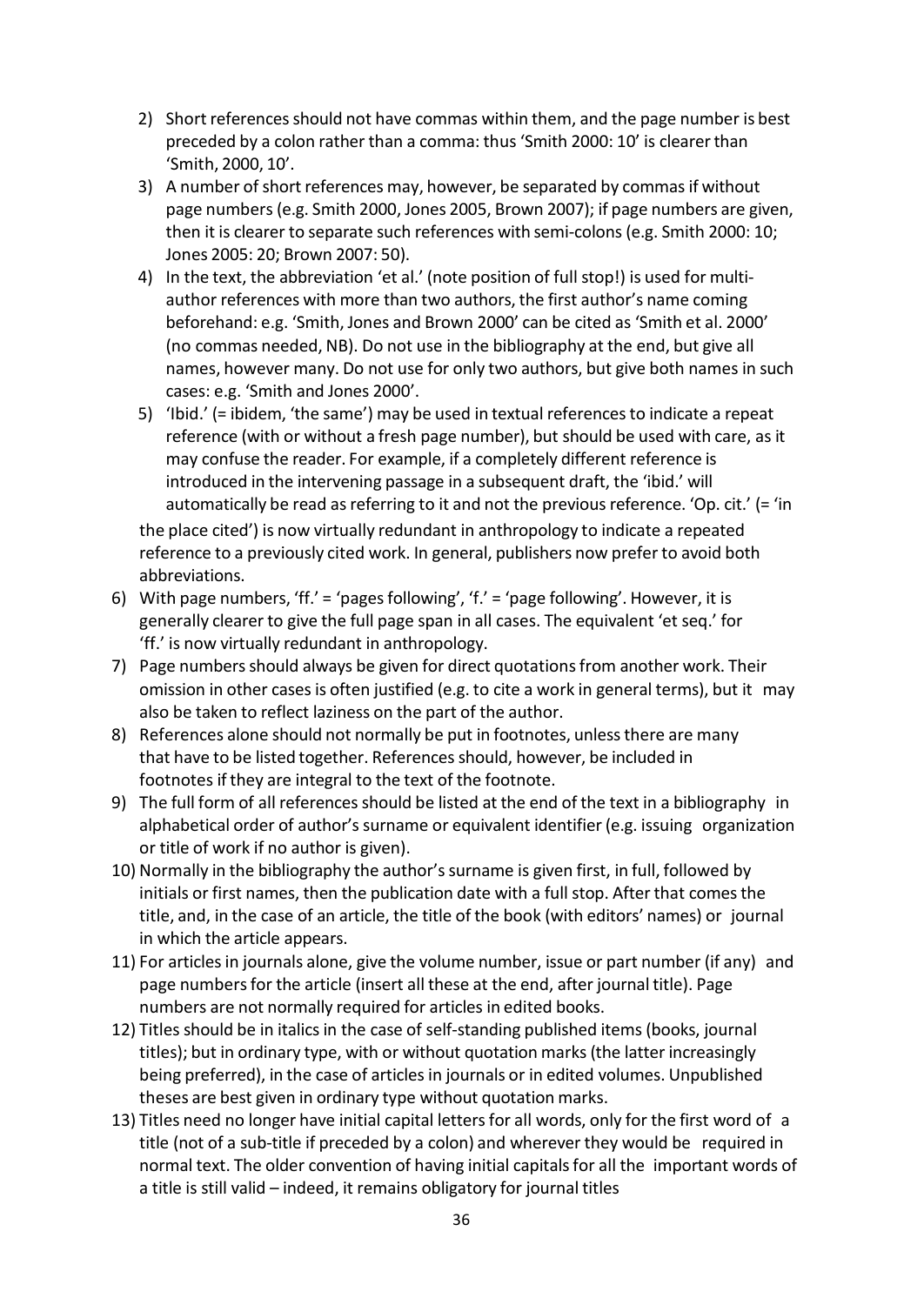– though it is becoming less popular for titles of books, book chapters and articles. Whichever method is used, it should be used consistently.

- 14) Archival references(as distinct from published ones) have their own conventions; see the standard guides mentioned above for detailed advice. You don't normally need to list your own field notes as references, nor to put 'personal communication' to reference informants' statements, though the latter should be used to cite unpublished information imparted informally by a colleague.
- 15) Web sources should consist of the full URL, author and title if known or appropriate, and date accessed (to take account of web updates). These are best placed in footnotes. If there are many, a separate bibliographical list may be provided.
- 16) The above is a reasonable and relatively economical method of dealing with presentational issues, but variations may be encountered that are equally valid. Whichever method you choose, be consistent over details and do not deviate markedly from accepted conventions without good reason (such reasons may need specific justification).

# <span id="page-36-0"></span>**APPENDIX 4:Options**

A list of the options available to taught-course students (except the MSc Cognitive and Evolutionary Anthropology) will be issued early in Michaelmasterm. They are divided into the following categories:

*The Social Anthropology of a Selected Region*

# *Topics in Visual, Material and Museum Anthropology*

# *Themes in Anthropology*

The option papers are normally taught in Hilary term, with some options continuing into the first half of Trinity term; there is some variation in supervisors' practices. However, options are usually taught in a class or seminar format, with possibly a lecture in addition; tutorials will be fewer, and may be dispensed with entirely. Students should expect to give presentationsto a class on materialsthey have been given to read, in some cases on a weekly basis. Some options are taken with studentsin other departments and/or studying for other degrees(including undergraduates).

# **Who must do what:**

*MSc and first-year MPhilstudents in Social Anthropology:* Two options.

*MSc and first-year MPhilstudentsin VMMA:* One option.

*MSc and first-yearstudents in MPhil in Medical Anthropology:* One option.

*Second-year MPhil studentsin VMMA and Social Anthropology:* One option except that or those in which you were examined in your first year.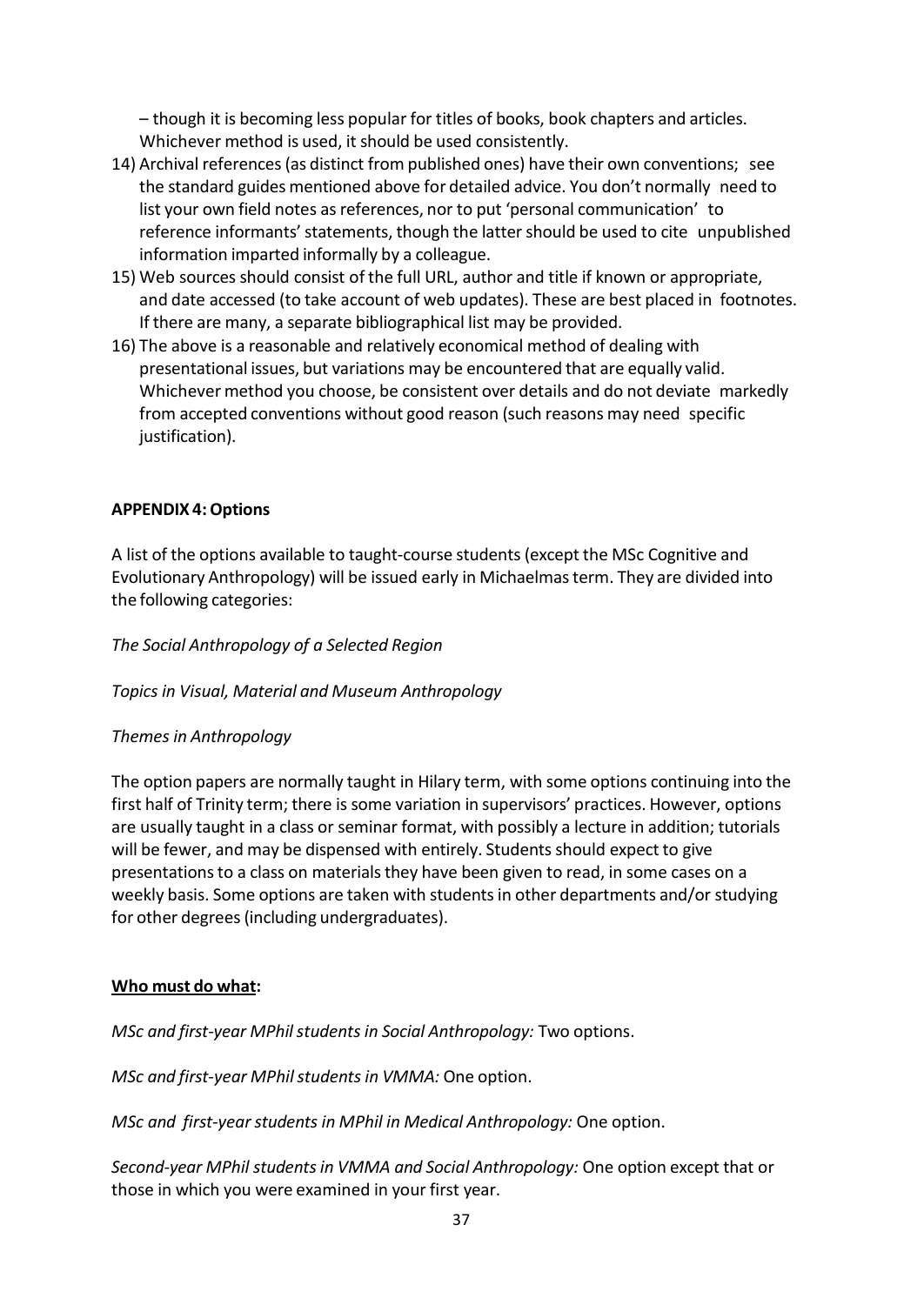### **NB: options not available for:**

# *Second-year MPhil studentsin Medical Anthropology, and MSc studentsin Cognitive and Evolutionary Anthropology.*

The options available in the current academic year will be presented at the Options Fair on Monday of Week 4 of Michaelmas Term. Students are required to indicate their option choices by the deadline at noon on Friday of Week 5 of Michaelmas Term on the form provided. In some circumstances (e.g. in preparation for future research) students may be permitted to substitute an option course in another department with close linksto SAME, such as ODID, OSGA, or SOGE, for a SAME option course, but this would depend on a number of factors, including supervisorsupport and compatible examination arrangements.

### <span id="page-37-0"></span>**APPENDIX 5: Examinations and progressing through the system**

#### **Entering for University Examinations**

Papers are usually taken in the Examination Schools in High Street. Students are reminded that sub-fusc must be worn. Please check the Oxford students website for examination entry and alternative examination arrangements [\(www.ox.ac.uk/students/academic/exams\)](http://www.ox.ac.uk/students/academic/exams).

#### **Examinationdates**

Written examination papers: Provisionally, the written exams will be held during the seventh week in Trinity Term. A timetable will be circulated in Trinity Term and published on the Examination Schoolswebsite [\(www.ox.ac.uk/students/academic/exams/timetables\)](http://www.ox.ac.uk/students/academic/exams/timetables). An individual timetable will be issued to you via the student system.

#### **Results**

- All students are entitled to know the marks they received on each of the June papers they have taken and the average of all their marks.
- Those who gain an overall mark of 60 or more in the June exams may transfer directly if they wish to the second year of the MPhil (except CEA).
- Those continuing with the MSc write and submit their dissertations over the summer.
- MPhil first-year students who receive a mark of between 50 and 59 in the June examinations can only continue by transferring temporarily to the MSc and writing an MSc dissertation over the summer. If they achieve an overall mark of 60 or above in September, they may transfer back to the MPhil degree for the second year.
- Students gaining a final mark of 70 or more will be awarded a distinction.
- All students who achieve a final mark at the end of the examination process of 67 or more for the MSc will be eligible, if they wish, to take their degrees and apply for readmission as a Probationer Research Student (PRS) as a step towards the DPhil. See elsewhere (below and the Graduate Handbook) for details of other conditions for progression, which is not guaranteed.
- All students for the MSc degrees (except CEA) who achieve a final mark of 60 or more will be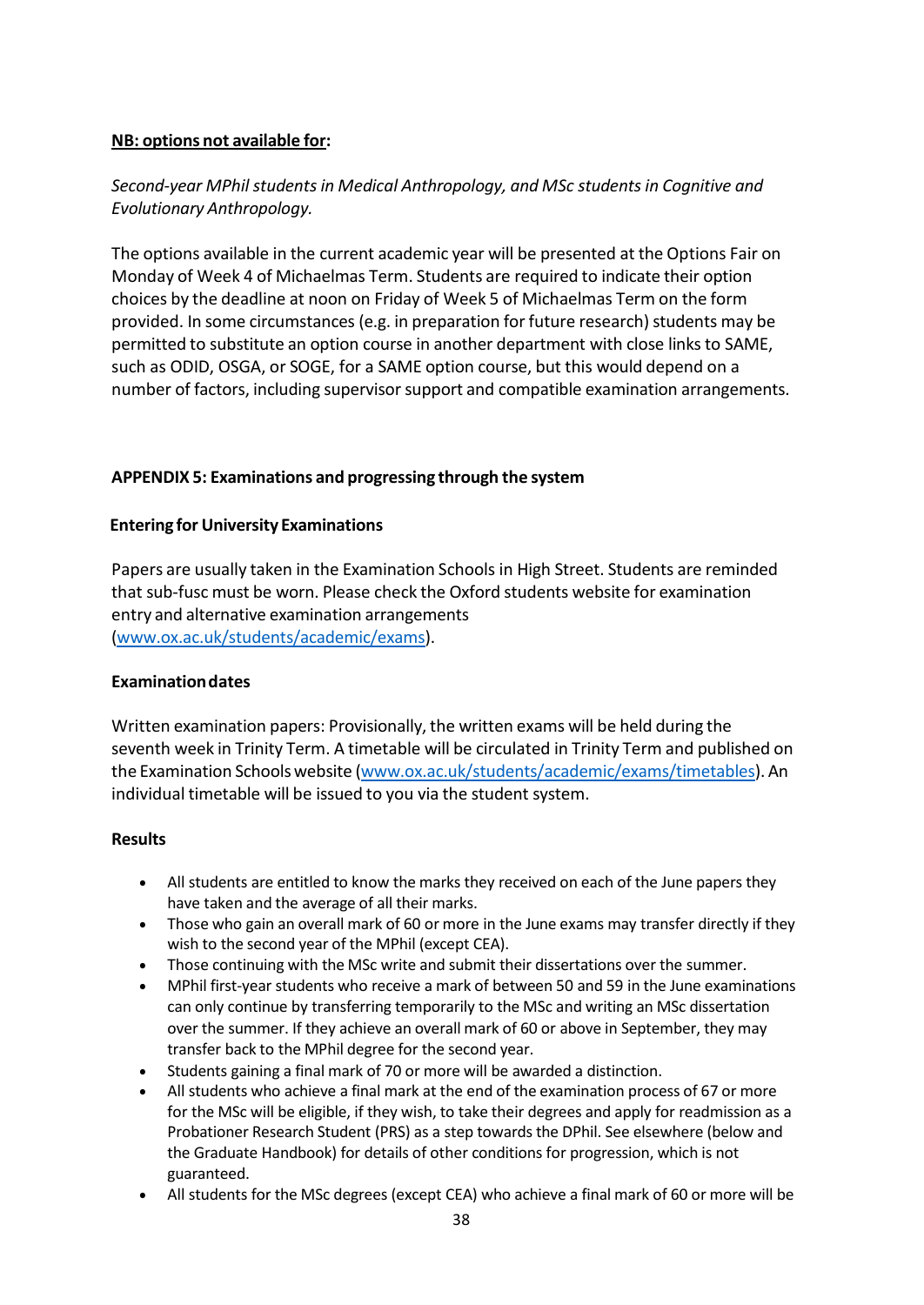eligible, if they wish, to transfer to the second year of the MPhil In this case they should not supplicate for the MSc degree: that is, they must not actually take the MSc degree at a graduation ceremony or in absentia.

- Those whose mark is above 50 but below 60 achieve the degree of MSc but will not be allowed to proceed further to either PRS status or the second year of the MPhil
- The minimum pass mark for the MSc is 50. Those with a final mark of less than 50 will have failed to gain a qualification. Students who fail can re-sit the examination once during the following year, or any subsequent year. They are not entitled to any teaching during this period.

#### *In summary:*

**Rule one:** In order to proceed to the second year of the MPhil (in SA, MAME, MA), you need a minimum of 60, otherwise you have to transfer to the MSc; if you achieve a mark of 60 or above in that degree, you may transfer back to the second year of the MPhil, otherwise you will be required to take the MSc degree.

**Rule two:** In order to proceed from MSc to PRS, you need a minimum of 67, otherwise you need to transfer to the second year of the MPhil (if available) and then proceed via the MPhil route, achieving a mark of 67 in the second year of the MPhil.

**Rule three:** In order to proceed from MSc to PRS or MPhil to DPhil, you will need a minimum of 67 (appliesto second year of MPhil only). In exceptional cases where the potential supervisor(s) is (are) willing to make the case, a lower mark may be considered, but this must be agreed by the department as a whole acting in committee.

**Notes**: The pathway to and via the MPhil does not apply to Cognitive and Evolutionary Anthropology, where there is no MPhil.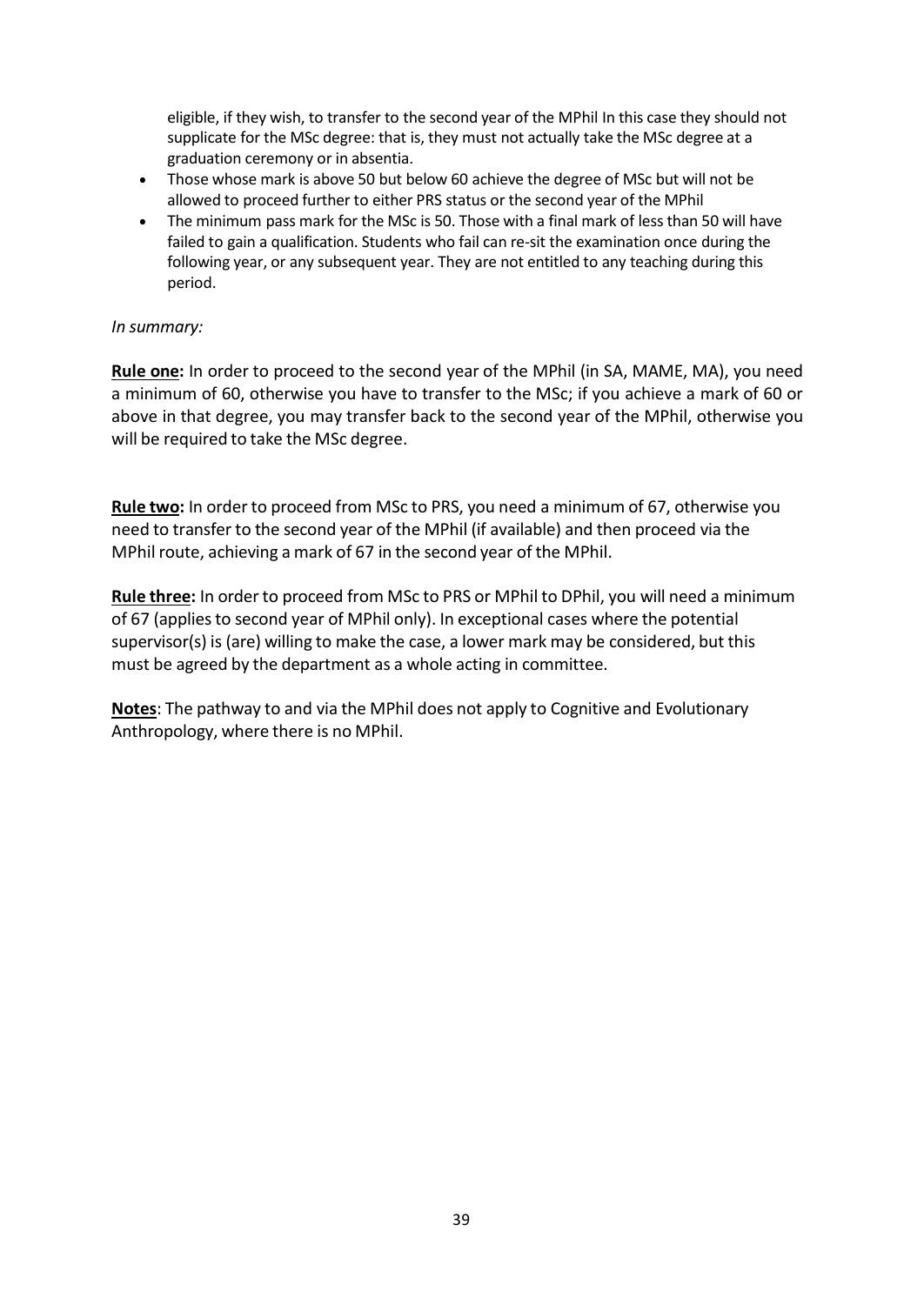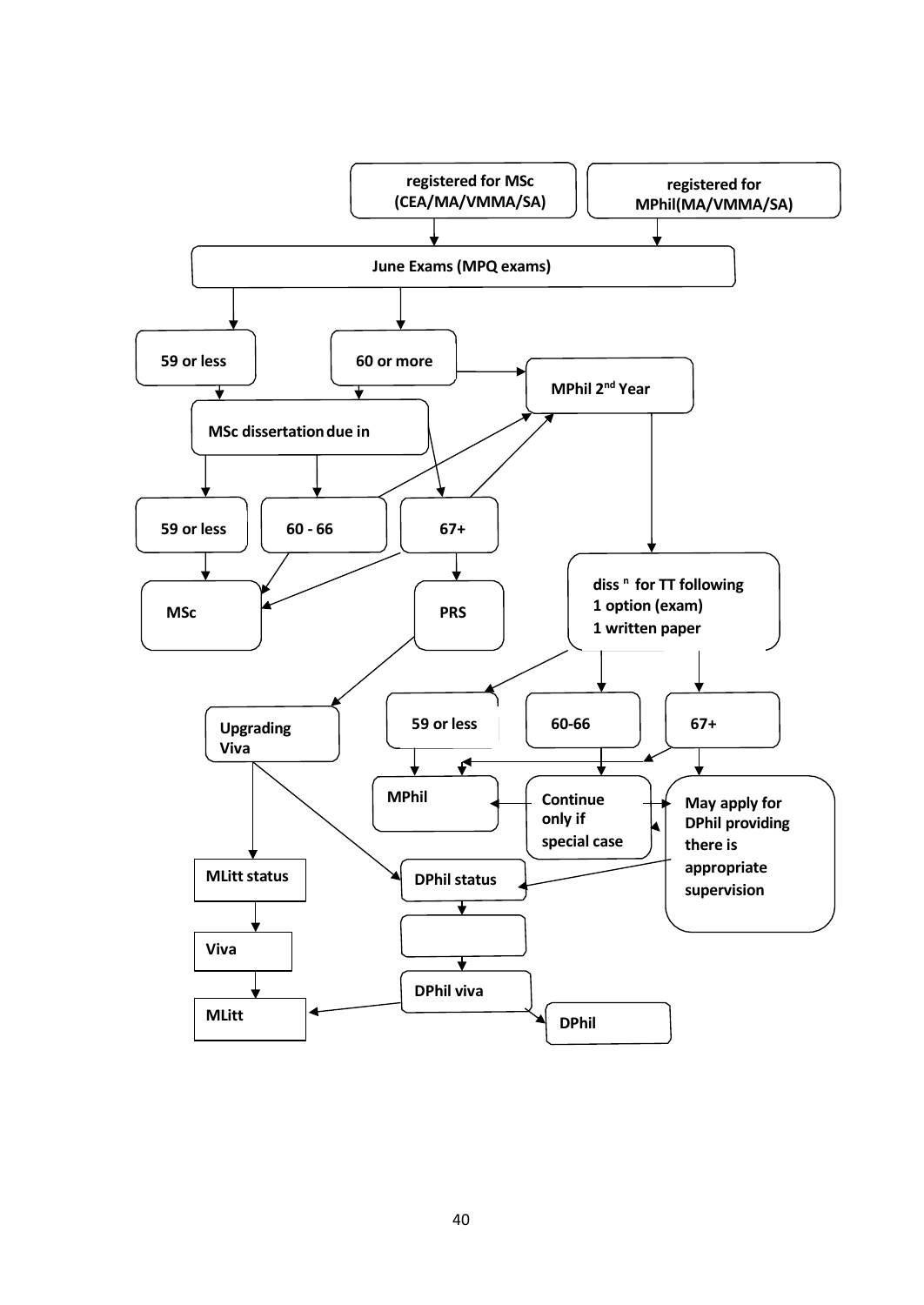# <span id="page-40-0"></span>**APPENDIX 6: School of Anthropology and Museum Ethnography policy on the audio recording of lectures**

The School acknowledges that students may wish to record teaching sessions to support their learning. This practice may be used to supplement students' lecture experiences and help them to concentrate on actively participating in classes. The School also recognizesthat legal issues arise in relation to the recording of lectures, as students, staff and external parties have rights<sup>1</sup>regarding their work and participation. Copyright and data protection laws are applicable whenever personal data is being processed, including where recording is being made of identifiable living individuals. This policy aims to protect the intellectual and privacy rights of individuals by setting out the conditions under which recording may occur and by specifying the consequences of breaching this policy.

# **I. Definitions and other premises**

- 1. This policy appliesto **allstudents** and staff involved in teaching and learning.
- 2. The term "recording" refersto **audio** recording alone. **Video recording and photographs are not permitted.**
- 3. The term "lecturer" refers to any University employee involved in teaching and learning.
- 4. **This policy does not coversmall group teaching** (tutorial,seminar,student-led presentation, or other meetings). This policy sets out the conditions for recording **lectures only**.
- 5. Copyright does not belong to the student making the recording.
- 6. By recording identifiable living individuals, individuals are processing their personal data, which needstheir **consent**.

Recorded lectures build on the value of the lecture and should not be seen as a replacement for lecture attendance.

# **II. Permission to record**

- 7. All students may record a lecture after the lecturer has granted them permission. There is no requirement for disabled students to seek permission additional to that already granted to them by virtue of their disability.
- 8. Permission to record a session is granted to a student on the understanding that no intellectual property right in the recording passes to the student.

<span id="page-40-1"></span><sup>1</sup> Copyright, performer's rights, moral rights, privacy rights and data protection.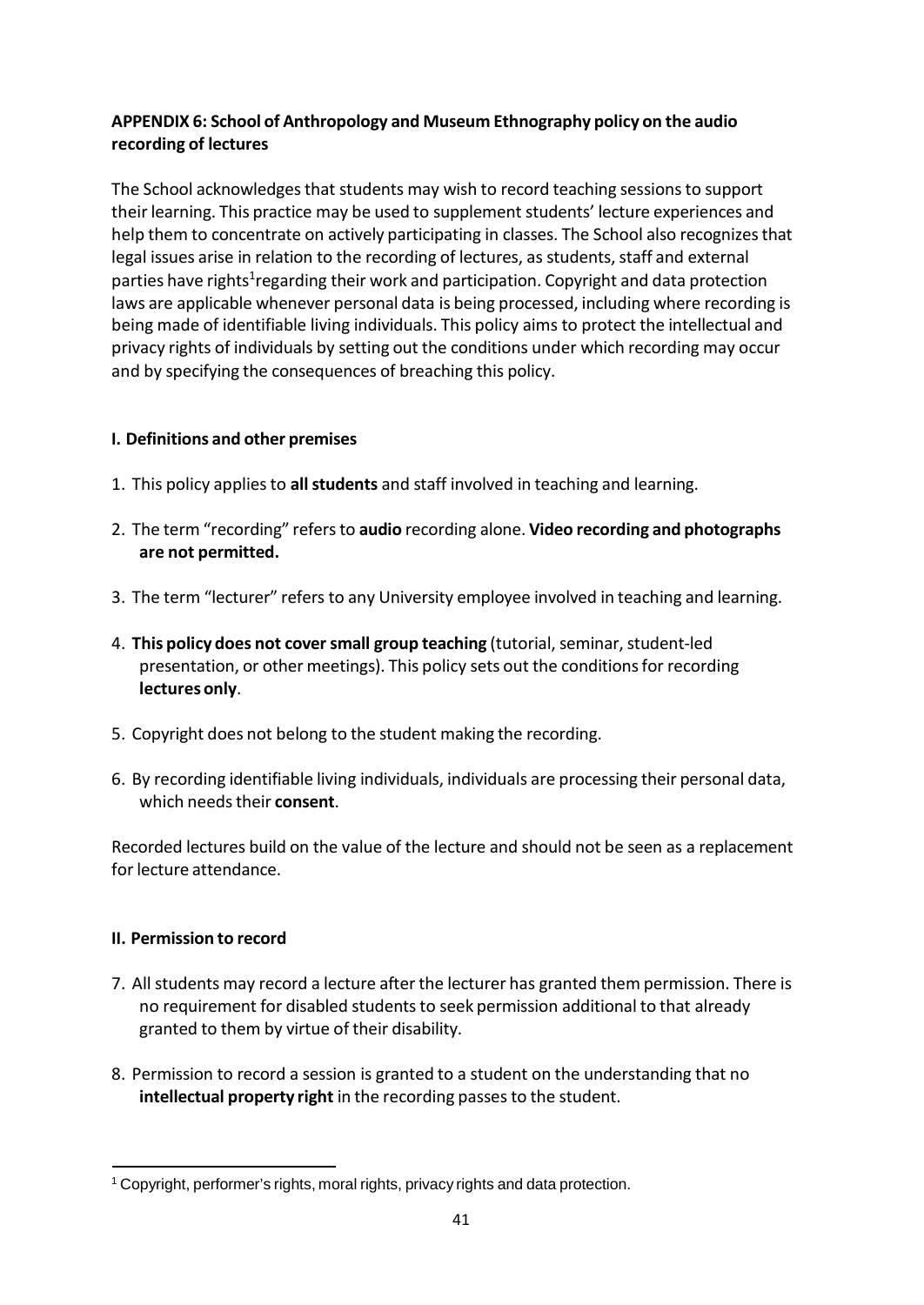- 9. Lecturersshould **normally give permission** unlessthey have good reason not to: this includes, but is not limited to, the inclusion of sensitive material, the infringement of copyright, data protection or commercial intellectual property.
- 10. If the lecturer does not grant permission, then an alternative format may be provided when feasible and deemed to be an appropriate adjustment (e.g. transcript of the lecture).
- 11. When permission has been granted to record the lecture, the lecturer should **tell all the studentsthat permission has been granted**.
- 12. The method of recording should be **discrete and not intrusive.**
- 13. The School regards staff recording their lectures and putting them on the web as good practice.
- 14. Permission to record may not be given, at the lecturer's discretion, if the recording is available by podcast or other method on the web.
- 15. Students cannot record on behalf of others, except in the case of properly designated note-takersfor disabled students.

#### **III. Use of a recording**

- 16. A recording is **only for personal and private use**.
- 17. Students are **not allowed not publish** the recording in any form (including but not limited to internet).
- 18. Students are not allowed to passtheir recording to others(except for transcription, then the transcript can be passed to one person only).
- 19. Students are allowed to store their recording for the duration of their course but must **destroy it following the final assessment of their course ofstudy.**

#### **IV. Implementation,support and review**

- 20. Students will be informed of the policy at**induction and through course handbooks**.
- 21. Disability Services will offer support and guidance to disabled students in the implementation of this policy.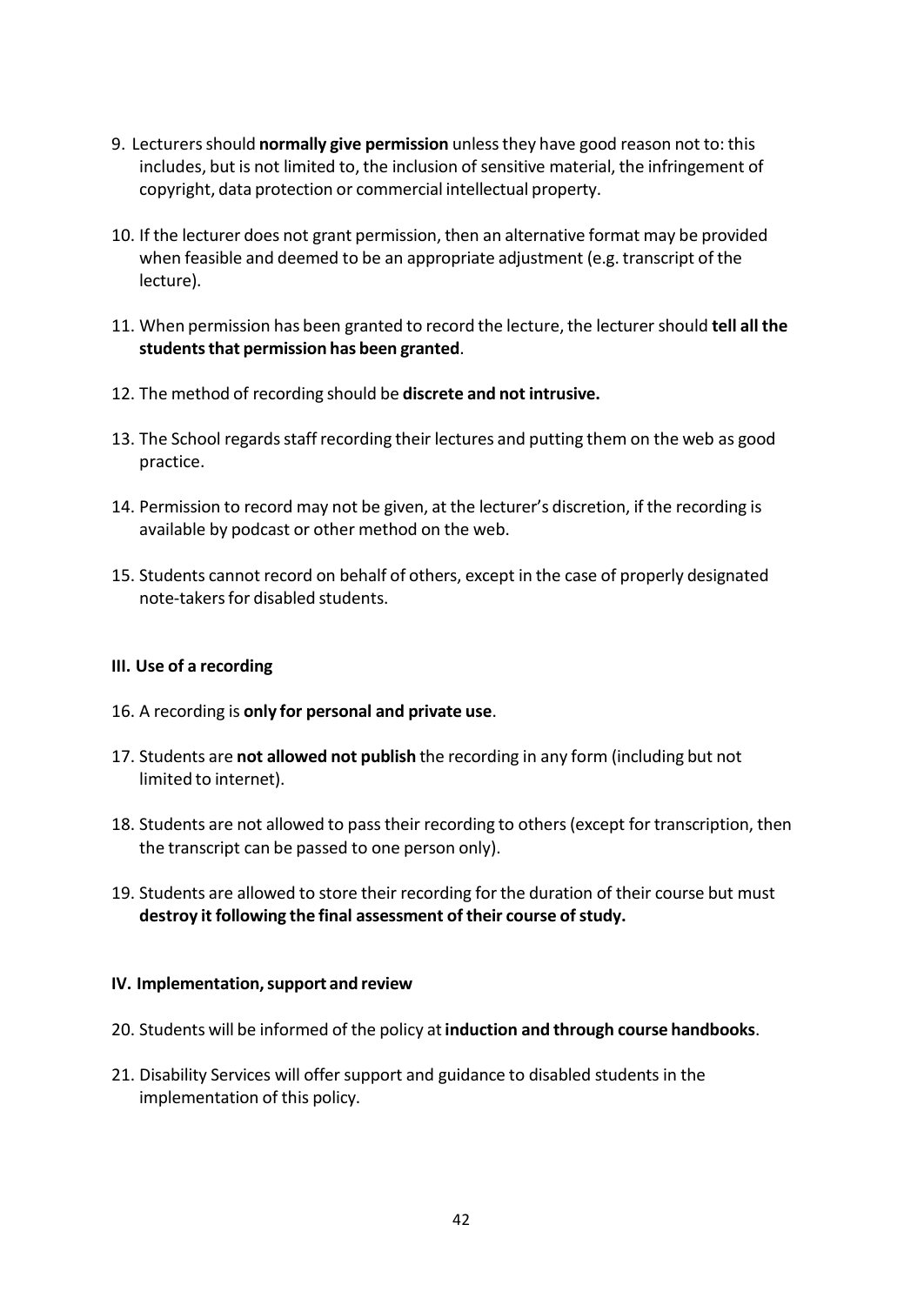### <span id="page-42-0"></span>**APPENDIX 7: School of Anthropology & Museum Ethnography Family Support Policy**

*The School is mindful of the fact that staff and students may have wider caring responsibilities and that such responsibilities may affect work and study. Staff and students are encouraged to discuss their specific needs with their supervisors, line managers and/or the Head of School. Where possible, the School is committed to trying to make arrangements that help staff work effectively and students to make good progress with their studies.*

#### **I. Health & safety of children visiting the School**

In line with our Athena Swan action plan we are committed to providing an inclusive working environment supportive of working and studying parents and carers.

This School policy is designed to ensure that children visiting the School are safe and that we achieve a balance between the needs of those with caring responsibilities, the requirement to maintain productive working conditions, and the need to adhere to the relevant University policies.

This policy covers visits by children to organised social events, but also to parents arranging to feed babies at work or bringing their children to work occasionally to meet colleagues or to facilitate the balance between study and family life. Arrangements are not expected to become long term in any instance and parents should ensure that the presence of children is not unnecessarily disruptive to other workers and those studying.

Children must be accompanied while on University premises and must not be permitted unsupervised access even to low risk areas. Parents cannot delegate thisresponsibility unlessthe children are in the temporary care of professional childcare providers.

Supervised children are welcome to visit for short periods in general areas such as common rooms and offices but should not be allowed to enter kitchen areas or any restricted areas (such as plant rooms); be left in the outside areas, or in any communal areas, to play (including stairs and corridors); be allowed to run about or climb on furniture.

The Bodleian Libraries Rules of Conduct do not permit children under the age of 18 to enter.

Universitypolic[yhttps://www.admin.ox.ac.uk/safety/policy-statements/upss113/](https://www.admin.ox.ac.uk/safety/policy-statements/upss113/)

# **II. Supportavailable**

The School provides access to a quiet, private room where both staff and student parents can feed their baby. Please discuss accessrequirements with Vicky Dean (students) or Neil Clarke (staff). Thisfacility is provided on the understanding that it is not intended for use as a work space for parents.

The School recognisesthat on occasion student parents may need to bring young children into 43 Banbury Road when requiring accessto the printer, or similar quick task. To facilitate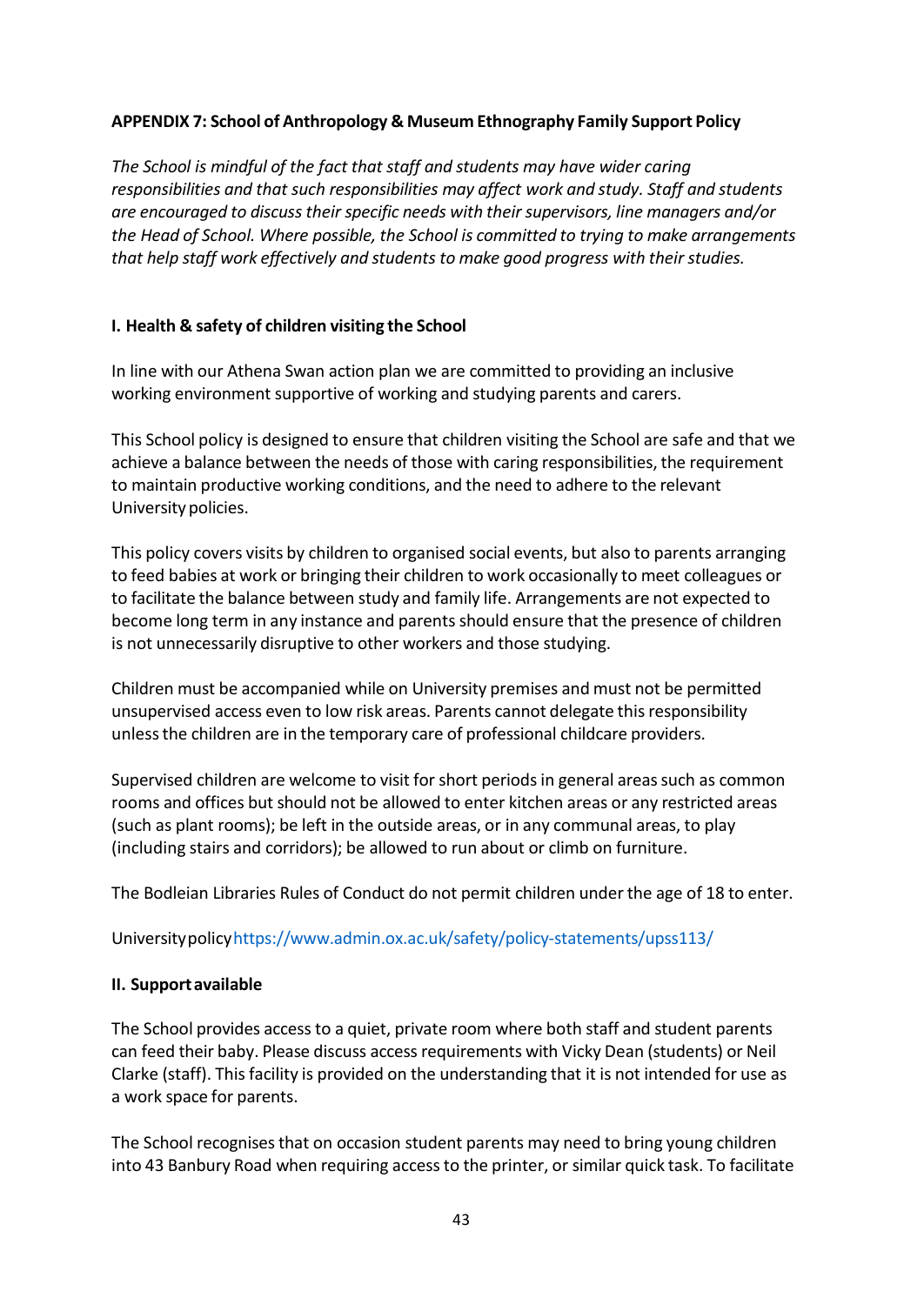this, children are welcome to bring books or quiet gamesinto the common room at 43. Children must be supervised and use of the toys at the parent's risk.

Baby changing facilities are available in 43 Banbury Road.

We seek to ensure that all staff are aware of University provision for [Family](https://www.admin.ox.ac.uk/personnel/during/family/) Leave, [Flexible](file://Anthro-File/Academic_Admin$/Academic%20Coordinator/shil0416/AppData/Local/Microsoft/Windows/INetCache/Content.Outlook/GT6UO8ZU/access%20to%20emergency%20back-up%20childcare) [Working,](file://Anthro-File/Academic_Admin$/Academic%20Coordinator/shil0416/AppData/Local/Microsoft/Windows/INetCache/Content.Outlook/GT6UO8ZU/access%20to%20emergency%20back-up%20childcare) Flexible [Retirement,](http://www.admin.ox.ac.uk/personnel/end/retirement/flexretire/) and Career Breaks; and in particular, staff with dependents may wish to consult the 'My [Family](http://www.admin.ox.ac.uk/personnel/staffinfo/benefits/family/mfc/) Care'' website for information about a range of resources, including emergency back-up childcare. Guidance forstaff may be found at: <http://admin.ox.ac.uk/ps/staff/family/flexible/staffnotes.shtml>

Details of this policy may be found on the School website: <https://www.anthro.ox.ac.uk/working-oxford-anthropology> [https://www.anthro.ox.ac.uk/dphil-resources;](https://www.anthro.ox.ac.uk/dphil-resources)

#### **III. Risk factors**

Though the activities of the School and the general office space are considered low risk, the School buildings, due to their age and design, are not particularly child-friendly with floor level changes and trip hazards. Parents should be vigilant; visits should be as occasional and as brief as possible. Children should be supervised closely when climbing stairs or moving between buildings.

In certain cases an individual assessment of the risks maybe appropriate for example if the child has particular needs (such as mobility issues, learning difficulties, or health issues) which make them particularly vulnerable. It is the responsibility of the parent to notify their supervisor, line manager or the Head of School if special arrangements are required.

#### <span id="page-43-0"></span>**APPENDIX 8: Glossary of Terms and Acronyms**

| 0 <sup>th</sup> week | This is the week preceding the first week of term. Events and<br>deadlines may fall in 0 <sup>th</sup> week; if you have left Oxford for the<br>vacation you should return during 0 <sup>th</sup> week |
|----------------------|--------------------------------------------------------------------------------------------------------------------------------------------------------------------------------------------------------|
| Candidate number     | The number you will use during Examinations. It is issued by<br>Examination Schools in Hilary Term and it is different from<br>your eVision number                                                     |
| <b>COMPAS</b>        | Centre on Migration, Policy and Society                                                                                                                                                                |
| <b>CUREC</b>         | The Central University Research Ethics Committee responsible<br>for providing review and approval of ethics applications                                                                               |
| eVision              | The student self-service gateway                                                                                                                                                                       |
| eVision number       | The number on your University card. This is the number next<br>to the photo, not the number above the barcode.                                                                                         |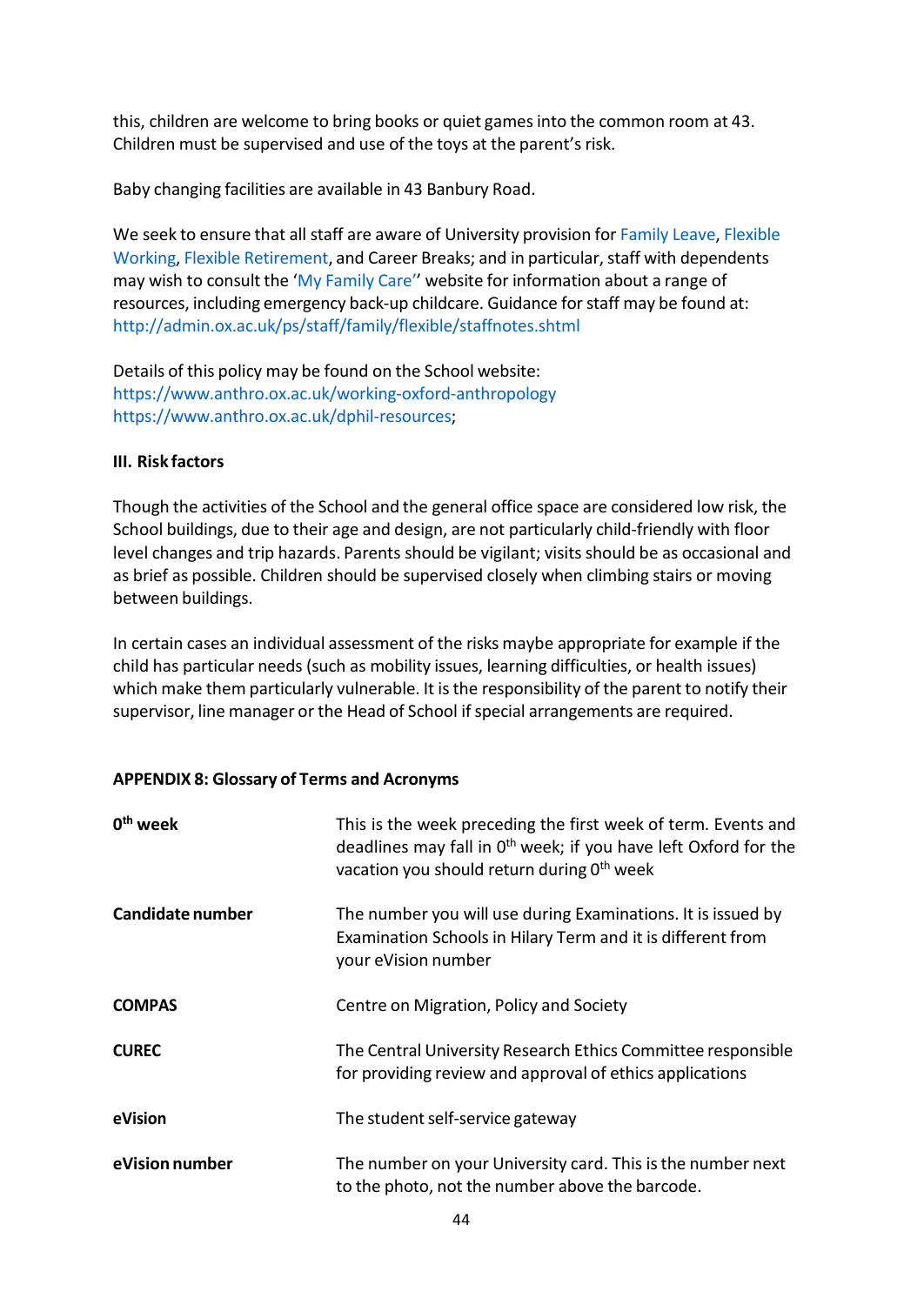| <b>GSR</b>               | Graduate Supervision Reporting system - the GSR is used<br>by supervisors each term to review, monitor and<br>comment on their students' academic progress and to<br>assess skills and training needs. Students are given the<br>opportunity to contribute by commenting on their own<br>academic progress.                                                                                                                                                                                                                                                                         |
|--------------------------|-------------------------------------------------------------------------------------------------------------------------------------------------------------------------------------------------------------------------------------------------------------------------------------------------------------------------------------------------------------------------------------------------------------------------------------------------------------------------------------------------------------------------------------------------------------------------------------|
| <b>Hilary Term</b>       | Second term; 8 weeks, starting in early January; Hilary Term is<br>often abbreviated as HT.                                                                                                                                                                                                                                                                                                                                                                                                                                                                                         |
| <b>SAME Garden Party</b> | The SAME social event of the year. It normally takes place in<br>8 <sup>th</sup> week of Trinity Term, after exams are completed.                                                                                                                                                                                                                                                                                                                                                                                                                                                   |
| <b>ISCA</b>              | Institute of Social & Cultural Anthropology                                                                                                                                                                                                                                                                                                                                                                                                                                                                                                                                         |
| <b>JCC</b>               | Joint Consultative Committee: this is a forum made up of<br>student representatives from each degree; students are<br>invited to offer suggestions and raise concerns to their<br>degree representatives who are expected to raise these at<br>JCC meetings. JCC representatives are elected in Michaelmas<br>Term.<br>Details of elections will be circulated by e-mail. The JCC<br>meets once per term, and committee meetings are<br>attended<br>by a selection of academic members of staff. Minutes from<br>the JCC are discussed at Teaching Committee and ISCA<br>Committee. |
| <b>Michaelmas Term</b>   | First term of the academic year; 8 weeks, starting in early<br>October. Michaelmas Term is often abbreviated as MT.                                                                                                                                                                                                                                                                                                                                                                                                                                                                 |
| <b>ODID</b>              | Oxford Department of International Development                                                                                                                                                                                                                                                                                                                                                                                                                                                                                                                                      |
| <b>OUAS</b>              | Oxford University Anthropological Society<br>https://www.anthro.ox.ac.uk/oxford-<br>university- anthropological-society                                                                                                                                                                                                                                                                                                                                                                                                                                                             |
| OUSU                     | As a student at Oxford, you automatically become a<br>member the Oxford University Student Union (OUSU).<br>For more information go to https:www.oxfordsu.org                                                                                                                                                                                                                                                                                                                                                                                                                       |
| Paper                    | This is what in many other Universities might be called a<br>'course'. Traditionally 'papers' are examined towards the<br>end of Trinity term by means of a three-hour exam.<br>However, many papers are assessed by coursework<br>submission in the form of an essay or take-home exam.                                                                                                                                                                                                                                                                                            |